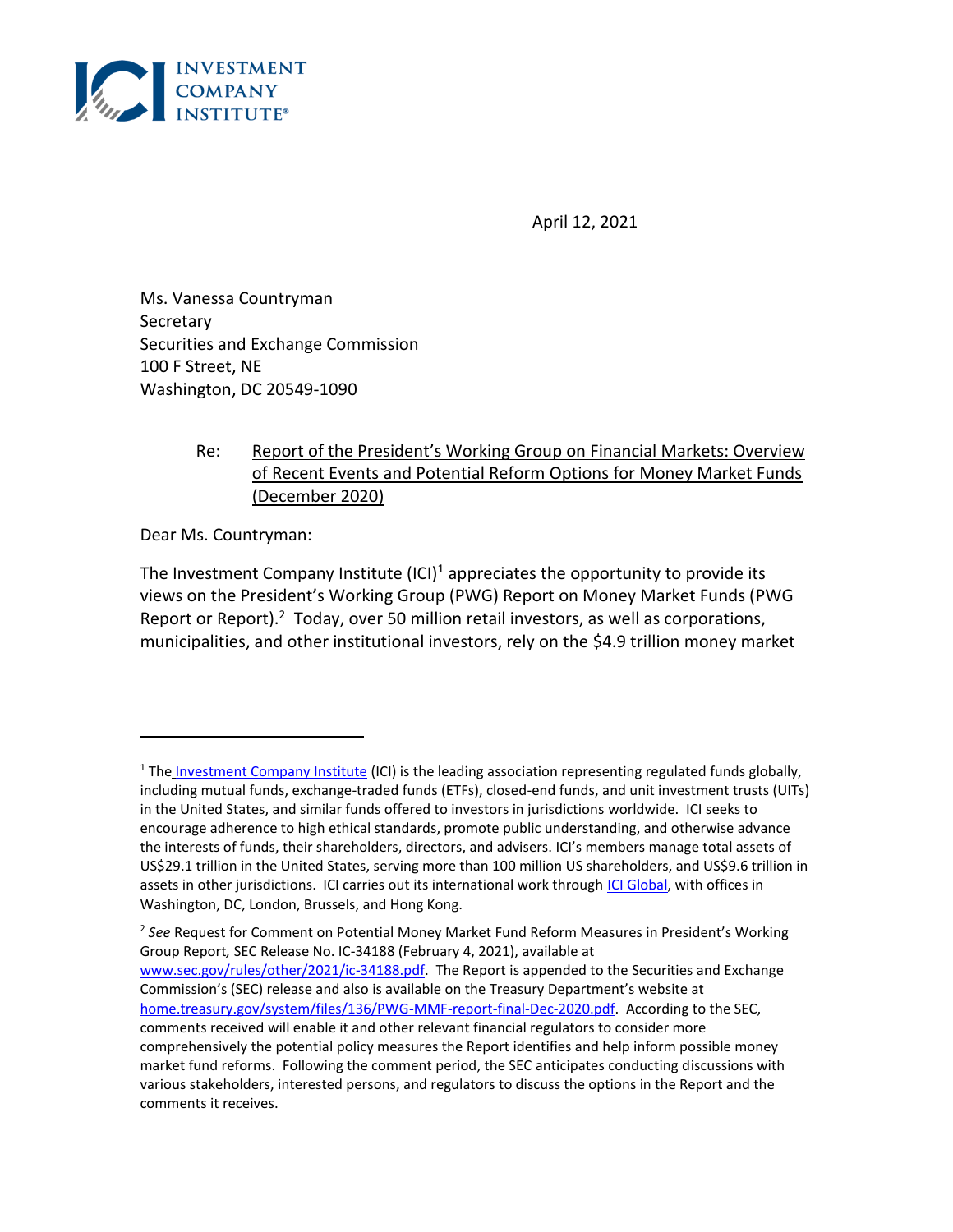Ms. Vanessa Countryman Page 2 of 55

<span id="page-1-0"></span>fund industry<sup>3</sup> as a low cost, efficient, transparent, cash management vehicle that offers market-based rates of return. 4

Money market funds also are an important source of direct financing for governments (federal, state and local), businesses, and financial institutions, and of indirect financing for households. Without money market funds, governments, institutions, and individuals would need to seek more expensive, less transparent, and less efficient forms of financing.

ICI and its members are committed to working with US and international policymakers to strengthen the money market fund industry for the benefit and further protection of investors and the performance of broader financial markets and the economy more generally. We hope our comments below will be helpful to the SEC, the PWG, international financial regulators, and others as they consider how best to advance toward this important policy goal.

## **Executive Summary**

<span id="page-1-1"></span>Money market funds did not cause the stresses in the short-term funding markets last March.<sup>5</sup> US public institutional and retail prime money market funds accounted for just 19 percent of the reduction in financial and nonfinancial commercial paper outstanding during the week-ended March 18, immediately before the Federal Reserve announced its Money Market Mutual Fund Liquidity Facility (MMLF) and accompanying regulatory capital relief for dealers. Other market participants accounted for 81 percent of the decline. Therefore, money market funds should not be viewed as the main contributor to the freezing of the commercial paper market. In addition, even at the height of the liquidity crisis, money market funds, including institutional prime money market funds,

<sup>&</sup>lt;sup>3</sup> All references to money market funds in this letter refer to US money market funds that are registered with the SEC under the Investment Company Act of 1940 and that comply with applicable SEC rules, and, in particular Rule 2a-7. Data are as of March 31, 2021 and include nonpublic institutional prime money market funds. Nonpublic institutional prime money market funds are not offered for sale to the general public but are registered under the Investment Company Act and comply with Rule 2a-7. Asset managers use these funds, often referred to as "internal prime cash management funds" or "central prime cash funds," as internal cash management vehicles for their long-term mutual funds. For an overview of the US short-term funding market, including the role and growth of money market funds within that market, *see* Investment Company Institute, *Report of the Money Market Working Group* (March 17, 2009) (2009 MMWG Report), available at [www.ici.org/pdf/ppr\\_09\\_mmwg.pdf,](http://www.ici.org/pdf/ppr_09_mmwg.pdf) at Section 2.

<sup>4</sup> Yields on money market funds are typically higher—sometimes substantially so—than rates banks generally offer on money market deposit accounts (MMDAs). Since 1990, ICI estimates that money market fund shareholders have earned an estimated \$550 billion more in dividend income than they would have earned in MMDA interest.

<sup>5</sup> *See* Section [4](#page-37-0) and Investment Company Institute, "Experiences of US Money Market Funds During the COVID-19 Crisis," *Report of the COVID-19 Market Impact Working Group* (November 2020) (2020 ICI Money Market Fund Report), available a[t https://www.ici.org/pdf/20\\_rpt\\_covid3.pdf.](https://www.ici.org/pdf/20_rpt_covid3.pdf)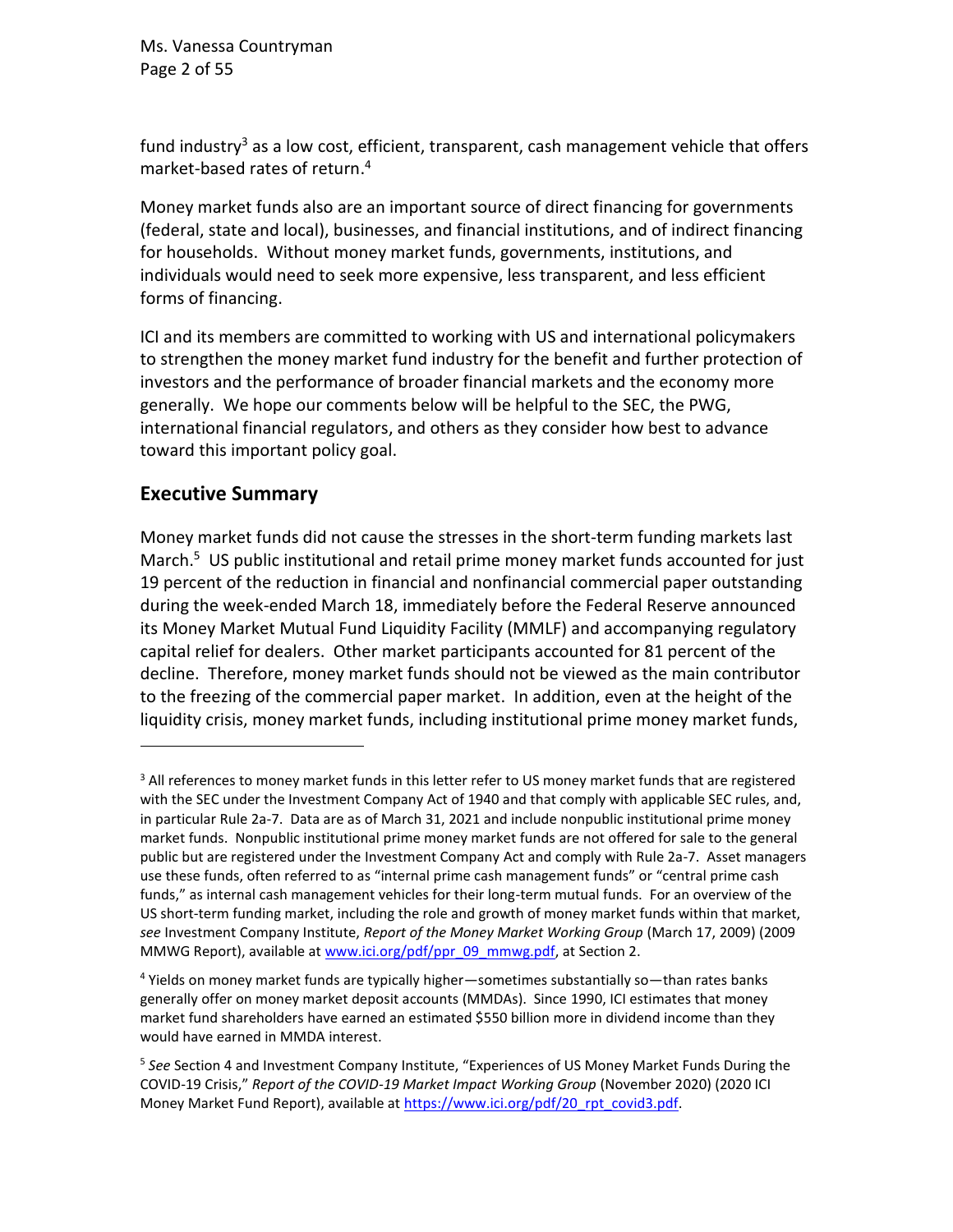Ms. Vanessa Countryman Page 3 of 55

still had liquidity to meet new redemptions if they had meaningful opportunity to use part of their 30 percent weekly liquid asset buffers.

To the extent policymakers seek to mitigate the possibility of future distress in the short-term funding markets, they should prioritize the examination of the activities and behavior of *all* market participants. Only by doing so will policymakers make progress toward their goal of making the financial system more resilient in the face of a liquidity shock of the nature experienced in March 2020.

• *ICI research results—March 2020 events*. Prime money market funds did not pullback significantly from the commercial paper market (*i.e.,* did not sell large quantities of commercial paper and/or significantly reduce purchases of newlyissued commercial paper) in the first half of March 2020. In the aggregate, prime money market funds remained fairly steady purchasers of newly-issued commercial paper—although these purchases were more heavily weighted toward overnight commercial paper. In addition, prime money market funds sold only small amounts of commercial paper and certificates of deposit (CDs) in the secondary market before March 18. Experiences varied across different types of prime money market funds. Public institutional prime money market funds' sales of commercial paper and CDs were remarkably limited, given their outflows. Further, retail prime sold only small amounts of commercial paper and CDs, while nonpublic institutional money market funds in aggregate sold *no* commercial paper or CDs before March 18. Public institutional prime and retail prime money market funds sold commercial paper and CDs that were ultimately pledged to the MMLF after it was announced but did so primarily to raise and keep weekly liquidity asset levels well above the 30 percent regulatory threshold, which was being viewed by investors as a redemption trigger due to the SEC's 2014 reforms. (**Section [4](#page-37-0)**)

Supported by ICI's analysis of data, the evidence demonstrates the actual role money market funds played in the liquidity events of March 2020. It is in this context that ICI is providing comments on the ten options set forth in the Report for further reform of money market funds. ICI and its members have previously analyzed and offered feedback on many of these options.<sup>6</sup> Our examination of the reform options as well as

<span id="page-2-0"></span><sup>6</sup> *See e.g*., Letter from Paul Schott Stevens, President and CEO, Investment Company Institute, to Elizabeth M. Murphy, Secretary, Securities and Exchange Commission (September 17, 2013) (2013 ICI Letter to SEC), available a[t www.sec.gov/comments/s7-03-13/s70313-200.pdf;](http://www.sec.gov/comments/s7-03-13/s70313-200.pdf) Comment Letter of the Investment Company Institute on Financial Stability Oversight Council, *Proposed Recommendations Regarding Money Market Mutual Fund Reform,* Docket No. FSOC-2012-0003 (January 24, 2013) (2013 ICI Letter to FSOC), available a[t www.ici.org/pdf/13\\_fsoc\\_mmf\\_recs.pdf;](http://www.ici.org/pdf/13_fsoc_mmf_recs.pdf) Letter from Paul Schott Stevens, President & CEO, Investment Company Institute, to Elizabeth M. Murphy, Secretary, Securities and Exchange Commission (January 10, 2011) (comment letter to the 2010 President's Working Group Report on Money Market continued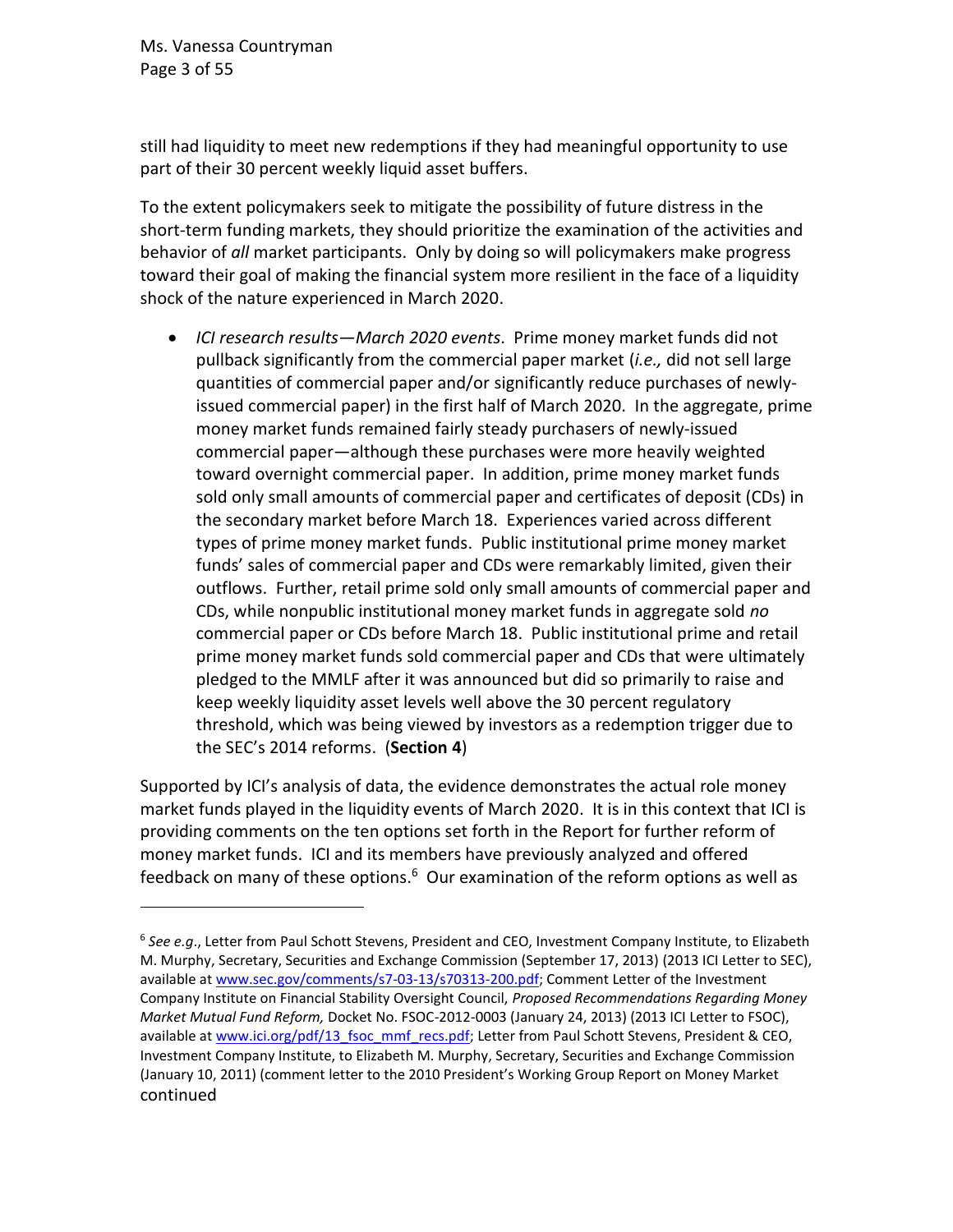Ms. Vanessa Countryman Page 4 of 55

other reform ideas, which we understand have been suggested in the Financial Stability Board (FSB) and International Organization of Securities Commissions (IOSCO), has led us to the same conclusion the PWG apparently reached: there is no "silver bullet" for safeguarding money market funds against the severest market distress scenarios that are beyond the control of money market funds. The reform options should be evaluated by comparing the impact they will have on the ability of money market funds to carry out their important role in the financial system (*i.e*., preservation of their key characteristics) *against* the likely practical impact any money market reforms will have on making the overall financial system more resilient. This should be the focus and overall goal of policymakers. Any new reforms for money market funds must be measured and appropriately calibrated taking into account the costs and benefits these funds provide to investors, the economy, and the short-term funding markets.

We have divided the ten reform options into three categories:

- 1. **Reforms that could advance the goals of reform**—options with the most potential for addressing policymakers' concerns while preserving key characteristics of money market funds;
- 2. **Reforms that do not advance the goals of reform and do not preserve the key characteristics of money market funds**—options with significant drawbacks, ranging from potential detrimental impacts on money market funds, their investors, and the market to regulatory, structural, and operational barriers to implement; and
- 3. **Reforms that are unlikely to address policymakers' goals of reform**.

### **Reforms that could advance the goals of reform**

• *Removal of tie between money market fund liquidity and fee and gate thresholds*. We support the reform that would remove the tie between the 30 percent and 10 percent weekly liquid asset thresholds and the imposition of fees and gates. The regulatory tie between liquidity and fee and gate thresholds made money market funds more susceptible to financial market stress in March 2020 and would likely do so again in future periods of stress. ICI's data supports the conclusion that this regulatory tie was likely a dominant trigger for redemptions as opposed to the conditions of the funds. (**Section [3.1.1](#page-10-0)**)

Fund Reform Options (File No. 4-619)) (2011 ICI Letter to PWG), available at

[https://www.ici.org/pdf/11\\_sec\\_pwg\\_com.pdf;](https://www.ici.org/pdf/11_sec_pwg_com.pdf) Letter from Karrie McMillan, General Counsel, Investment Company Institute, to Elizabeth M. Murphy, Secretary, Securities and Exchange Commission (September 8, 2009) (commenting on the SEC's proposed money market fund reforms); 2009 MMWG Report, *supra* note [3.](#page-1-0)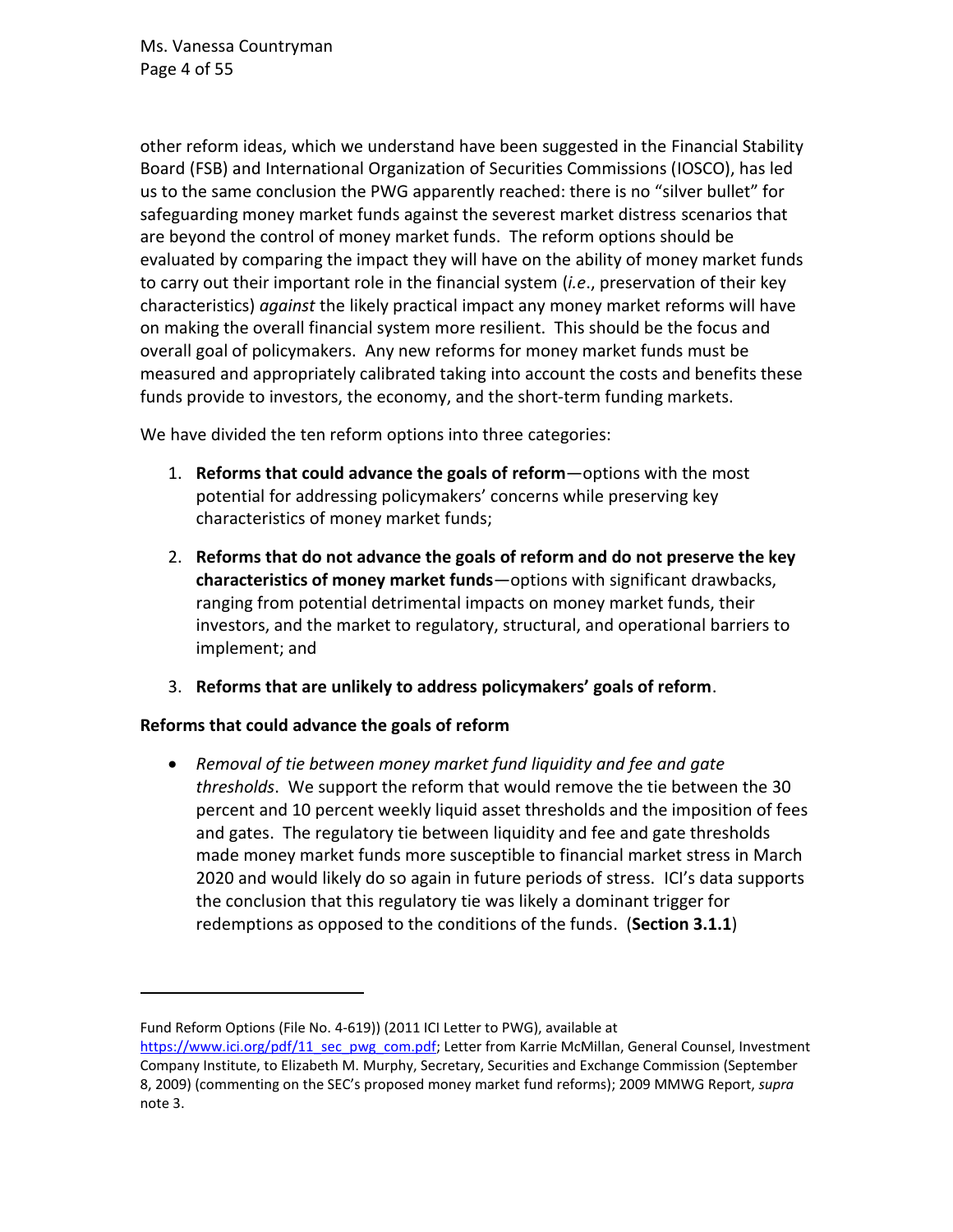- o *Modifications to redemption fee considerations*. Although we support delinking fees and gates from liquidity thresholds, we believe that a more nuanced approach to fees should be considered. Redemption fees can be an appropriate tool for money market funds but should only be triggered when a fund is facing unusual circumstances, such as a period of heavy redemptions associated with stress in the financial markets at large. To make this powerful tool even more useful to fund boards (and therefore more likely to advance the goals of reform), we recommend a regulatory approach to fees that is separate from that of gates. (**Section [3.1.1.1](#page-14-0)**)
- *Money market fund liquidity management changes*. We believe an increase in the weekly liquid asset requirement—consistent with what most funds already maintain as a matter of conservative liquidity management—could make money market funds more resilient. We do not support creating a new category of liquid assets or imposing penalties on sponsors that fall below the weekly liquid asset threshold. (**Section [3.1.2](#page-15-0)**)

## **Reforms that do not advance the goals of reform and do not preserve the key characteristics of money market funds**

- *Swing pricing*. We do not support swing pricing for money market funds. Swing pricing is not necessary for money market funds because they already have the ability to impose liquidity fees, which serve a similar purpose and are a more appropriate tool for money market funds. Swing pricing also would likely strip money market funds of their defining characteristics (such as multiple daily net asset value (NAV) strikes per day and same-day settlement), impose excess costs to overcome unnecessary and complex structural challenges, introduce complex tax reporting issues, and cause confusion among investors in periods of stress. Indeed, we do not believe that there are any potential benefits to employing swing pricing as a tool for money market funds that serve the PWG's overarching goals for reform. (**Section [3.2.1](#page-17-0)**)
- *Capital buffers*. We oppose a reform that would require money market funds or their advisers to maintain capital against money market fund assets. The likeliest impact of a capital buffer requirement would be to impel money market fund sponsors to exit the business, depriving investors, issuers, and the economy of the benefits these funds provide. (**Section [3.2.2](#page-23-0)**)
- *Sponsor support requirements*. We oppose a reform that would establish a regulatory framework governing when a sponsor would be required to provide sponsor support. This reform option suffers from many of the same drawbacks as imposing capital buffer requirements on fund advisers. (**Section [3.2.3](#page-28-0)**)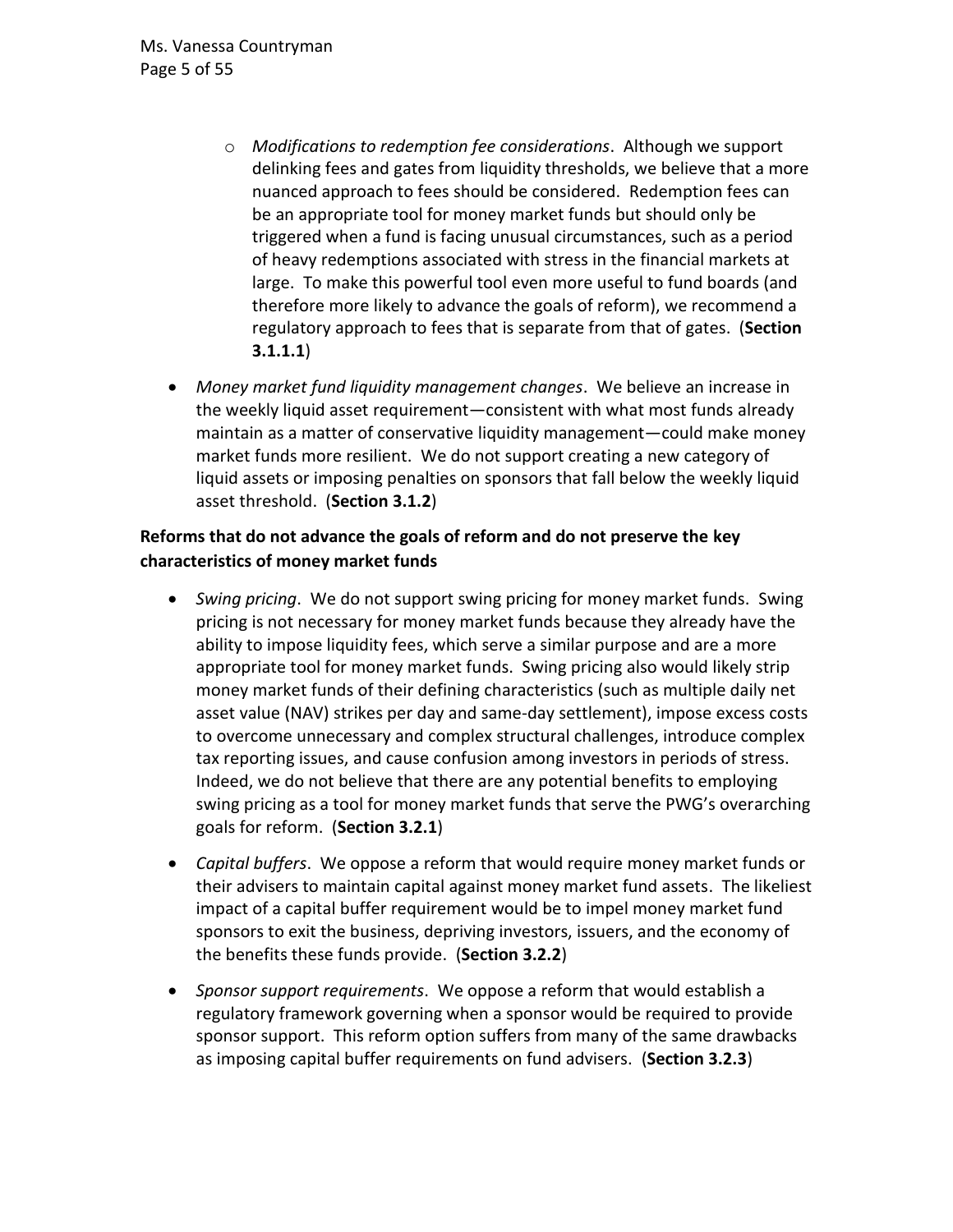- *Minimum balance at risk (MBR*). We oppose an MBR, which would make a portion of each shareholder's recent balances in a money market fund available for redemption only with a time delay to ensure that redeeming investors still remain partially invested in the fund over a certain time period. We believe the likeliest impact of an MBR requirement would be to drive investors as well as intermediaries away from money market funds. (**Section [3.2.4](#page-29-0)**)
- *Liquidity exchange bank membership.* We oppose a reform that would require prime and tax-exempt money market funds to be members of a private liquidity exchange bank. Over ten years ago, ICI, with assistance from its members, outside counsel, and consultants, spent about 18 months developing a preliminary framework for a private liquidity facility, including how it could be structured, capitalized, governed, and operated. There were many drawbacks, limitations, and challenges to creating such a facility that we described in our framework and that are noted in the PWG Report. Each of these impediments remains today. (**Section [3.2.5](#page-32-0)**)

#### **Reforms that are unlikely to advance the goals of reform**

- *Floating NAVs for all prime and tax-exempt money market funds*. We oppose requiring retail prime money market funds and retail tax-exempt money market funds to float their NAVs. Floating the NAV for retail money market funds is not necessary and more generally, it does not reduce risk in any meaningful way. Floating NAVs also could eliminate key benefits for retail investors and introduce tax reporting issues. (**Sectio[n 3.3.1](#page-33-0)**)
- *Countercyclical weekly liquid asset requirements*. A countercyclical weekly liquid asset requirement would not improve the usability of weekly liquid assets. Current rules do not preclude funds from using weekly liquid assets to meet redemptions or prohibit funds from falling below the 30 percent threshold. Still, in March 2020, money market funds were not able to use their weekly liquid assets to meet redemptions because investors feared the mere possibility of fees or gates. (**Section [3.3.2](#page-36-0)**)
- *Reform of conditions for imposing redemption gates*. Rather than reforming conditions for imposing redemption gates (such as requiring funds to obtain permission from the SEC or lowering the weekly liquid asset threshold at which gates could be imposed), gates should be limited to extraordinary circumstances that present a significant risk of a run on a fund and potential harm to shareholders, such as those contemplated under Rule 22e-3 under the Investment Company Act. (**Section [3.3.3](#page-36-1)**)

We discuss each of these reforms and ICI's research in greater detail below.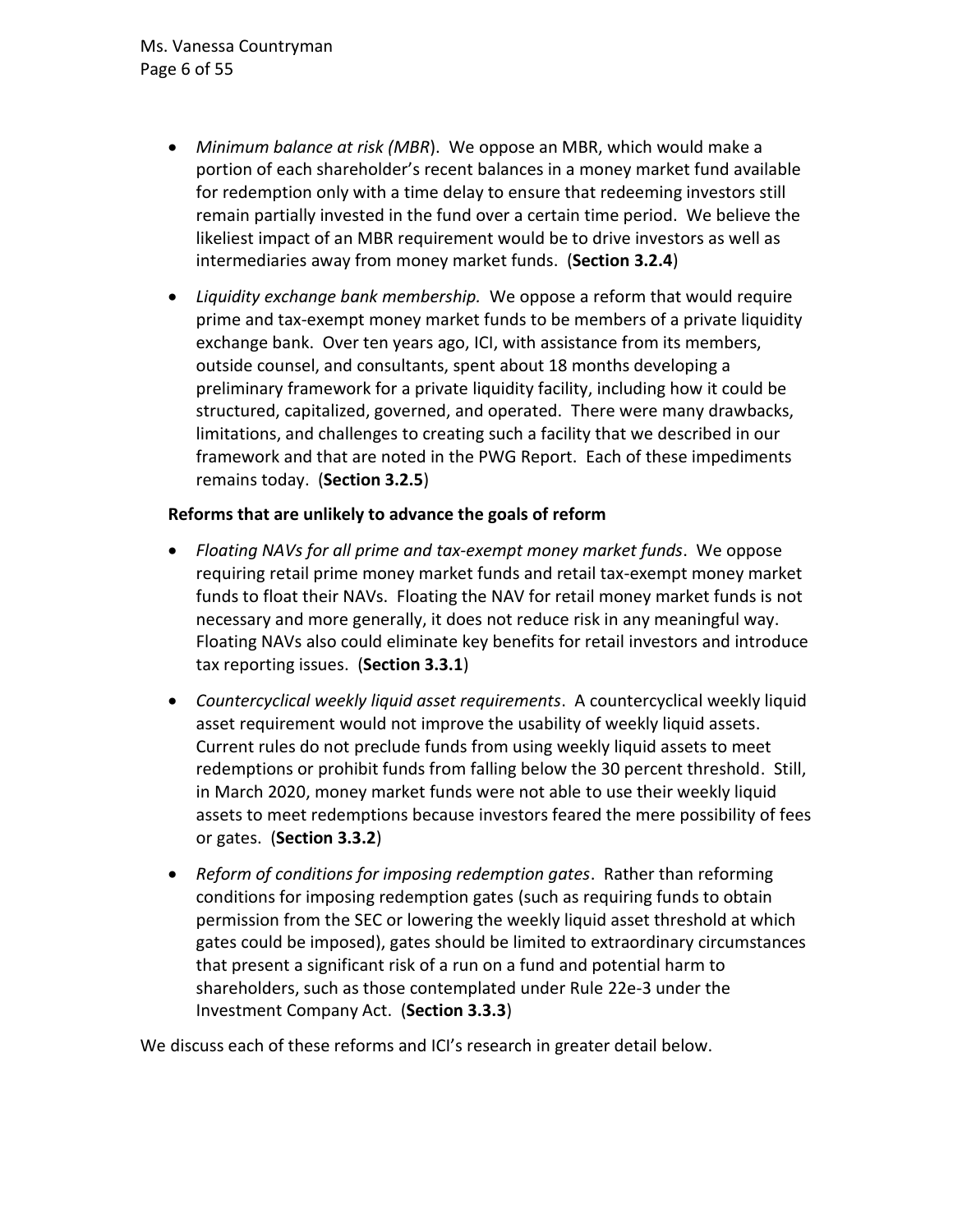# 1. Introduction

In an effort to contain the spread of COVID-19 in February-March 2020, governments around the world contemporaneously shut down their economies. A health crisis forced an economic crisis, which, not surprisingly, disrupted the financial markets. By mid-March, after problems had already appeared in the Treasury bond market, the shortterm funding markets, including the markets for municipal debt, commercial paper and bank CDs, came under sharp stress as corporations and other investors "dashed for cash" to reduce risk and hoard cash in the face of great economic uncertainty (even fear) resulting from the health crisis. Liquidity dried up, short-and long-term credit markets ceased to function, and the flow of credit to the economy evaporated. These dynamics affected all market participants and each part of the financial system, not only the non-bank sector. Importantly, money market funds did not cause the stresses in the short-term funding markets last March.<sup>7</sup> To prevent economic and financial collapse, governments and central banks around the world introduced a broad array of monetary policy measures and market liquidity programs to help virtually every sector of the economy. 8

<span id="page-6-2"></span>The FSB and IOSCO—including key US regulators—have been reviewing why these interventions were necessary and what, if any, reforms might be appropriate to increase the resilience of certain parts of the global financial ecosystem. In the international fora, money market funds are the first to be assessed against this policy objective.

<span id="page-6-1"></span><span id="page-6-0"></span>In the United States, the PWG Report represented an important step in the process of reviewing and assessing the March 2020 events, with specific focus on money market funds as a participant in the short-term funding markets. To this end, the Report first provides an overview of the SEC's 2010<sup>9</sup> and 2014<sup>10</sup> money market fund reforms, including how different types of money market funds have evolved since the 2007-2009 global financial crisis. The Report then discusses outflows from certain money market

<sup>7</sup> *See* 2020 ICI Money Market Fund Report, *supra* note [5.](#page-1-1)

<sup>8</sup> For a discussion of the key US government actions, *see* Investment Company Institute, "The Impact of COVID-19 on Economies and Financial Markets," *Report of the COVID-19 Market Impact Working Group* (October 2020) (2020 ICI COVID-19 Report), available at [www.ici.org/pdf/20\\_rpt\\_covid1.pdf,](http://www.ici.org/pdf/20_rpt_covid1.pdf) at 46-58.

<sup>9</sup> *See* Money Market Fund Reform, SEC Release No. IC-29132 (February 23, 2010) (2010 SEC Reform Release), available at available a[t www.sec.gov/rules/final/2010/ic-29132.pdf.](http://www.sec.gov/rules/final/2010/ic-29132.pdf) For a summary of the SEC's 2010 reforms, see [www.ici.org/mmfs/reforms/sec\\_reforms/statements/10\\_mmfs\\_2010sec;](http://www.ici.org/mmfs/reforms/sec_reforms/statements/10_mmfs_2010sec) for a detailed analysis of their effectiveness, *see generally* S. Collins, E. Gallagher, J. Heinrichs, and C. Plantier, "Money Market Mutual Funds, Risk, and Financial Stability in the Wake of the 2010 Reforms*," ICI Research*  Perspective (January 2013), available at [www.ici.org/pdf/per19-01.pdf.](http://www.ici.org/pdf/per19-01.pdf)

<sup>10</sup> *See* Money Market Fund Reform; Amendments to Form P-F, SEC Release No. IC-31166 (July 23, 2014) (2014 SEC Reform Release), available at [www.sec.gov/rules/final/2014/33-9616.pdf.](http://www.sec.gov/rules/final/2014/33-9616.pdf) A table summarizing the current money market fund regulatory requirements, incorporating both the SEC's 2010 and 2014 reforms, is available at [www.ici.org/mmfs/current/16\\_mmf\\_reg\\_summ.](http://www.ici.org/mmfs/current/16_mmf_reg_summ)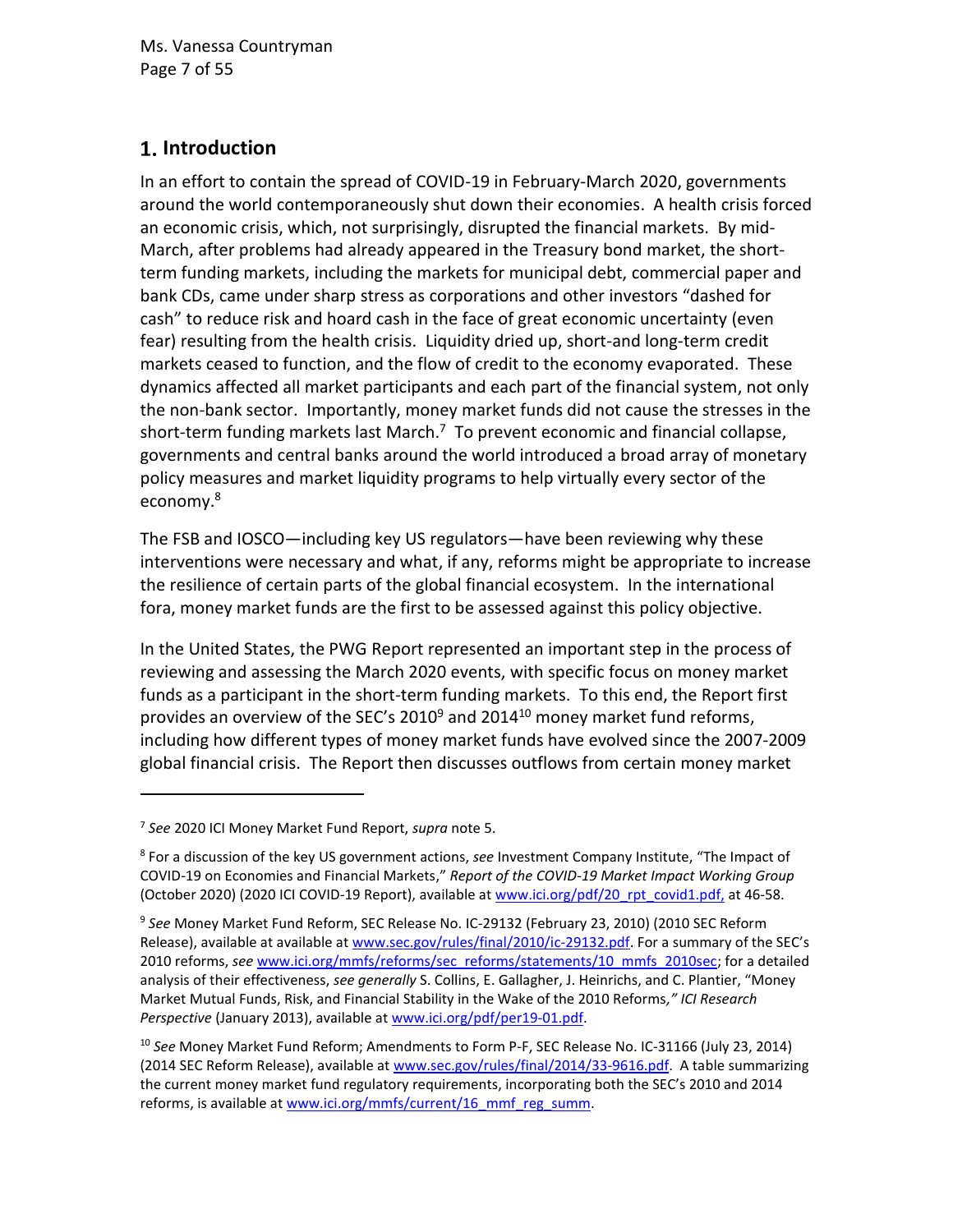Ms. Vanessa Countryman Page 8 of 55

funds in March 2020 and how these events may have contributed to general stress in short-term funding markets before the Federal Reserve, with the approval of the Treasury Department, established facilities to support short-term funding markets. Without endorsing any particular course of action, the Report then discusses various reform measures that policymakers could consider, individually or in combination, to improve the resilience of money market funds and the broader short-term funding markets.

In response to the SEC's request for comment and in recognition of the importance international regulators are placing on studying new reforms of money market funds, ICI respectfully submits its analysis of the role of money market funds in the March 2020 events and the Report's reform options and their effect on the efficacy of money market funds as an efficient and highly-diversified cash management vehicle for investors and an important source of financing to governments, businesses, financial institutions, and households.

# **Considering Money Market Fund Reform and Events of March 2020 Within a Holistic Review of All Financial Regulatory Areas**

In recognition of the importance of money market funds to investors and the economy, ICI and its members support the goals of the SEC and other regulators in making these funds more robust under adverse market conditions.

Given the tremendous benefits money market funds provide to investors and the economy, it is imperative to preserve this product's key characteristics. Money market funds are a liquid and diversified cash management tool for investors and a key source of funding for governments and the private sector. As of the end of February 2020, US money market funds held \$3.1 trillion in short-term Treasury and agency securities and repurchase agreements, along with \$811 billion in short-term municipal debt, bank CDs, and commercial paper.<sup>11</sup> At the same time, prime money market funds, including nonpublic institutional money market funds, which in February 2020 accounted for 29 percent of the commercial paper market, are an important source of short-term funding for banks and other financial institutions that provide funding for households and businesses.

It is further worth noting that money market funds should be viewed by regulators as the *preferred* mechanism to access the short-term funding markets. Since money market funds often invest in hundreds of different underlying securities, they provide

 $11$  These figures include nonpublic institutional money market funds.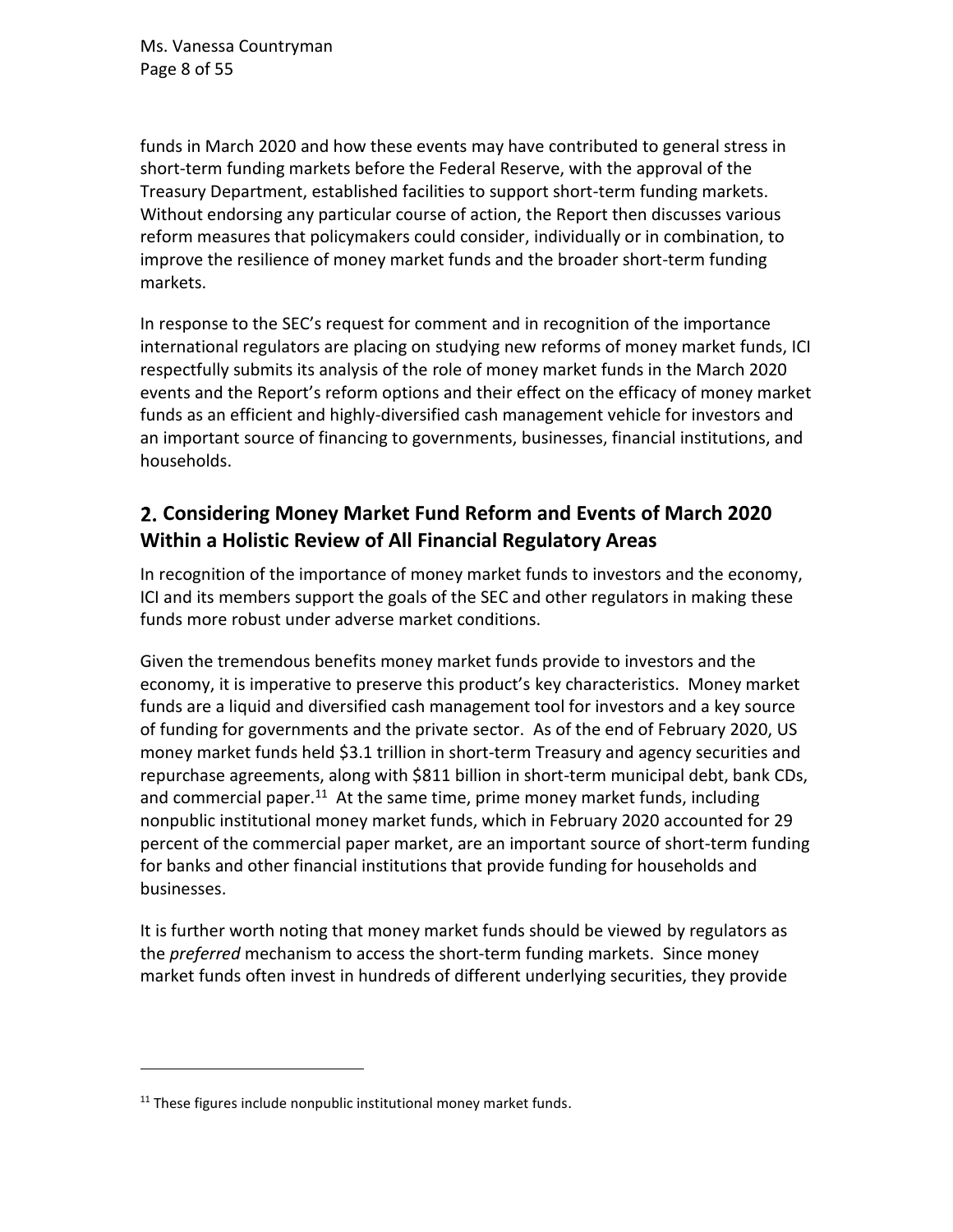Ms. Vanessa Countryman Page 9 of 55

investors diversification that would otherwise be difficult, if not impossible, to replicate and manage through an individual portfolio or through a single bank.<sup>12</sup>

Therefore, policymakers should focus on the core objective: to strengthen money market funds even further against adverse market conditions for the benefit of shortterm funding markets and enable them to meet extraordinarily high levels of redemption requests without the need for central bank liquidity support except in the most extreme circumstances. Indeed, as we consider the future of our markets in the wake of this pandemic, and the role of money market funds within the markets, we question those who say that money market funds must be regulated so aggressively that central bank intervention would *never* be needed again to provide liquidity support in the face of great economic shock. Such views claim that eliminating any future possibility of central bank support would avoid moral hazard. Of course, money market funds should be responsible for robust liquidity risk management and subject to appropriate rules and regulations. But holding money market funds at fault for central bank intervention intended to calm financial markets during a time of extreme uncertainty around a global catastrophe should not be the starting point for any discussion of reforms.

We also urge policymakers and regulators to consider any new reforms of money market funds only in the context of the broader global financial markets and perform a true holistic review of the events of March 2020 and the causes of the crisis. To this end, regulators should first recognize that although prime money market funds are an important source of financing in the short-term funding markets, they are neither the only participant in these markets nor do they account for the majority of the financing

 $12$  For an overview of the key characteristics of money market funds that make them attractive to both retail and institutional investors, *see* 2009 MMWG Report, *supra* not[e 3](#page-1-0) at 23-29. Accounting rules also have facilitated the use of money market funds for the investment of cash by institutional investors. US Generally Accepted Accounting Principles (GAAP) defines "cash equivalents" as short-term, highly liquid investments that are both (1) readily convertible to known amounts of cash, and (2) so near maturity that they present insignificant risks of changes in value because of changes in interest rates. Generally only investments with original maturities of three months or less are considered cash equivalents. Examples of cash equivalents include Treasury bills, commercial paper, and money market funds. The SEC's 2014 money market fund adopting release reaffirmed that under normal circumstances, a money market fund with a floating NAV and/or a money market fund with the ability to impose fees or gates still meets the definition of a cash equivalent. The release goes on to state, however, that if events give rise to credit and liquidity issues for money market funds, including the imposition of a fee or gate, shareholders would need to reassess whether their investments in money market funds continue to meet the definition of a cash equivalent. *See* 2014 SEC Reform Release, *supra* note [10,](#page-6-0) at 133-135, 177-179. Treating money market fund shares as cash equivalents is important to fund investors because, among other things, the investors may have debt covenants that require them to maintain certain levels of cash and cash equivalents. If corporate investments in money market funds are not cash equivalents, they would instead be considered investment securities held for trading purposes under GAAP.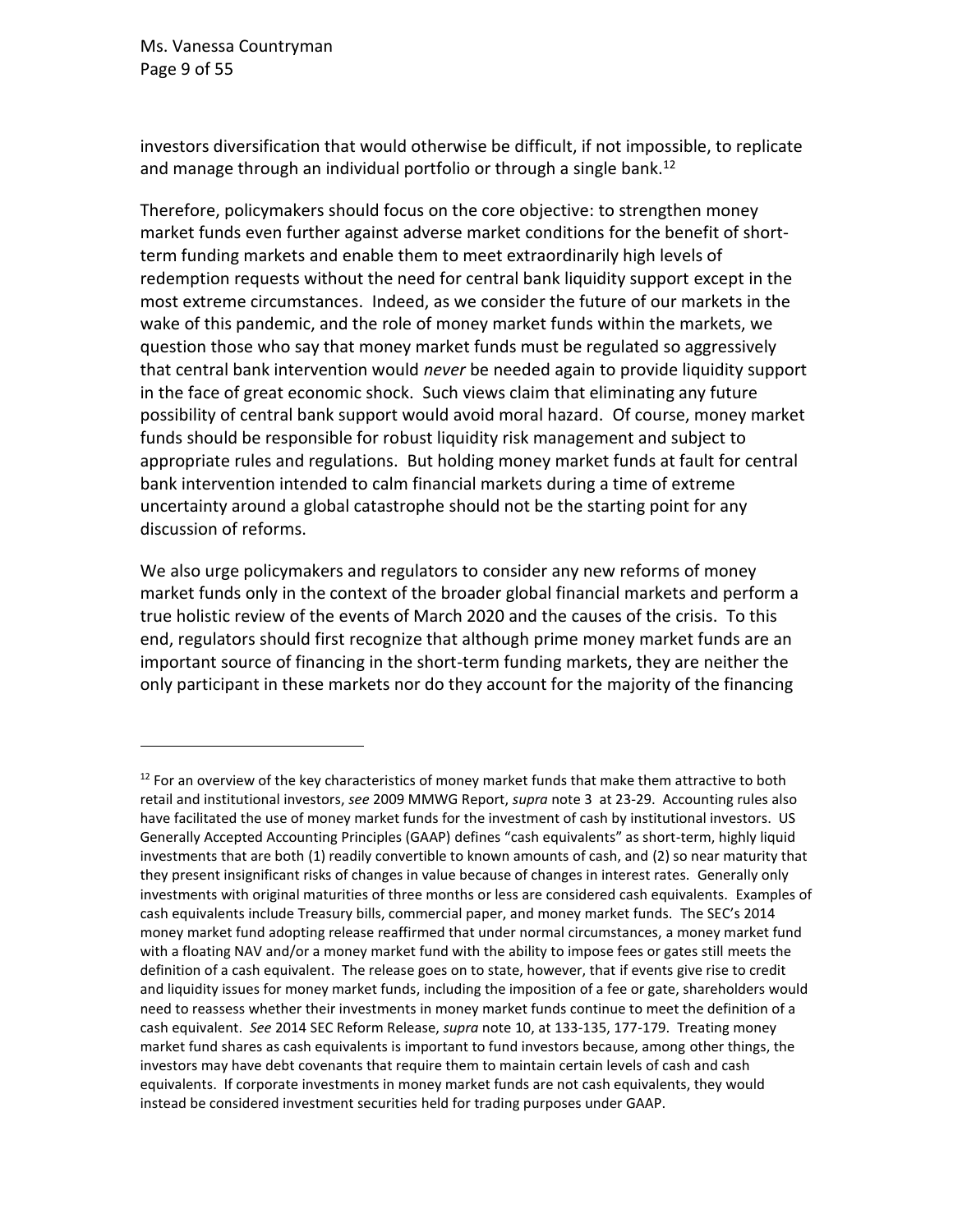Ms. Vanessa Countryman Page 10 of 55

supplied in these markets.<sup>13</sup> Regulators also should recognize that the experiences of money market funds in March 2020 were dependent on their asset types and investor clienteles.<sup>14</sup> Government money market funds served as a liquidity vehicle of choiceinvestors, seeking to preserve or bolster their liquidity, poured hundreds of billions of dollars into these funds. As such, no case exists for applying fundamental changes to government money market funds.

<span id="page-9-0"></span>On the other hand, the experiences of prime and tax-exempt money market funds in March 2020 largely mirrored their investor base. Public institutional prime money market funds<sup>15</sup> saw significant outflows as a percentage of their assets but represented only 8 percent of the US commercial paper market. In contrast, nonpublic institutional prime money market funds (which also represented 8 percent of the commercial paper market) had much smaller outflows than their publicly offered counterparts. Accordingly, nonpublic institutional prime money market funds should not be under consideration for reforms. Similarly, outflows from retail prime and retail tax-exempt money market funds were quite modest. Reforms, therefore, should be tailored to reflect those differences.

Building further money market fund resilience also requires policymakers to look for ways to improve the short-term funding market itself. It was the structure of that market during times of stress—not the action of money market funds—that was at the heart of the ensuing challenges of March 2020. Likewise, policymakers should investigate whether regulatory requirements on key market players, such as particular elements of the capital requirements on banks, may have exacerbated the significant liquidity shortfall last March.

# **Consideration of PWG Reform Options**

The Report discusses ten options for further reform of money market funds. ICI and its members have previously analyzed and offered feedback on many of the possible reforms outlined in the Report.

 $<sup>13</sup>$  For a discussion of the short-term funding markets in March 2020 and the role money market funds</sup> played in that market, *see* Section [4.](#page-37-0)

 $<sup>14</sup>$  For an overview of the experiences of various types of money market funds during the COVID-19 crisis,</sup> *see* 2020 ICI Money Market Fund Report, *supra* note [5,](#page-1-1) at 12-16.

<sup>15</sup> Public institutional prime money market funds are publicly available for sale to institutional investors such as businesses, insurance companies, and nonprofit organizations. Individuals can, and often do, purchase public prime institutional money market funds through broker-dealers, variable annuities, 529 plans, individual retirement accounts, and 401(k) and similar retirement plans.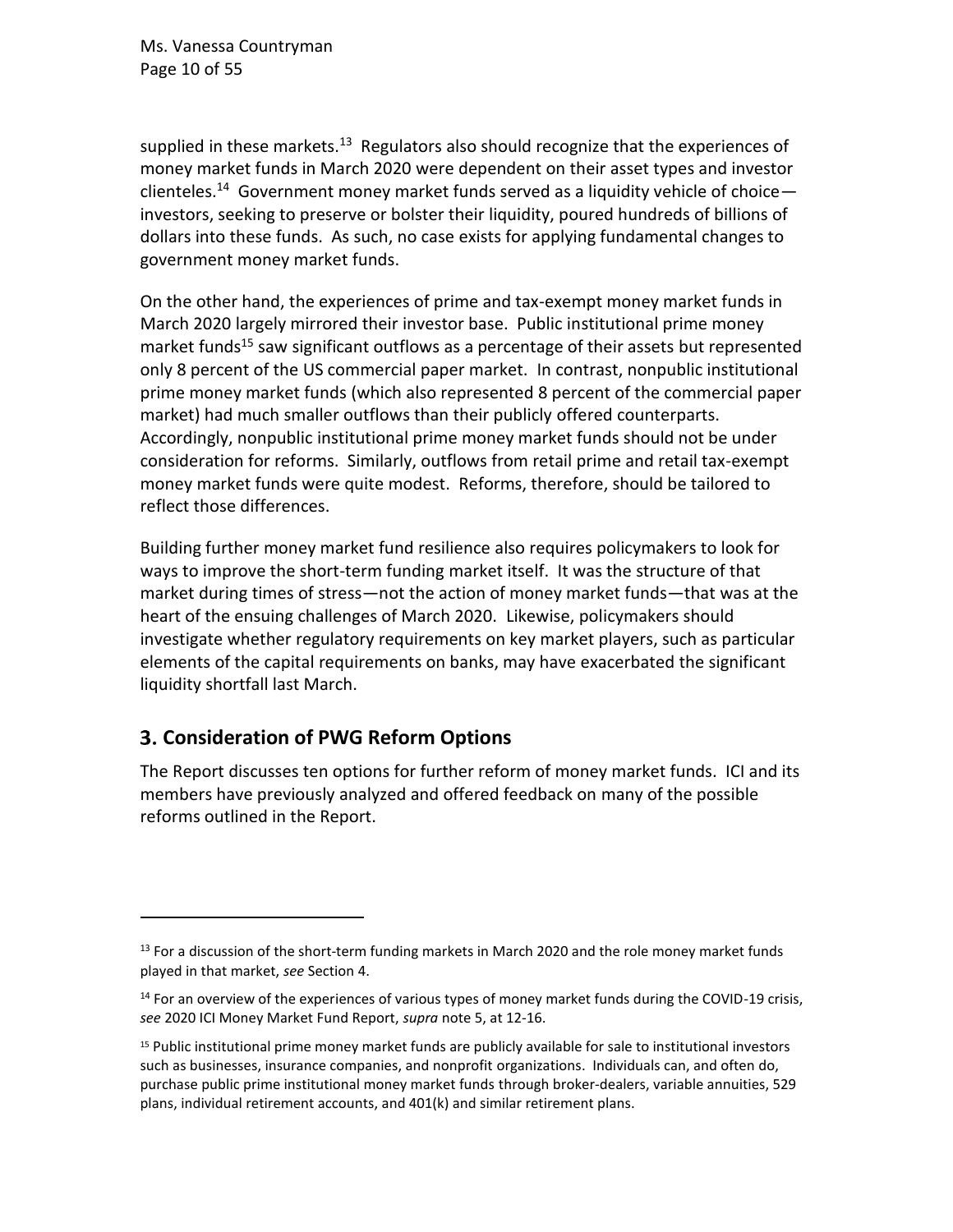## *3.1 Reforms that Could Advance the Goals of Reform and Preserve Key Characteristics of Money Market Funds*

After careful review, we believe there are two reform options that hold the most potential for addressing policymakers' concerns with the least negative impact.

<span id="page-10-0"></span>**3.1.1 Removal of Tie Between Money Market Fund Liquidity and Fee and Gate Thresholds**

The SEC's 2010 reforms made money market funds more resilient by adding minimum liquidity levels. Four years later, the SEC's 2014 reforms, which became effective on October 11, 2016, permitted funds to impose fees or gates if their weekly liquid assets dropped below 30 percent. The Report suggests that definitive thresholds for the permissible imposition of liquidity fees and redemption gates may have the unintended effect of triggering preemptive investor redemptions as funds approach the relevant thresholds. This reform would remove the tie between the 30 percent and 10 percent weekly liquid asset thresholds and the imposition of fees and gates when doing so is in the best interest of the fund, without reference to any specific level of liquidity.

We agree that the tie between liquidity and fee and gate thresholds made money market funds more susceptible to financial market stress in March 2020 and would likely do so again in future periods of stress.

As it turned out, the 2014 reforms swapped one kind of redemption trigger event for another. That is, by requiring institutional prime money market funds to float their NAVs, the SEC addressed the possibility that fears of breaking the buck would trigger outflows from these funds. On the other hand, adding the possibility of a liquidity fee or gate to the 30 percent weekly liquid asset threshold caused investors in March 2020 to redeem heavily when a fund started approaching that level—a level that only had significance because of the bright line drawn by the 2014 reforms rather than actual difficulties in the fund's ability to meet redemptions.

ICI member firms indicate and ICI data confirms that by mid-March 2020 institutional investors accelerated their redemptions for those institutional prime money market funds that started *approaching (not reaching)* the 30 percent weekly liquid asset threshold because these investors knew that under the 2014 reforms reaching 30 percent would lead to the potential imposition of fees or gates. <sup>16</sup> ICI member firms

<sup>16</sup> 2020 ICI Money Market Fund Report, *supra* note [5,](#page-1-1) at 32-35. This observation was echoed in an October 2020 report by the SEC's Division of Economic and Risk Analysis, which noted that "some investors may have feared that if they were not the first to exit their fund, then in the event the fund breached the 30 percent WLA [weekly liquid asset] limit, there was a risk that they could be subject to restrictions on withdrawals known as "gates." This anticipatory, risk-mitigating perspective potentially further accelerated redemptions." *See* Securities and Exchange Commission, Division of Economic and continued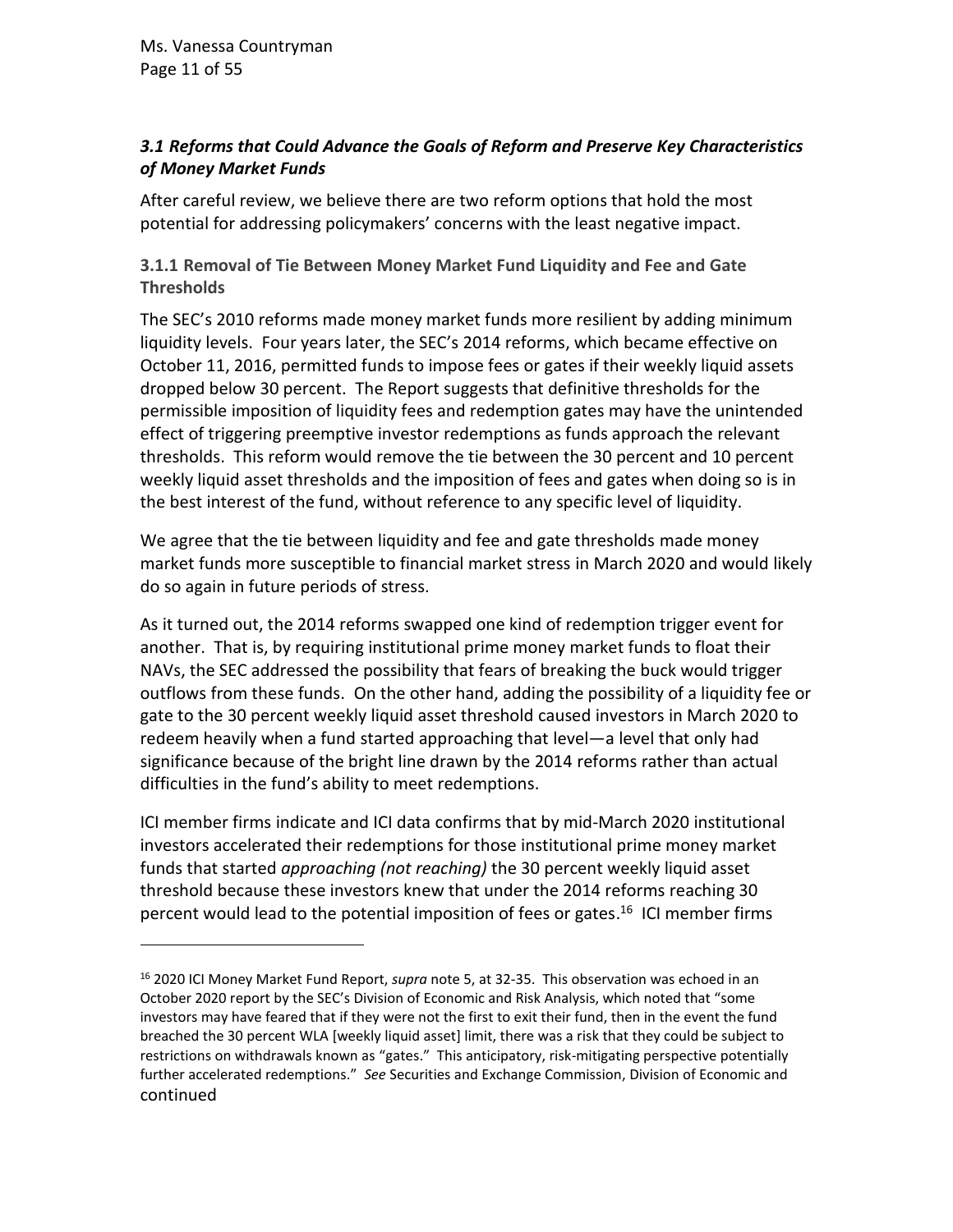reported that outflows began in some institutional prime money market funds as early as when their weekly liquid assets starting falling below 40 percent and accelerated when whose weekly liquid assets fell below 35 percent.<sup>17</sup> Given that investors could not predict how a fund board might act if the fund reached this threshold, the 30 percent weekly liquid assets requirement in effect became a hard liquidity floor rather than a liquidity cushion to absorb higher-than-usual redemptions, as it was meant to be.<sup>18</sup> As discussed in **Sectio[n 4](#page-37-0)**, this regulatory constraint necessitated prime money market funds need to divest longer-dated securities in favor of securities that qualified as weekly liquid assets.

Although outflows accelerated among institutional prime funds, it is important to point out that even by the time the Federal Reserve announced the MMLF at the height of the liquidity crisis (March 18), institutional prime funds still maintained robust liquidity buffers. That said, their weekly liquid assets were being depleted, which increased the number of institutional prime money market funds with weekly liquid assets in the 30 to 35 percent range.<sup>19</sup> Despite this stressful period, *only one institutional prime money market fund had weekly liquid assets of less than 30 percent* and even then by a small margin (at 27.4 percent).<sup>20</sup> Therefore, even before the Federal Reserve announced the

<sup>19</sup> *See* 2020 ICI Money Market Fund Report, *supra* note [5,](#page-1-1) at Figure 3.17.

Risk Analysis, *US Credit Markets: Interconnectedness and the Effects of the COVID-19 Economic Shock*  (October 2020), available at [www.sec.gov/files/US-Credit-Markets\\_COVID-19\\_Report.pdf.](http://www.sec.gov/files/US-Credit-Markets_COVID-19_Report.pdf) Secretary of the Treasury Janet Yellen, before her nomination as Treasury Secretary, also expressed concern about the fees and gates requirement when she lamented that the SEC's 2014 money market fund reforms "did something that almost all [economists], including most people in the Fed…are very unhappy about, they allowed funds or insisted that they impose gates and redemption fees once liquidity fell below a minimum. Most economists thought that the erection of the gates by one fund would cause outflows [and] contagion as people tried to avoid having that happen to them. I think that's exactly what happened." *See* Remarks delivered at a Bookings Institution webinar, "A Decade of Dodd-Frank" (June 30, 2020), available a[t www.brookings.edu/events/a-decade-of-dodd-frank/.](http://www.brookings.edu/events/a-decade-of-dodd-frank/)

 $17$  ICI member firms also noted that online trading platforms—which institutional investors use to purchase and sell money market funds—often automatically send investors electronic notices when a fund's weekly liquid assets drop below a certain amount (*e.g*., 35 percent).

 $18$  Although Rule 2a-7 imposes specific minimum requirements on the amounts of daily and weekly liquid assets, it does not prohibit a fund from dipping below these requirements. Rather, it provides specific remedies for restoring liquidity in cases where these minimum levels are breached. In particular, whenever a fund's daily liquid assets account for less than 10 percent of its total assets, the fund is prohibited from acquiring any new asset other than a daily liquid asset. Similarly, if a fund's weekly liquid assets make up less than 30 percent of its total assets, the fund cannot acquire any new asset other than a weekly liquid asset. These conditional restrictions on fund management are designed to help rebuild a fund's daily and weekly liquidity levels whenever these levels become too low.

<sup>&</sup>lt;sup>20</sup> Id. at Figure 3.18. Even though its weekly liquid assets dipped below 30 percent, this fund did not impose fees or gates. By March 20, this fund's weekly liquid assets increased to 40.6 percent.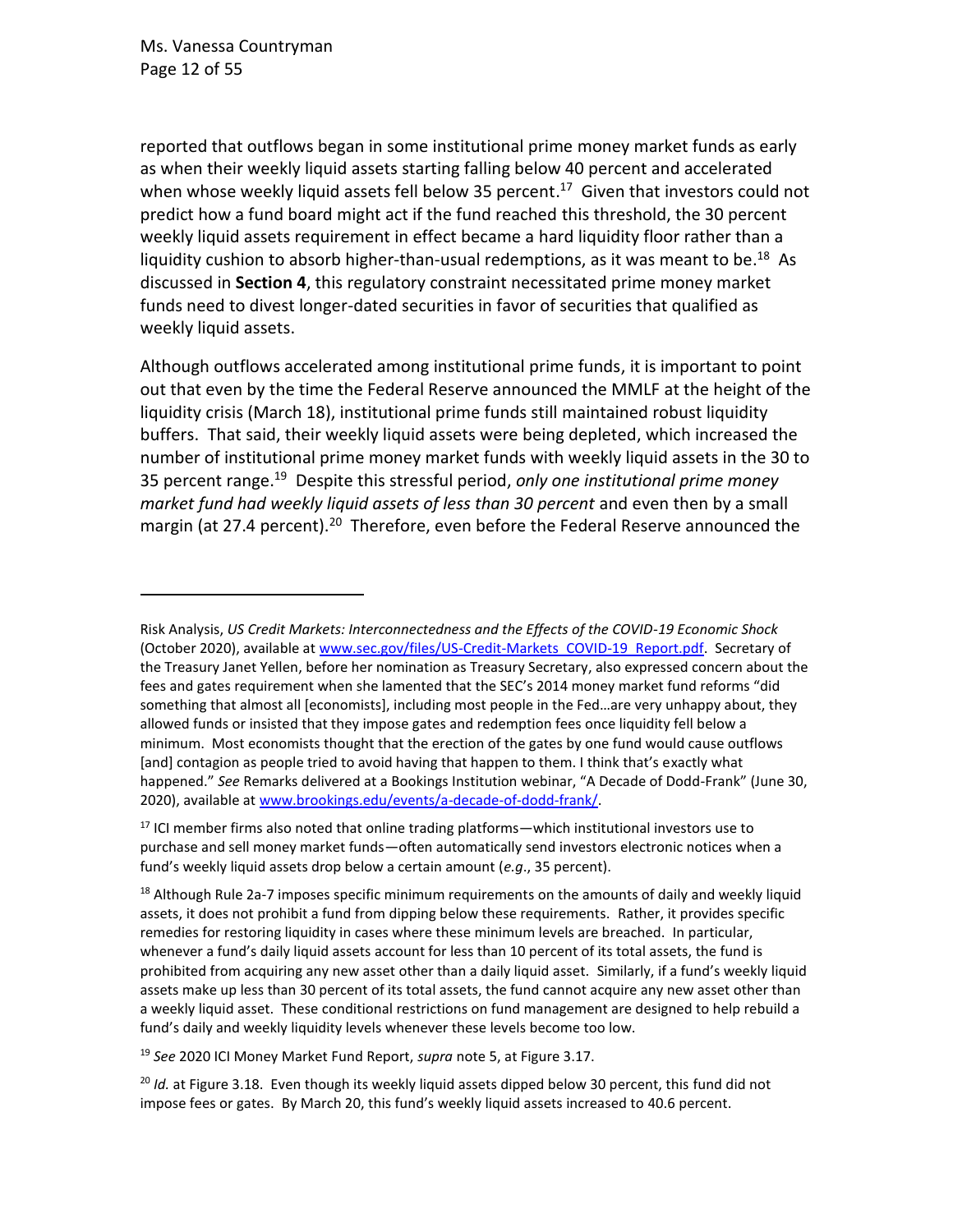Ms. Vanessa Countryman Page 13 of 55

creation of the MMLF, institutional prime money market funds were able to meet new redemption requests.

This data suggests that some institutional investors were primarily focused on whether funds would hit the 30 percent level rather than whether there was actual evidence of the fund having difficulty meeting redemption requests. This caused much stronger outflows from institutional prime money market funds with weekly liquid assets below 35 percent compared to other institutional prime money market funds.<sup>21</sup> At the same time, retail prime money market funds, which like institutional prime money market funds have the option of imposing fees or gates if weekly liquid assets fall below 30 percent, saw little difference in the average daily outflows with weekly liquid assets below 35 percent.<sup>22</sup> As the Report acknowledges, this is likely because amid periods of stress for money market funds, institutional investors, "who may have large holdings and the resources to monitor risks carefully, have redeemed shares more rapidly and extensively than retail investors."<sup>23</sup>

These outcomes are contrary to the SEC's rationale for adding liquidity requirements to Rule 2a-7 in 2010—to ensure money market funds had a minimum percentage of their assets in highly liquid securities that can be readily converted to cash to pay redeeming shareholders.<sup>24</sup> The SEC stated: "[A] fund should be able to use those [daily and weekly] assets to pay redeeming shareholders even in market conditions (such as those that occurred in September and October 2008) in which money market funds cannot rely on a secondary or dealer market to provide immediate liquidity."<sup>25</sup>

Thus, the 30 percent threshold established by the 2014 reforms became a redemption trigger, rather than the condition of the fund being the trigger. It was a real-life example of the tail wagging the dog.

Consider further that before the 2014 reforms, institutional prime money market funds regularly dipped below 30 percent with no adverse consequences. The SEC's own analysis showed that if the triggering threshold for gates and fees was between 25 and 30 percent weekly liquid assets (rather than at 15 percent as the SEC proposed), some

<sup>21</sup> *Id*. at Figure 3.19.

<sup>22</sup> *Id*. at Figure 3.20.

<sup>23</sup> PWG Report at 6.

<sup>&</sup>lt;sup>24</sup> Before 2008, money market funds did not experience problems in meeting redemption requests because they could find buyers for their securities. This is attributable, in part, to the extremely liquid and deep markets for the low risk eligible securities permitted by Rule 2a-7. The events of 2008 demonstrated that large forced sales of securities can disrupt any market, even the market for securities that qualify as eligible securities. As a result, the SEC added (for the first time) daily and weekly asset requirements to ensure money market funds maintained a minimum ready supply of cash to fund redemptions.

<sup>25</sup> 2010 SEC Reform Release, *supra* note [9](#page-6-1) at 57.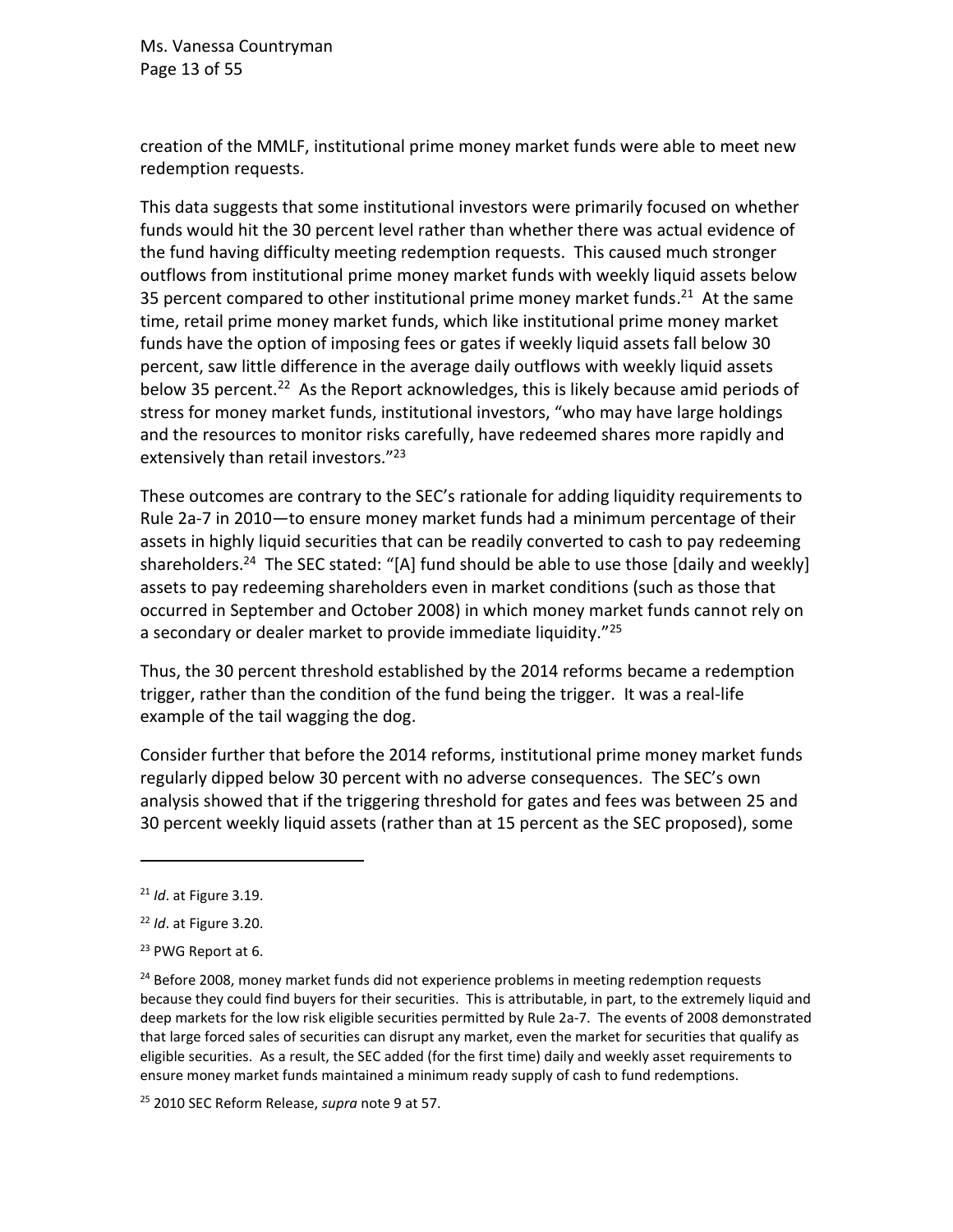Ms. Vanessa Countryman Page 14 of 55

funds would have crossed this threshold every month except one during the period March 2011 and October 2012.<sup>26</sup>

ICI conducted a similar analysis (Figure 1) examining the period from immediately after the effective date of the 2010 reform (June 2, 2010)–which imposed the 30 percent weekly liquid assets requirement–to just before the effective date of the 2014 reform (October 11, 2016)–which tied the 30 percent weekly liquid assets to gates and fees. Our analysis found that prime and tax-exempt money market funds made frequent use of their weekly liquidity buffer. During this period, 68 percent of prime money market funds and 10 percent of tax-exempt money market funds dropped below the 30 percent threshold at least once (top panel, Figure 1). In addition, in nearly all (97 percent) of the weeks between June 2, 2010 and October 11, 2016 at least one prime money market fund fell below the 30 percent threshold (bottom panel, Figure 1) and in 18 percent of the weeks at least one tax-exempt money market fund did as well. These observations stand in stark contrast to those from just after the 2014 reforms were effective through February 25, 2020 when no prime or tax-exempt money market funds crossed the 30 percent weekly liquid asset threshold.

#### FIGURE 1

#### **Before the Effective Date of the 2014 Reforms, Over Two-Thirds of Prime Funds Dipped Below 30 Percent Weekly Liquid Assets At Least Once**

|                                      |        | Prime            | Tax-exempt |                  |
|--------------------------------------|--------|------------------|------------|------------------|
| Time period                          | Number | Percent of total | Number     | Percent of total |
| June 2, 2010 - October 11, 2016      | 162    | 68%              |            | 10%              |
| October 19, 2016 - February 25, 2020 |        | 0%               |            | 0%               |

Number of funds with at least one week with weekly liquid assets below 30 percent

Number of weeks in which at least one fund had weekly liquid assets below 30 percent

|                                      |        | Prime            | Tax-exempt |                  |  |
|--------------------------------------|--------|------------------|------------|------------------|--|
| Time period                          | Number | Percent of total | Number     | Percent of total |  |
| June 2, 2010 - October 11, 2016      | 323    | 97%              | 60         | 18%              |  |
| October 19, 2016 - February 25, 2020 |        | 0%               |            | 0%               |  |

Sources: ICI calculations of iMoneyNet and SEC form N-MFP data

By coupling the option to impose liquidity fees or gates with the 30 percent weekly liquid asset requirement, the SEC's 2014 reforms may have negatively affected the

 $26$  As originally proposed, the liquidity fees and gates provisions would have been triggered if a fund's weekly liquid assets fell below 15 percent. Explaining why it had proposed this threshold, the SEC noted that 15 percent "would indicate distress in a fund, but also [be] one that few funds would cross in the ordinary course of business, allowing funds and their boards to avoid the costs of frequent unnecessary consideration of fees and gates." Money Market Fund Reform; Amendments to Form PF, SEC Release No. IC-30551 (June 5, 2013), available at [www.sec.gov/rules/proposed/2013/33-9408.pdf,](http://www.sec.gov/rules/proposed/2013/33-9408.pdf) at 176-177.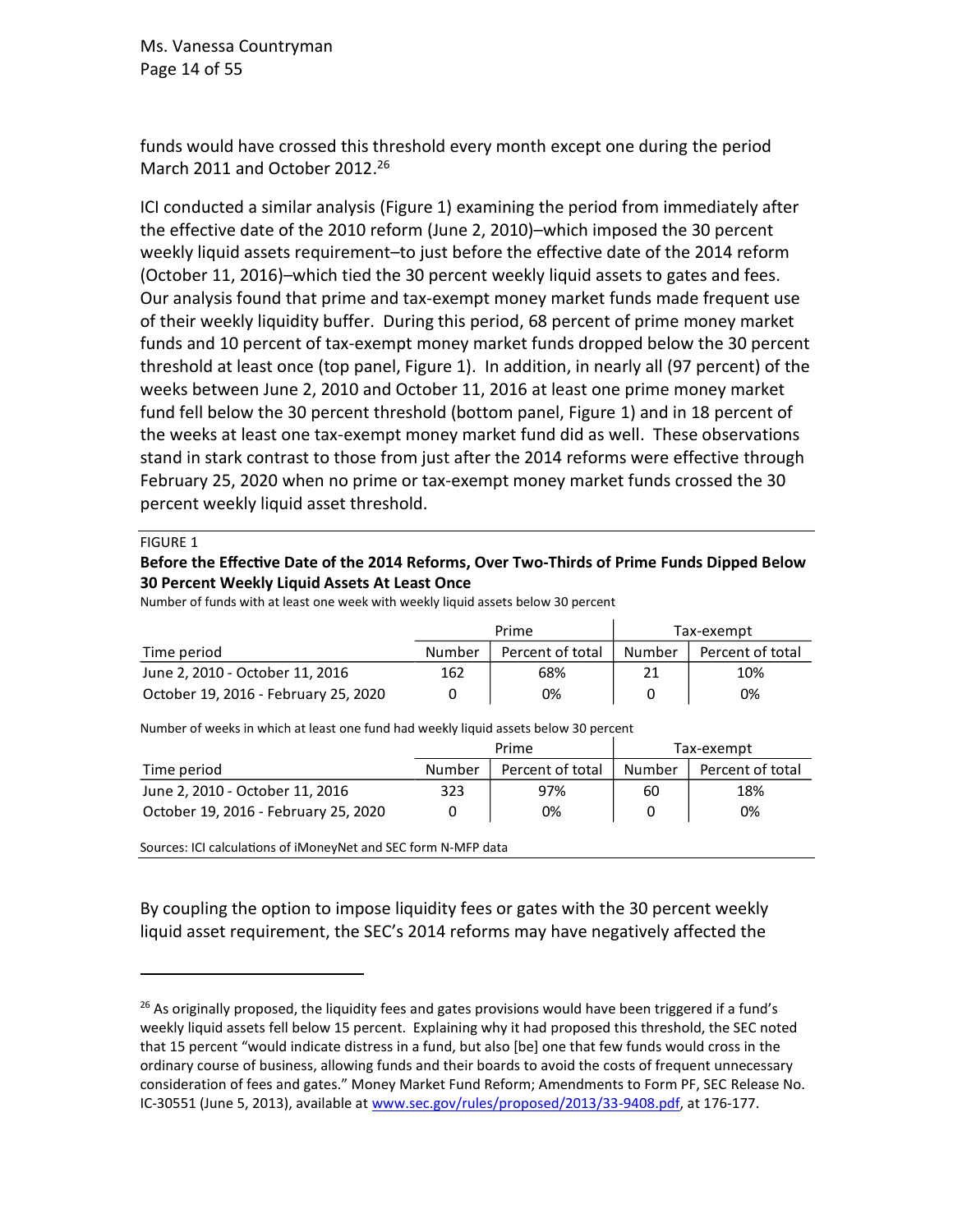Ms. Vanessa Countryman Page 15 of 55

benefits of this liquidity buffer.<sup>27</sup> It is important to reiterate that the 30 percent weekly liquid asset buffer became a floor that accelerated shareholder redemptions due to uncertainty about the imposition of liquidity fees or gates. To be a true buffer, it should serve as an extra source of liquidity in times of stress.

## <span id="page-14-0"></span>*3.1.1.1 Modifications to Redemption Fee Considerations*

As noted above, this PWG reform option would remove the tie between the liquid asset thresholds and the imposition of fees and gates when doing so is in the best interest of the fund, without reference to any specific level of liquidity. As noted above, we support delinking fees and gates from liquidity thresholds; however, we also believe a more nuanced approach to fees should be considered.

Although redemption fees can be an appropriate tool for money market funds, they should only be triggered when a fund is facing unusual circumstances, such as a period of heavy redemptions associated with stress in the financial markets at large. In contrast to fees, gates deny investors access to their cash, which is highly problematic when investors have immediate cash flow demands. As such, we recommend gates be limited to extraordinary situations as discussed in **Section 3.3.3**.

A redemption fee, particularly one meaningfully higher than the cost of liquidity, should discourage redemptions but still allow the fund to continue to provide liquidity to shareholders. If shareholders choose to redeem, the fee should be large enough to benefit remaining shareholders by mitigating liquidation costs and potentially rebuilding NAVs. Shareholders truly in need of liquidity should have access to it, but at a cost that serves as a deterrent to redemptions and reflects the premium that market participants place on liquidity during periods of market stress.

To make this powerful tool even more useful to fund boards (and therefore more likely to advance the goals of reform), we recommend a regulatory approach to fees that is separate from that of gates. Specifically, we recommend the SEC consider requiring funds to maintain detailed, board-approved policies and procedures that provide the board with high level guidance for *when* to impose redemption fees and *how* the fund's adviser should calculate them. Thus, rather than linking the possible imposition of fees to a one size fits all approach of just one metric (*i.e*., level of weekly liquid assets), an individual fund might develop a multi-factor approach that includes other relevant metrics such as net redemptions, portfolio-specific characteristics (*e.g*., liquid assets,

 $27$  "Using this information to inform our choice of the appropriate level for a weekly liquid asset threshold, we are proposing a 15 [percent] weekly liquid assets threshold to balance the desire to have such consideration triggered while the fund still had liquidity reserves to meet redemptions but also not set the trigger at a level that frequently would be tripped by normal fluctuations in liquidity levels that typically would not indicate a fund under stress." *Id*. at 178. Despite receiving general industry support for the threshold as proposed, the SEC set the threshold level for discretionary fees and gates at less than 30 percent weekly liquid assets when it adopted its reforms in 2014.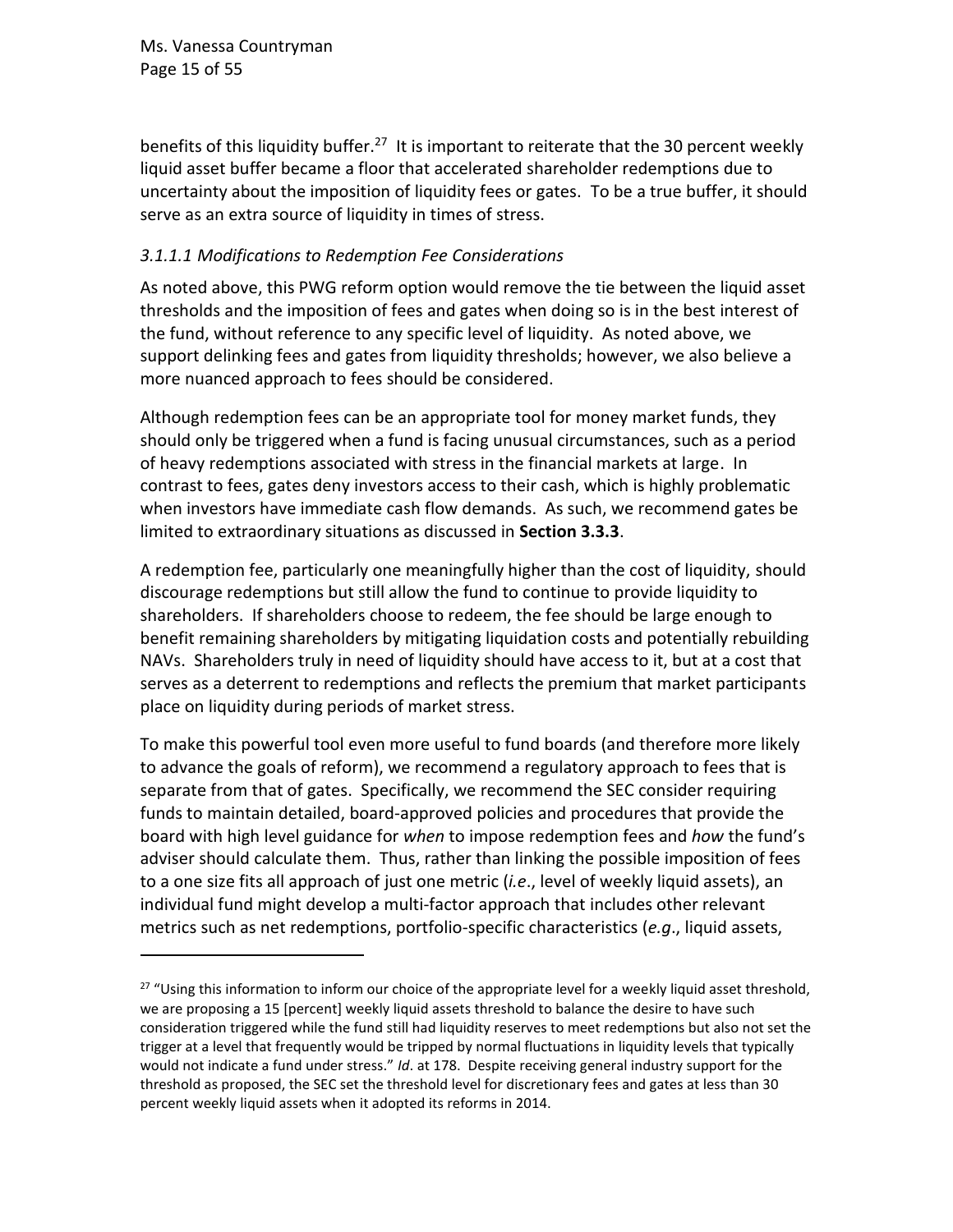investor concentration, diversification of holdings), and market-based metrics that might provide a more accurate picture of a fund's need to impose redemption fees.<sup>28</sup> These metrics also would help the board consider the appropriate fee. Finally, the SEC would need to carefully assess the appropriate level of shareholder disclosure regarding the fee. Importantly, the required disclosure should balance an investor's need to understand the risk of fees with a fund's need to avoid triggering preemptive investor redemptions.

## <span id="page-15-0"></span>**3.1.2 Money Market Fund Liquidity Management Changes**

Under Rule 2a-7, money market funds are subject to daily and weekly liquid asset requirements and must disclose these amounts each day on the funds' websites. One potential policy reform would make changes to these liquidity requirements, such as creating an additional category of assets with slightly longer maturities (*e.g*., biweekly liquid assets), increasing existing thresholds, and/or if a fund's weekly liquid assets fell below the regulatory minimum, adding penalties such as requiring the escrow of fund management fees if a fund's weekly liquid assets fell below the regulatory minimum. Increasing existing thresholds is an option worth exploring in more detail, but not the other proposals.

## *3.1.2.1 New Category of Liquid Assets*

The Report suggests that an additional tier of liquidity may make money market funds more resilient to significant redemptions by ensuring they maintain assets that will soon become weekly liquid assets and limiting "barbell" strategies where a fund offsets its short-term assets with "riskier" longer-term assets that enhance returns but increase the riskiness of the fund's portfolio.

Members believe, however, that a new category of liquid assets, such as biweekly liquid assets, would add complexity without any real benefit. Among other things for example, commercial paper is generally issued in overnight, weekly, 30, 60, or 90-day increments, biweekly issuance does not exist. Thus, funds could only meet a biweekly requirement by purchasing longer-dated securities and letting them mature into a twoweek bucket or by holding higher percentages of weekly liquid assets as noted below.

## *3.1.2.2 Increase Existing Thresholds*

From 2010 to January 2021, institutional prime money market funds on average held 44 percent of their assets in weekly liquid assets, and retail prime money market funds held on average 41 percent of their assets in weekly liquid assets—exceeding the 30 percent

<sup>&</sup>lt;sup>28</sup> We note that for European low volatility NAV (LVNAV) money market funds (which are primarily used by institutional investors) if the fund's weekly maturing assets fall below 30 percent of total assets and its net daily redemptions on a single working day exceed 10 percent of total assets, the board of directors of the management company has the discretion to impose liquidity fees or gates.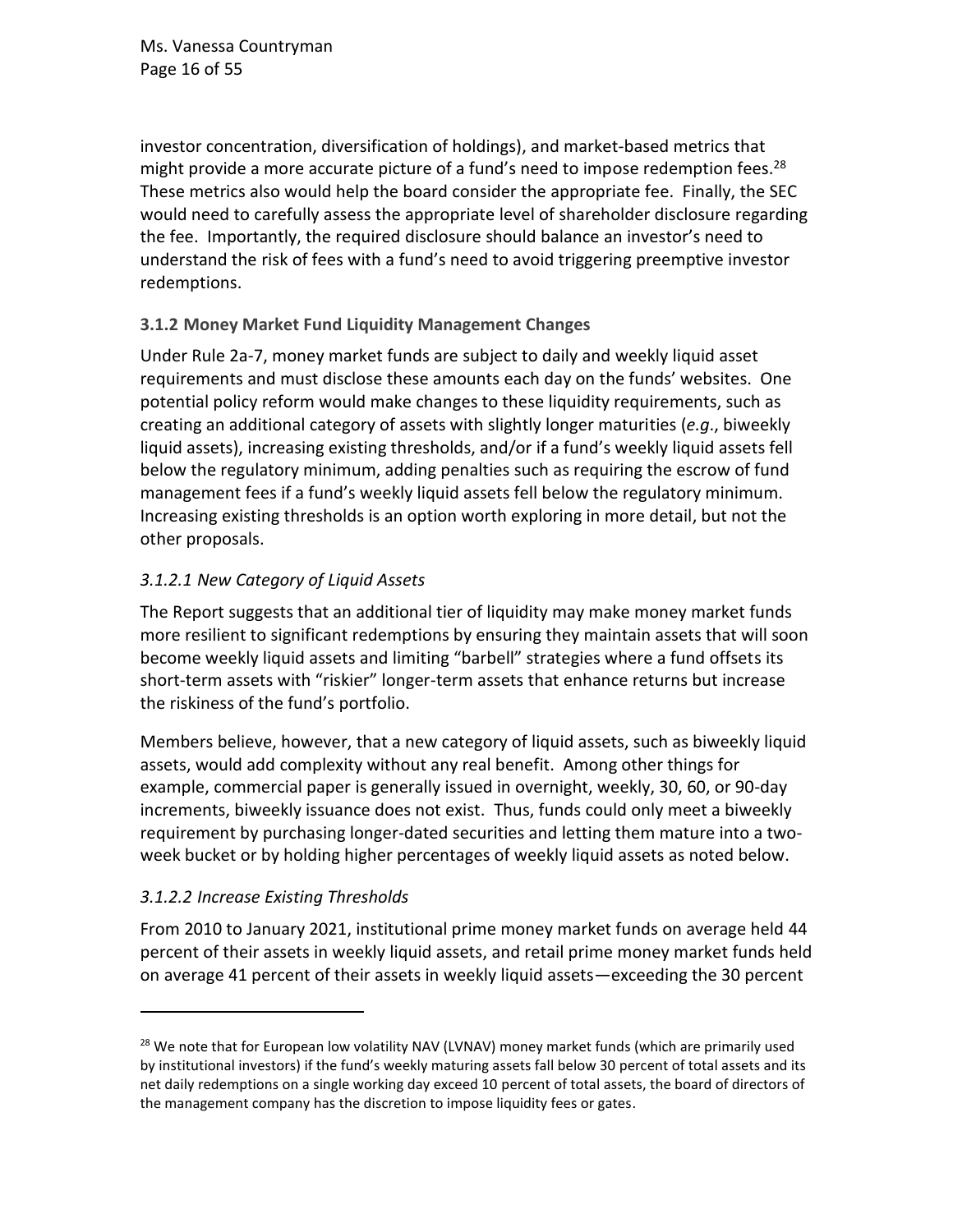Ms. Vanessa Countryman Page 17 of 55

threshold by significant margins and illustrating that these funds seek to operate with substantial liquidity on hand in the normal course of business.

Therefore, an increase in the weekly liquid asset requirement—consistent with what most funds already maintain as a matter of conservative liquidity risk management could make money market funds more resilient. Any such increase, however, should be data driven and not so high as to materially impact money market funds' ability to serve as direct sources of financing for businesses and financial institutions and indirect financing for households or make it difficult (or impossible) to continue to attract investors by providing a return that is above that of a Treasury or government money market fund.

#### *3.1.2.3 Impose Sponsor Penalties*

Imposing a penalty on managers for falling below the weekly liquid asset threshold would shift investment risks from fund investors to advisers and discourage fund sponsors from offering such products. Fund advisory fees compensate the adviser for managing the fund as a fiduciary and agent and for providing ongoing services that the fund needs to operate. Advisers are not compensated for bearing investment risks of the fund. Consequently, they should not be punished for using a fund's liquid assets as originally designed—to meet redemptions.

Imposing a penalty on managers also runs counter to the purpose of liquidity buffers (which are meant to be used), creates another cliff event, and is unnecessary because managers already have incentives to avoid falling below regulatory minimums. Funds are highly cognizant of staying within regulatory boundaries even without penalties. Moreover, investors, particularly institutional investors, carefully monitor weekly liquid asset levels and seem to prefer funds that maintain weekly liquid assets above the minimum. In addition, imposing a penalty for dipping below the weekly liquid asset minimum would disincentivize fund managers from using their liquid assets when they most need them to meet redemptions, such as during the market turmoil of March 2020.

### *3.2 Reforms that Do Not Advance the Goals of Reform and Do Not Preserve the Key Characteristics of Money Market Funds*

We believe at least five of the PWG's reform options would not advance the goals of reform and would not preserve the key characteristics of prime and tax-exempt money market funds beneficial to financial system and the broader economy. Specifically, these options have significant drawbacks, ranging from potential detrimental impacts on money market funds, their investors, and the markets, to complicated regulatory, structural, and operational barriers to implement. Indeed, we believe the likeliest impact of any of these options would be to decrease the utility and attractiveness of these products to investors and cause fund sponsors to exit the industry–a result that the PWG has never stated as being an objective of new reforms.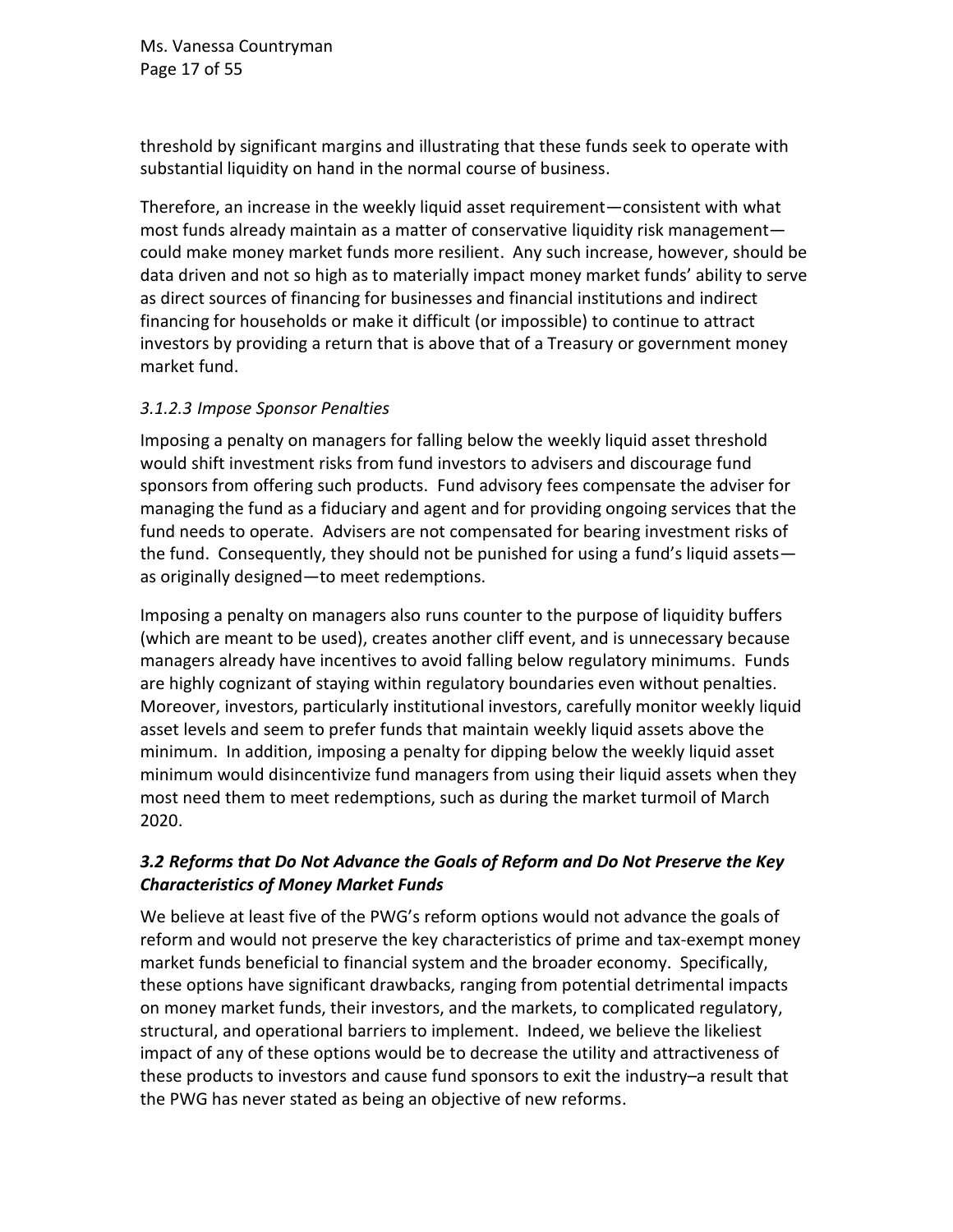Ms. Vanessa Countryman Page 18 of 55

#### <span id="page-17-0"></span>**3.2.1 Swing Pricing Requirement**

To provide money market funds a tool to mitigate potential dilution that can result from costs associated with redemption activity and to manage fund liquidity, the Report proposes swing pricing as a possible reform option.<sup>29</sup> Swing pricing allows a fund to "demutualize" portfolio transaction costs by adjusting its NAV per share by a swing factor once the level of net redemptions from the fund exceeds a predetermined swing threshold established by the fund. In effect, swing pricing requires two actions identifying whether the threshold has been triggered and, if triggered, then an additional step in the valuation process, whereby a fund measures daily redemption activity and adjusts (or swings) the per-share NAV. When the per-share NAV is "swung" down, redeeming shareholders would receive less for their shares, essentially allowing funds to impose estimated costs directly on those redeeming shareholders.<sup>30</sup> For reasons elaborated below, ICI and its members believe swing pricing would not advance policymakers' goals of reform or preserve the key characteristics required by investors of money market funds. Further, swing pricing raises complex tax reporting issues that would require guidance from the Treasury Department and Internal Revenue Service (IRS) to resolve.

## *3.2.1.1 SEC Concluded Earlier that Swing Pricing is Not Necessary for Money Market Funds*

Swing pricing is not necessary for money market funds because they already have the ability to impose liquidity fees, which serve a similar purpose and are a more appropriate tool for money market funds. In 2016, the SEC amended Rule 22c-1 under the Investment Company Act to permit, but not require, open-end mutual funds to implement swing pricing.<sup>31</sup> The SEC intentionally excluded money market funds from using swing pricing.<sup>32</sup> Although the SEC believed that swing pricing could serve as a useful tool for other open-end funds, the SEC explained that money market funds already have extensive tools at their disposal that could accomplish comparable goals to swing pricing, such as liquidity requirements that are more extensive than those imposed on other funds and the possibility of imposing liquidity fees on redemptions

 $29$  With swing pricing, a fund also may choose to implement an upward swing in which the NAV is adjusted upward once net purchases exceed a particular threshold, thereby imposing the costs of transactions on transacting shareholders. The Report does not specifically address upward swing pricing, however, and thus this section focuses on downward swing pricing employed when certain redemption thresholds are triggered.

 $30$  At the same time, buyers would purchase shares at the reduced NAV.

<sup>31</sup> *See* Investment Company Swing Pricing, SEC Release No. IC-32316 (October 13, 2016), available at [www.sec.gov/rules/final/2016/33-10234.pdf,](http://www.sec.gov/rules/final/2016/33-10234.pdf) at 24-25.

<sup>32</sup> *Id*. at 24-25. The SEC also excluded exchange-traded funds.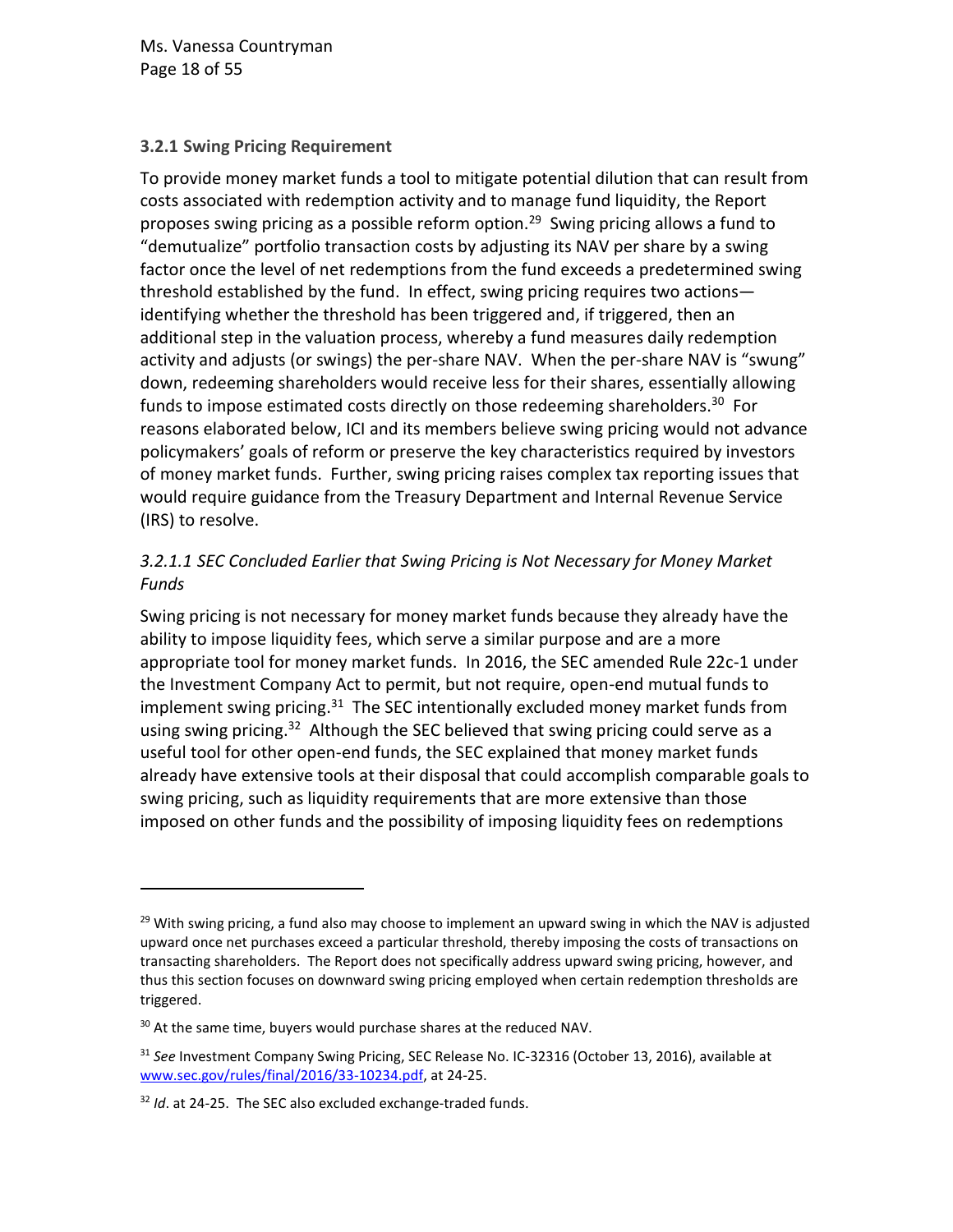when weekly liquid assets fall below a certain threshold.<sup>33</sup> The SEC explained that "money market fund liquidity fees allocate at least some of the costs of providing liquidity to redeeming rather than non-transacting shareholders, and generate additional liquidity to meet redemption requests."<sup>34</sup> The SEC concluded that the liquidity fee regime under Rule 2a-7 serves a similar purpose to swing pricing and "is a more appropriate tool for money market funds to manage the allocation of liquidity costs than swing pricing."<sup>35</sup>

The SEC also noted that unlike other types of open-end funds that may be required under swing pricing procedures to adjust their NAV from time to time, money market funds investors are "particularly sensitive to price volatility."<sup>36</sup> To this end, the SEC believed that "liquidity fees would be used only in times of stress when money market funds' internal liquidity has been partially depleted."<sup>37</sup> Since money market funds continue to be subject to extensive liquidity requirements, can still levy liquidity fees under certain conditions, and remain sensitive to price volatility, we believe the SEC's 2016 conclusions that liquidity fees rather than swing pricing are more appropriate for money market funds continue to hold true.

### *3.2.1.2 Swing Pricing Would Eliminate Important Money Market Fund Features*

To successfully implement swing pricing, a fund needs timely and reasonably accurate daily fund flow information before calculating and publishing the fund's NAV. Without it, the fund would be unable to determine with certainty whether it has crossed its swing threshold on a given day. Swing determination is complicated further if a fund needs to obtain fund flow information from intermediaries, such as broker-dealers,

<sup>35</sup> *Id*.

<sup>37</sup> *Id*. at 25. The SEC also noted that in Europe, UCITS use "dilution levies," which in many respects are similar to liquidity fees, as a distinct tool separate from swing pricing. "While many UCITs use swing pricing as a matter of normal course, dilution levies may be considered a liquidity risk management tool that is used in connection with stressed conditions." *Id*.

<sup>33</sup> *Id*. at 24-25.

<sup>34</sup> *Id.* at 24.

<sup>36</sup> *Id*. The SEC has previously identified potential disadvantages to swing pricing for mutual funds generally, including: "(i) increased performance volatility and tracking error (in addition to changes in the values of portfolio assets, a fund's NAV would be affected by flow-driven swing pricing adjustments); (ii) inability to know in advance the precise impact of swing pricing on particular purchase and redemption requests, and resulting lack of transparency to investors; and (iii) all orders on a given day receive the same adjusted NAV, regardless of whether the size of an individual shareholder's order alone would create material trading costs for the fund." *Id*. at 56.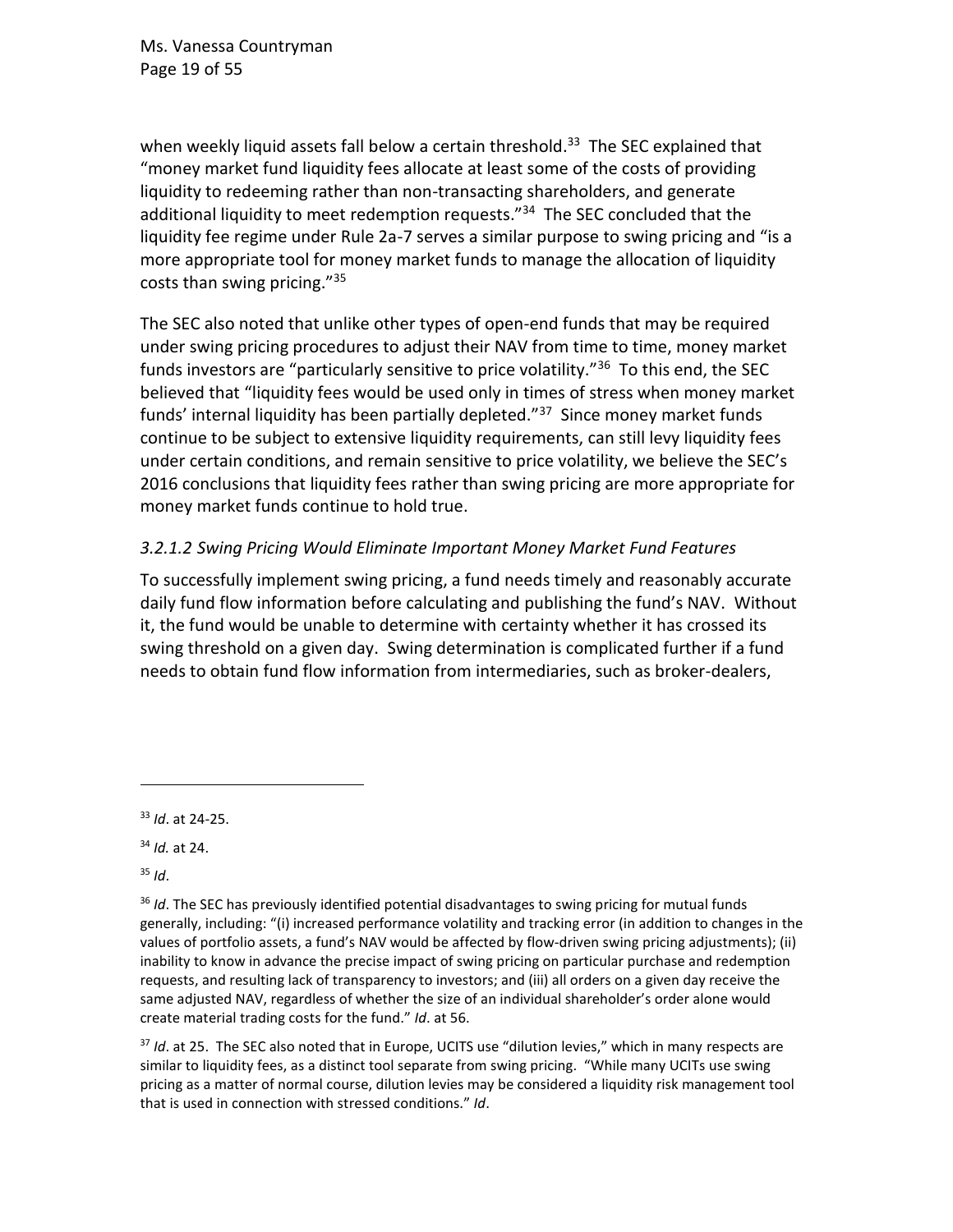Ms. Vanessa Countryman Page 20 of 55

<span id="page-19-0"></span>platforms, and portals, which generate much of the funds' order volume and fund flow activity.<sup>38</sup>

Swing pricing is particularly challenging for money market funds that include key features, such as pricing multiple times per day and same-day (T+0) settlement.<sup>39</sup> These essential features allow money market fund shareholders to sell shares and receive the proceeds from their redemptions on the same day, often within hours. Specifically, these features are critical for corporations, government entities, not-for-profits, and other institutional investors to effectively and efficiently manage their day-to-day operating cash, meet payroll and other liabilities, and maintain appropriate levels of liquidity on a daily basis. Forcing funds to give up these features to make swing pricing work would fundamentally change the nature of the funds and their utility to investors.

Rule 22c-1(a) under the Investment Company Act requires funds and dealers in fund shares to transact fund shares at the NAV next computed after receipt of an order to buy or redeem. In calculating a fund's NAV, the fund manager follows established, board-approved valuation policies and procedures. 40 In practice, long-term funds, which typically settle T+1, commonly cut off orders, value all portfolio investments, and price their shares as of 4:00 pm (ET). Many money market funds (including institutional prime floating NAV money market funds), however, perform this process multiple times a day and offer T+0 settlement to help their institutional investors with their daily cash management needs. T+0 settlement requires a fund to compute its NAV, receive and process redemptions, and complete Fedwire instructions after the fund's closing time (typically 4:00 pm ET) but before the Federal Reserve's 6:45 pm ET Fedwire cutoff time.

The NAV calculation process for all floating NAV funds is largely similar.<sup>41</sup> Before each NAV strike, the fund accountant (which can be the fund manager or a different service provider) transmits a file listing the fund's portfolio investments to a pricing vendor. The vendor inserts the current market price for each investment into the file and transmits it to the fund accountant. The fund accountant then applies a series of controls to validate the prices received. After researching and resolving any exceptions

 $38$  For a discussion regarding how the industry distribution model and the use of intermediaries complicates the use of swing pricing, *see* Investment Company Institute, "Evaluating Swing Pricing: Operational Considerations," (November 2016) (2016 ICI Swing Pricing Paper), available at www.ici.org/pdf/ppr\_16\_evaluating\_swing\_pricing.pdf.

 $39$  Although some money market funds provide T+1 settlement, these funds are typically designed for retail investors.

<sup>40</sup> For a discussion regarding the funds' NAV calculation and dissemination process, *see* 2016 ICI Swing Pricing Paper, *supra* note [38,](#page-19-0) at 5-6.

<sup>&</sup>lt;sup>41</sup> Stable NAV money market funds, such as retail prime, retail tax-exempt, and government money market funds have two NAVs: the stable \$1.00 NAV that uses amortized cost and penny rounding and the shadow NAV that uses mark-to-market prices. The shadow NAV is calculated at least daily.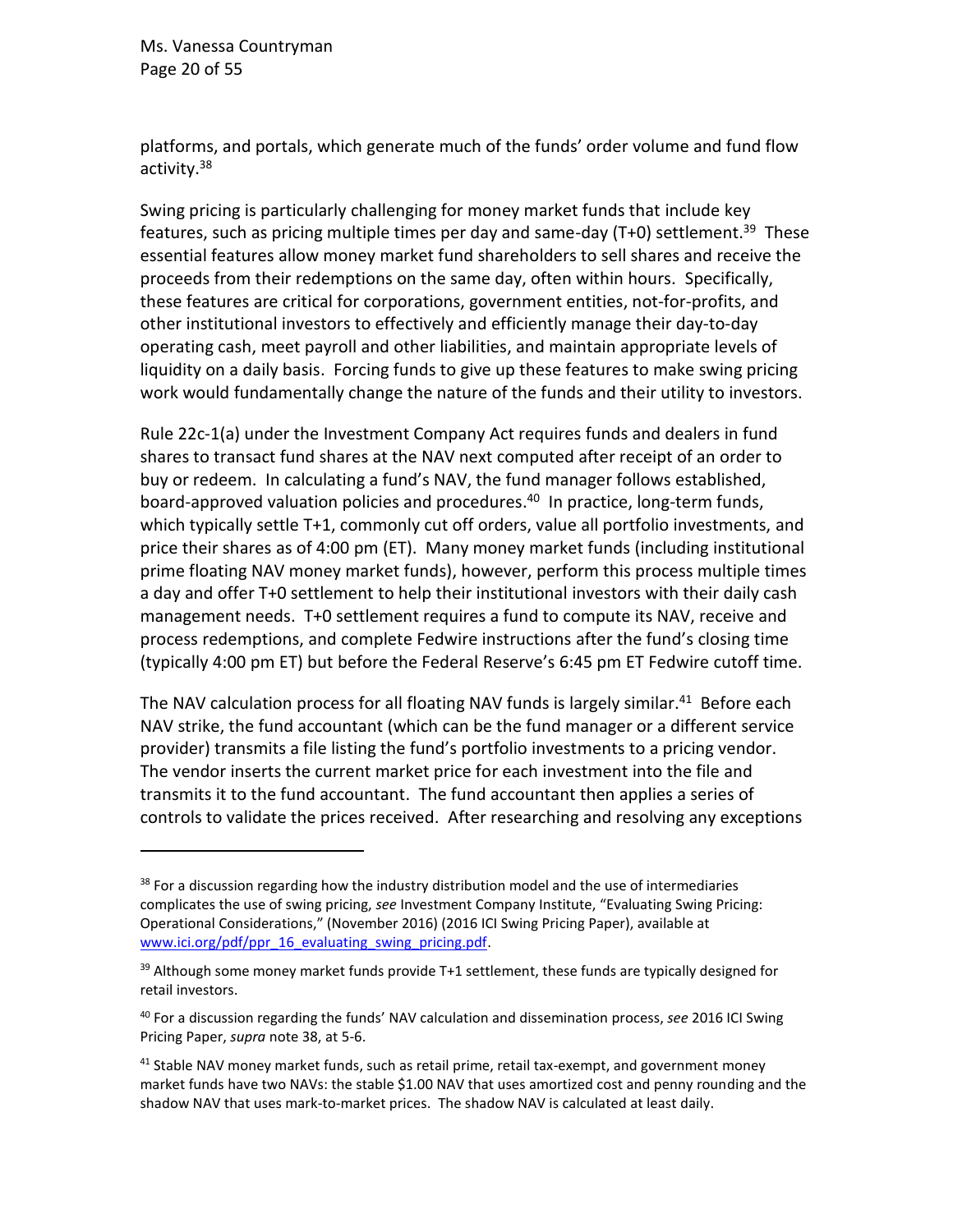Ms. Vanessa Countryman Page 21 of 55

generated by the controls, the fund accountant uses the reviewed prices (and fair values, as necessary) to value the fund's investments and calculate its NAV. The NAV is then disseminated through a variety of methods to the fund's transfer agent, intermediary distribution partners, media outlets, and shareholders.

Money market funds would face even more daunting challenges. Because receipt of shareholder flow information is fundamental to determining first whether the threshold has been crossed and then to swing the NAV on any given day, it is unlikely a money market fund could gather this information before the NAV calculation process and still have sufficient time to calculate, apply, and potentially correct the application of a swing pricing mechanism multiple times a day and/or still accommodate same day settlement *and* meet the Federal Reserve's current cutoff time to provide Fedwire instructions for the transmittal of redemption proceeds to institutional investors. 42 The process is further complicated and meaningfully delayed if intermediaries generate any of the funds' order volume and fund flow activity as the funds would need to depend on these intermediaries to deliver the information in a timely and reliable manner. Funds need the order flow to fairly and accurately assess whether the threshold has been crossed before applying a swing to the NAV, which would be used for the transactions of the redeeming investors.

In sum, to accommodate swing pricing, money market funds would need to implement earlier order deadlines for shareholders and place pressure on intermediaries to furnish flow information earlier in the day (as there is no existing regulatory requirement). The former would greatly disrupt shareholders' ability to manage their cash flow and daily liquidity (because it would likely eliminate important features such as multiple NAV strikes and same-day settlement); the latter may not even be practicable and, as such, far from certain.

### *3.2.1.3 Swing Pricing is Not Needed During Normal Market Conditions*

The Report suggests that if swing pricing is available and used occasionally in "normal" times, it can help investors understand that they bear liquidity risks in a money market

<sup>&</sup>lt;sup>42</sup> Applying swing pricing while also allowing for multiple NAV strikes per day and/or T+0 settlement would require funds to estimate net transactions before each NAV strike on a daily basis. Such estimations, especially during periods of market stress when a money market fund would be most likely to use swing pricing, could be particularly challenging, which could lead to more frequent corrections. Current fund valuation policies typically provide that a fund should correct pricing errors "when discovered, and fund sponsors, should reimburse shareholders experiencing a material economic loss due to the errors." *See*  Investment Company Institute, *SEC Valuation and Liquidity Guidance for Registered Investment Companies – Compendium, Volume 1,* Investment Company Institute (August 2015), available at [www.ici.org/pdf/pub\\_15\\_valuation\\_update\\_vol1.pdf,](http://www.ici.org/pdf/pub_15_valuation_update_vol1.pdf) at 203; *see also* 2016 ICI Swing Pricing Letter, *supra* note [38.](#page-19-0)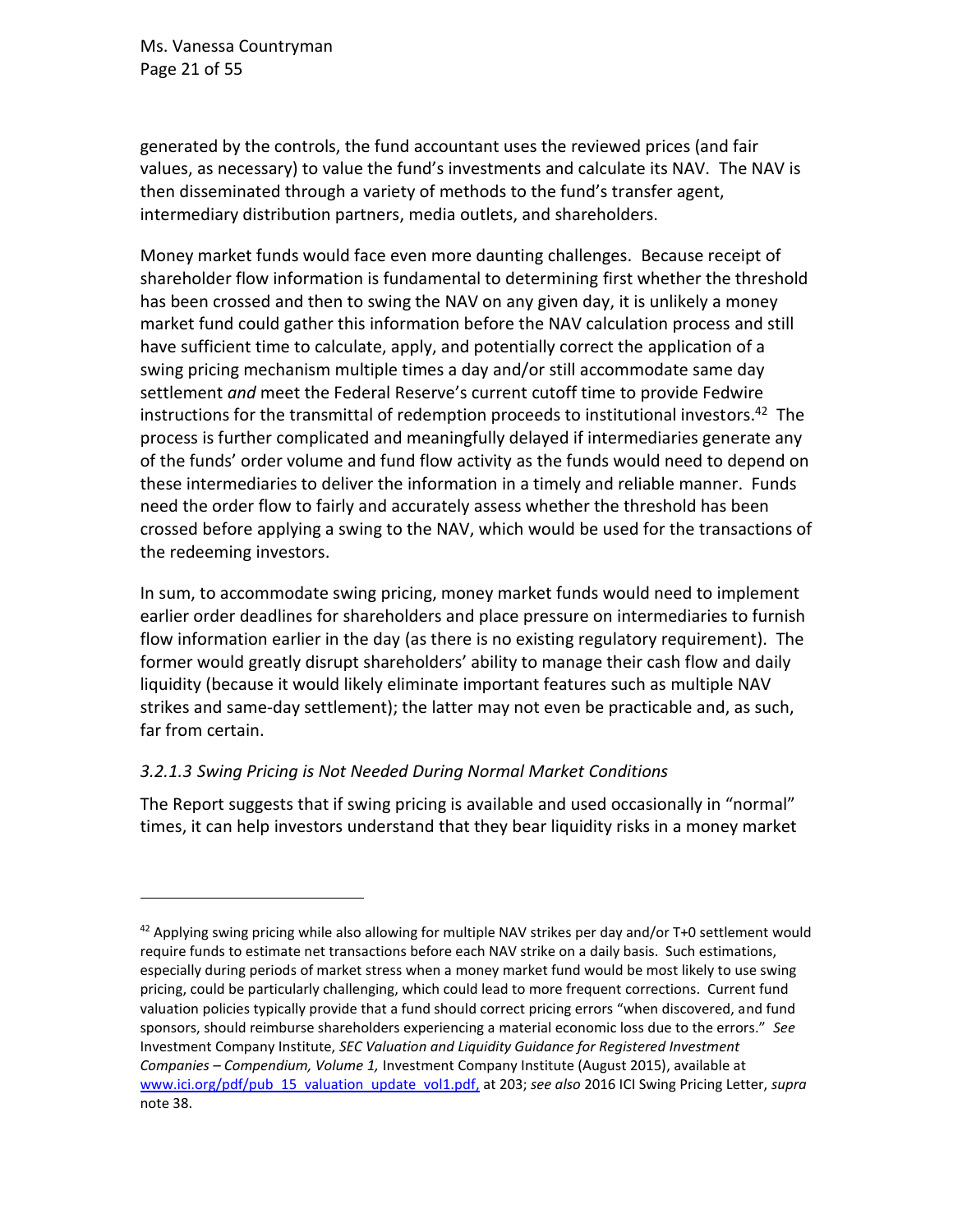Ms. Vanessa Countryman Page 22 of 55

fund, making its use in stress events "less unsettling for investors."<sup>43</sup> Under normal conditions, however, money market fund portfolios are highly liquid and large investor flows can be met easily with minimal transaction costs—making it highly unlikely that swing thresholds would be triggered.

#### *3.2.1.4 Swing Pricing Would Create Complex Tax Reporting Problems*

Implementing swing pricing would create significant tax reporting complexities for retail investors. Both stable and floating NAV money market funds are exempt from the gross proceeds tax reporting requirements generally applicable to brokers and funds under the tax laws.<sup>44</sup> This means that retail investors do not receive IRS Forms 1099-B, which are used to report capital gains and losses, from money market funds in which they invest. <sup>45</sup> Because stable NAV money market funds transact at \$1.00, shareholders do not have gains or losses upon redemption, making this reporting unnecessary. Stable NAV money market funds thus do not have systems to track shareholders' holding periods or cost basis, which are required to determine capital gains and losses.

When the money market fund reforms were adopted in 2014 to require a floating NAV for all prime and tax-exempt money market funds sold to institutional investors, the Treasury regulations also were amended to ensure that the exemption from gross proceeds reporting continued to apply, regardless of whether the NAV remained stable. The Treasury Department and the IRS recognized the difficulties and costs associated with requiring floating NAV money market funds to comply with the tax reporting requirements. Notably, given the nature of money market fund investments, tracking cost basis and holding periods for every share lot and reporting every redemption would have been overwhelmingly complex.

Instead, the Treasury regulations permit shareholders to use the "NAV method" to report gains and losses from money market funds.<sup>46</sup> This method allows investors to aggregate gains and losses for the calendar year on their tax returns, rather than reporting individual transactions.<sup>47</sup> Importantly, the NAV method is a shareholder-level

<sup>&</sup>lt;sup>43</sup> PWG Report at 30.

<sup>44</sup> Internal Revenue Code section 6045; Treas. Reg. § 1.6045-1(c)(3)(vi).

<sup>45</sup> Brokers and mutual funds are not required to report gross proceeds to certain institutional investors such as corporations, financial institutions, insurance companies, and other regulated investment companies. Treas. Reg. § 1.6045-1(c)(3)(i).

<sup>46</sup> Treas. Reg. § 1.446-7.

<sup>&</sup>lt;sup>47</sup> Specifically, under the NAV method, gain or loss from shares in a floating NAV money market fund generally equal: (1) the aggregate fair market value of the shareholder's shares in the money market fund at the end of the computation period (generally the taxable year or any shorter period), minus (2) the aggregate fair market value of the shareholder's shares in the money market fund at the end of the prior continued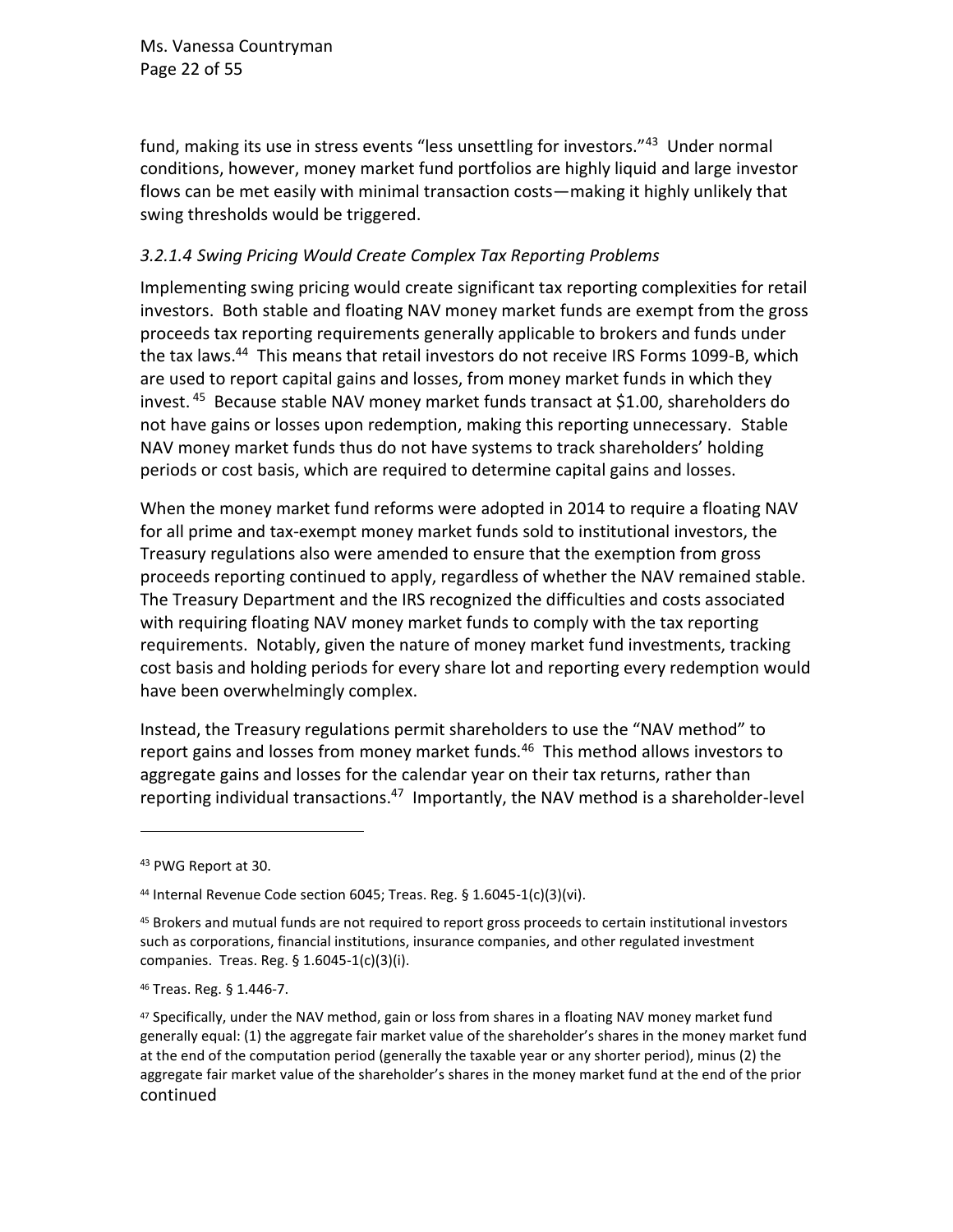Ms. Vanessa Countryman Page 23 of 55

option that requires the shareholder to track purchases, redemptions, and dividend reinvestments; it does not require funds to report any additional information to investors.

The Treasury Department and the IRS also clarified in 2014 that the "wash sale" rule (which prevents taxpayers from taking an immediate loss from the sale of securities if substantially identical securities are purchased within six months of the sale) does not apply to redemptions in floating NAV money market funds.<sup>48</sup> Absent this change, a taxpayer who redeemed shares at a loss and acquired new shares in the same money market fund through an automatic dividend reinvestment plan would not have been permitted to take the loss upon the sale.<sup>49</sup>

If stable NAV money market funds are required to implement swing pricing, the tax reporting requirements will need to be addressed. Investors who redeem shares during the swing pricing period would have losses (or gains) on those shares because the NAV would be below (or above) the price at which the shares were purchased. Further, investors who purchase shares during the swing pricing period would have a cost basis of something other than \$1.00; when the investor redeems those shares, it would result in capital gain or loss, depending on the redemption price.

As noted above, money market funds are not required to report gross proceeds and cost basis to shareholders and currently do not have the systems to do so. The costs of requiring them to build the necessary capability would far outweigh the benefits to funds or shareholders. Absent guidance from the IRS, retail shareholders in a stable NAV money market fund that implements swing pricing would be responsible for tracking their cost basis and holding period for every share lot in the money market fund, and for reporting gain or loss on every redemption. These investors could use the NAV method to simplify their tax obligations, but this assumes that the shareholders are aware of and understand this option. This would lead to significant shareholder confusion, especially if swing pricing occurs infrequently. Discussions with the Treasury Department and the IRS would need to take place to address the tax reporting and

period, minus (3) the shareholder's "net investment" in the money market fund. "Net investment" is equal to the aggregate cost of shares purchased during the period (including reinvested dividends) minus the aggregate amount received upon taxable redemptions during the same period. The character of the gain or loss is the same as that of the underlying shares in the hands of the investor. If the character is capital, it is short-term capital gain or loss. If the shares in the money market fund otherwise would give rise to both ordinary and capital gain or loss, then all gain or loss from the shares in that fund must be treated as capital gain or loss.

<sup>48</sup> Rev. Proc. 2014-45, 2014-34 I.R.B. 388.

<sup>49</sup> Instead, under the wash sale rule, the amount of the capital loss is added to the cost basis of the replacement shares, so that the loss is recognized when the replacement shares are later sold. *See* Internal Revenue Code section 1091.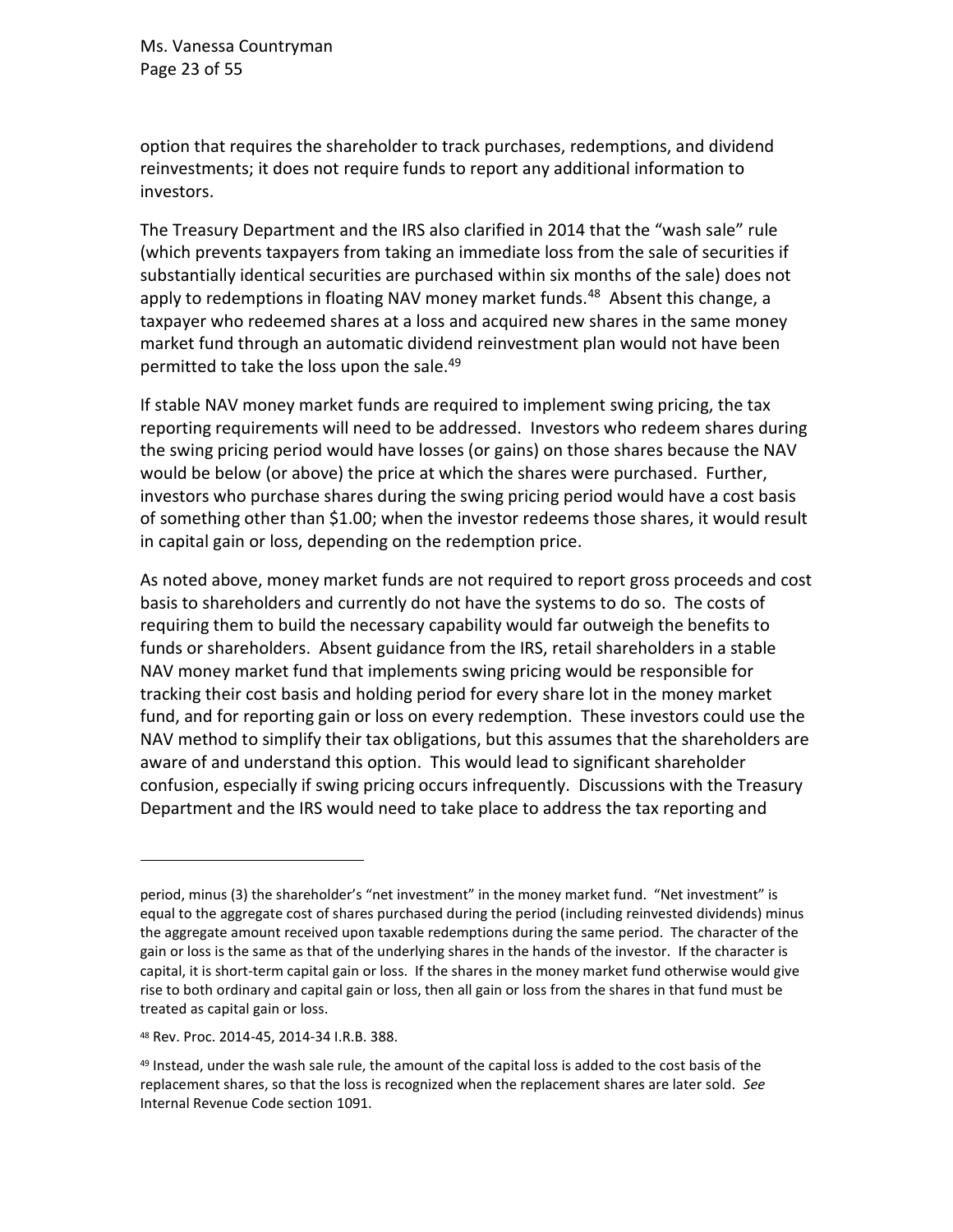Ms. Vanessa Countryman Page 24 of 55

other issues, including applicability of the wash sale rule, to ensure that retail shareholders are not unduly burdened.<sup>50</sup>

In sum, we agree with the SEC's conclusions that swing pricing is not necessary for money market funds because they already have the ability to impose liquidity fees, which serve a similar purpose and are a more appropriate tool for money market funds. Further, swing pricing would likely strip money market funds of key characteristics (such as multiple daily NAV strikes per day and same-day settlement), impose excess costs to overcome unnecessary and complex structural challenges, introduce complex tax reporting issues, and cause confusion among investors in periods of stress. Indeed, we do not believe that there are any potential benefits to employing swing pricing as a tool for money market funds that serve the PWG's overarching goals for reform.

#### <span id="page-23-0"></span>**3.2.2 Capital Buffer Requirements**

The idea that money market funds or their advisers should maintain capital against money market fund assets is a flawed one, attempting to treat money market funds like banks.<sup>51</sup> It also is a proposal intended to address defaults on or credit quality concerns with money market fund portfolio assets that result in downward pressures on a money market fund's NAV and potentially cause a money market fund to break the buck (as occurred in 2008). This proposal does not address market liquidity issues (as occurred during March 2020).<sup>52</sup>

Over the years, ICI has analyzed several variations on the capital buffer idea: requiring fund advisers to commit capital; requiring funds to raise capital in the market; or having

<sup>50</sup> The exemption to the wash sale rule in Rev. Proc. 2014-45 does not apply to stable NAV money market funds. It is unclear whether a money market fund that implements swing pricing still would be considered a stable NAV fund under this guidance.

 $51$  At its core, adding a capital requirement to money market funds appears to stem from incorrectly likening these funds to banks. Money market funds are not banks. Banks use leverage; hold long-term, often highly opaque investments; may have substantial off-balance sheet commitments; and have deposit insurance. Banks extend loans to businesses, consumers, and households. These loans are often highly illiquid; they may have maturities of 10 to 30 years and unique characteristics. Also, because loan characteristics may be unique, they can be hard to value. As a result, banks may be unable to quickly liquidate their assets when faced with deposit outflows. In the United States, banks are required to hold capital to protect the Federal Deposit Insurance Corporation, depositors, and other creditors from losses that may arise from holding a portfolio of illiquid, opaque assets. Money market funds, on the other hand, are highly restricted by regulations such as Rule 2a-7 on the maturity, liquidity, diversification, and credit quality of their securities, and do not have insurance. Investors in money market funds are shareholders, not creditors.

 $52$  We note that in 2013-2014, policymakers considered (and ultimately rejected) capital buffers for money market funds. For example, in 2014, the SEC concluded that capital buffers would not achieve its regulatory goals as well as the reforms that it had adopted, including a floating NAV requirement for institutional prime and institutional tax-exempt money market funds. *See* 2014 SEC Reform Release, *supra* note [10.](#page-6-0)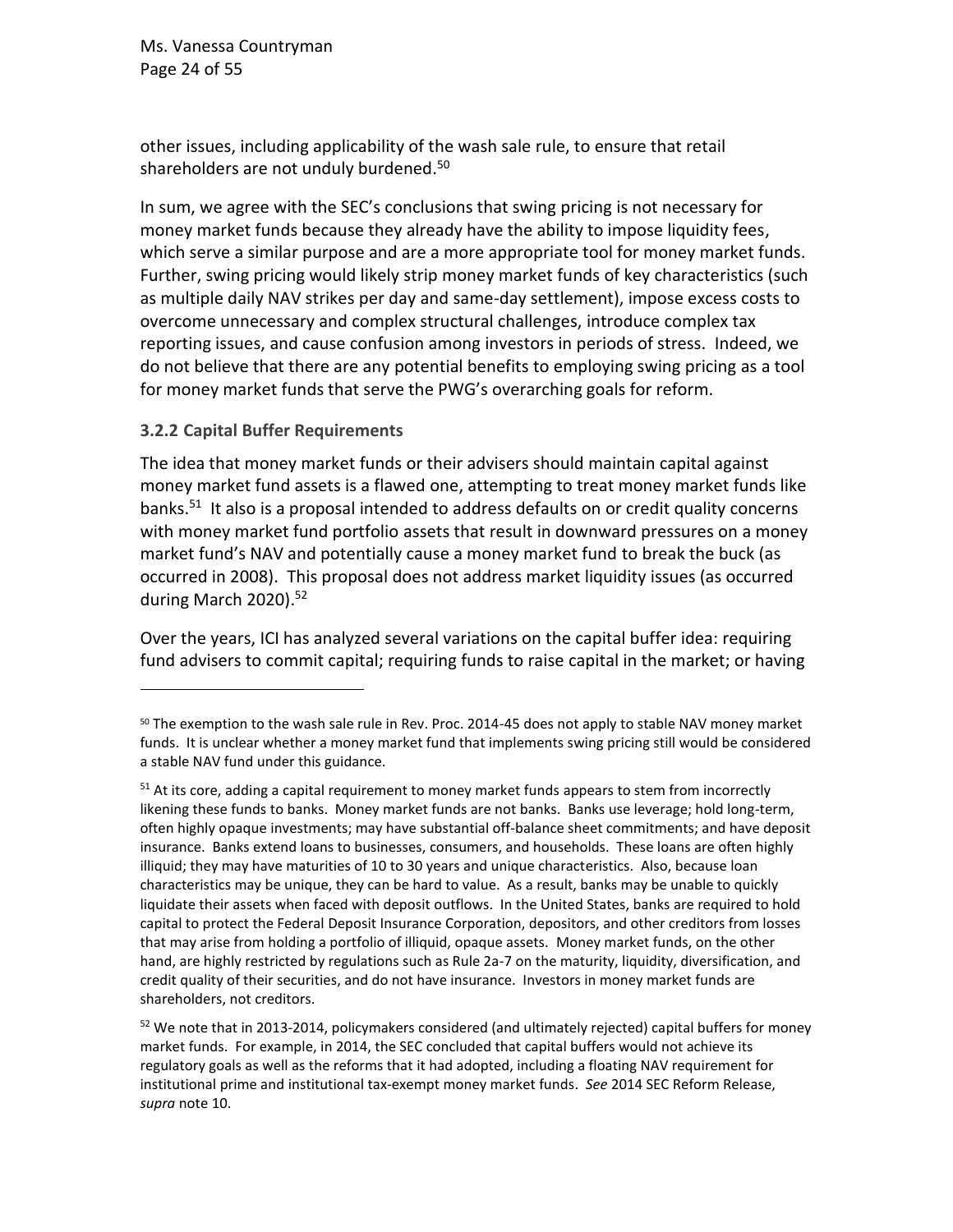Ms. Vanessa Countryman Page 25 of 55

<span id="page-24-0"></span>funds build a capital buffer by retaining fund income (rather than distributing income to fund shareholders).<sup>53</sup> In each case, we have found that the likeliest impact of a capital buffer requirement would be to impel money market fund sponsors to exit the business, depriving investors, issuers, and the economy of the benefits these funds provide.

## *3.2.2.1 Sponsor/Adviser Capital*

<span id="page-24-1"></span>Imposing capital buffer requirements on a fund adviser would transform the essential nature of a money market fund by interposing the adviser between the fund and its investors, requiring the adviser to guarantee a portion of the fund. Currently, fund advisers do not allocate capital to absorb losses because, as with all securities products, investors bear the risks of investing in funds. To be sure, some money market fund advisers have at times voluntarily provided financial support to their funds.<sup>54</sup> But these advisers did so as a business decision, subject to certain regulatory requirements. Requiring all fund advisers to take a first-loss position would be a radical departure from the current agency role that fund advisers play and what is contemplated under the federal securities laws. The mutual fund structure, including that of money market funds, is designed so fund advisory fees compensate the adviser for managing the fund as a fiduciary and agent and for providing ongoing services that the fund needs to operate. Advisers are not compensated for bearing investment risks of the fund.

The cost of providing a capital buffer also likely would be significant. Under money market funds' current structure, small and highly infrequent losses are spread across a large number of fund investors and a large asset base. If advisers are required to commit capital, small losses would be concentrated in a single investor (the adviser) and across a small asset base (the value of the capital buffer). The adviser could face large percentage losses on its capital buffer investment and thus would require a compensatory rate of return.

After steadily recovering from an extended period of near-zero interest rates between 2009 and 2015, short-term interest rates slid back into near-zero territory as the

<sup>53</sup> *See e.g*., 2013 ICI Letter to FSOC, *supra* note [6;](#page-2-0) Investment Company Institute, "The Implications of Capital Buffer Proposals for Money Market Funds" (May 2012) (2012 ICI Capital Buffer Paper), available at [www.ici.org/pdf/ppr\\_12\\_mmfs\\_capital\\_buffer.pdf.](http://www.ici.org/pdf/ppr_12_mmfs_capital_buffer.pdf) For this analysis, ICI considered capital buffer levels ranging from 1.5 percent to 3 percent of fund assets.

<sup>&</sup>lt;sup>54</sup> The term "financial support" includes any: (i) capital contribution, (ii) purchase of a security from the fund in reliance on Rule 17a-9, (iii) purchase of any defaulted or devalued security at par, (iv) execution of letter of credit or letter of indemnity, (v) capital support agreement (whether or not the fund ultimately received support), (vi) performance guarantee, or (vii) any other similar action reasonably intended to increase or stabilize the value or liquidity of the fund's portfolio; excluding, however, any (i) routine waiver of fees or reimbursement of fund expenses, (ii) routine inter-fund lending, (iii) routine inter-fund purchases of fund shares, or (iv) any action that would qualify as financial support as defined above, that the board of directors has otherwise determined not to be reasonably intended to increase or stabilize the value or liquidity of the fund's portfolio. *See* Part C of Form N-CR.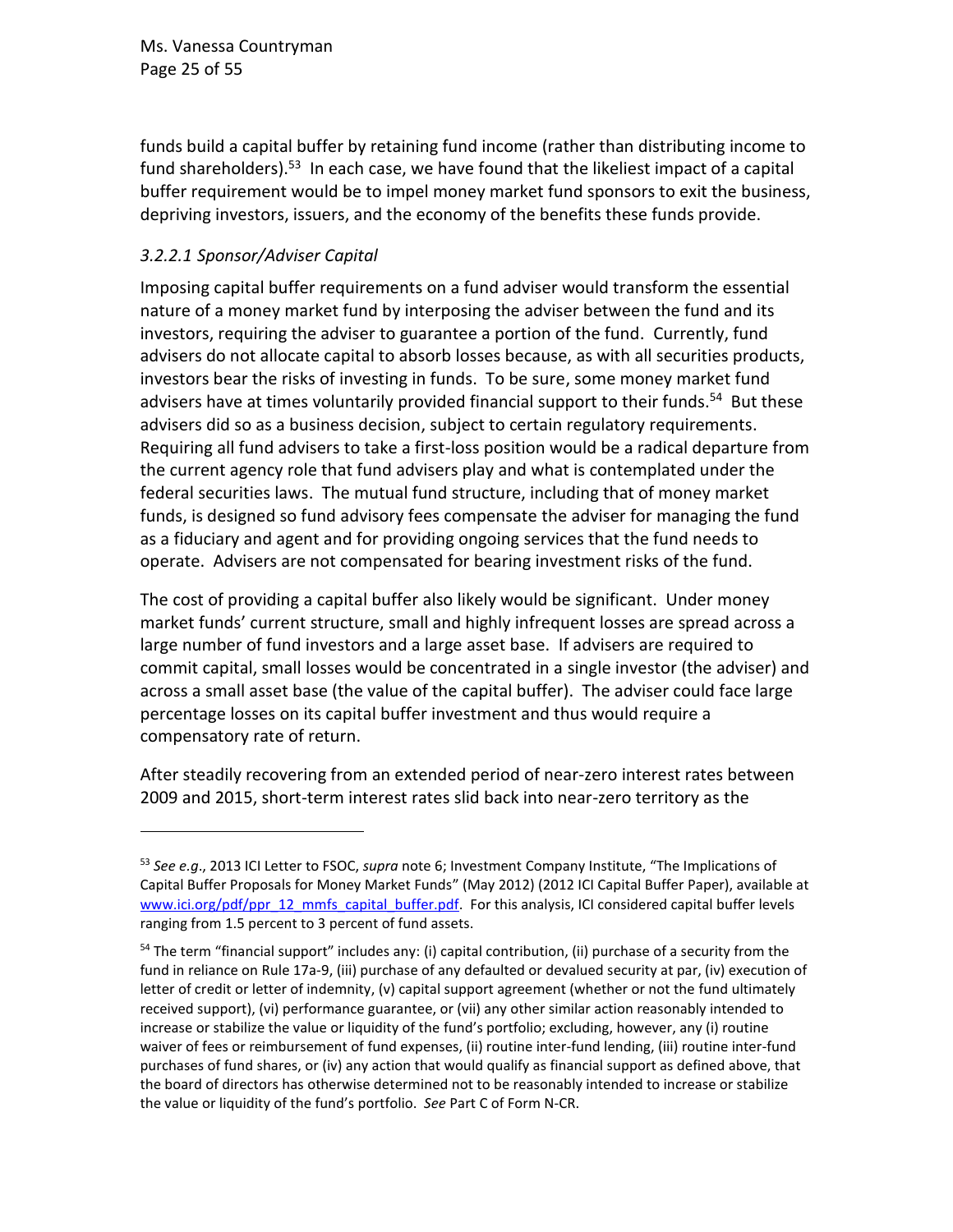Ms. Vanessa Countryman Page 26 of 55

FIGURE 2

COVID--19 crisis began to shutter parts of the US economy in March 2020. This places money market fund sponsors back under strain as most money market funds adopted expense waivers<sup>55</sup> to ensure that net yields (the yield on a fund after deducting expenses) do not fall below zero. In 2020, money market funds waived an estimated \$3.1 billion in expenses compared with \$1.2 billion in 2019 (Figure 2). Although money market fund sponsors also collected more fees in 2020 than in 2019, they waived 27 percent of the total fees they collected in 2020—more than double what they waived in 2019. More importantly, this near-zero interest rate environment is currently projected to persist through 2023,<sup>56</sup> which means money market funds are facing another extended period of expense waivers.

#### Billions of dollars, annual 1.3 1.4 1.8  $3.6$  4.5 5.1 4.8 5.8 6.3 5.5 2.5  $1.2$   $1.1$   $1.2$ 3.1 8.4 9.8 12.5 11.0 6.5 4.8 4.7 3.8 3.2 3.8 6.5 7.2 7.2 7.8 8.3 **9.7 11.3 14.2 14.6 11.0 9.9 9.5 9.6 9.4 9.3 9.1 8.5 8.2 9.1 11.3** 2006 2007 2008 2009 2010 2011 2012 2013 2014 2015 2016 2017 2018 2019 2020 ■ Collected **Waived** 2.3 3.1 3.8 3.3 2.8 2.7 2.7 2.7 2.7 2.8 2.7 2.8 3.0 3.6 4.3 Memo: money market fund total net assets (trillions of dollars)

**Fees Collected and Waived by Money Market Funds**

Note: Does not include nonpublic institutional prime money market funds. Source: Investment Company Institute calculations of iMoneyNet data

Requiring sponsors to pledge capital, even seemingly modest levels, risks further industry consolidation. Between 2008 and 2016, forty-three percent of money market fund sponsors exited the business (Figure 3). From 2016 through 2019, the number of sponsors leveled out as interest rates rose and markets showed signs of growth but dropped in 2020. As sponsors re-face pressures to waive expenses for the next few years, requiring capital buffers may cause more sponsors to leave the money market

<sup>55</sup> ICI uses the term *expense waivers* to refer to fee waivers and/or expense reimbursements.

<sup>56</sup> *See* Federal Reserve Board: Press Release—Federal Reserve issues FOMC statement (December 16, 2020) and Summary of Economic Projections of the Federal Open Market Committee (December 16, 2020), available a[t www.federalreserve.gov/newsevents/pressreleases/monetary20201216a.htm](https://www.federalreserve.gov/newsevents/pressreleases/monetary20201216a.htm) and [www.federalreserve.gov/monetarypolicy/fomcprojtabl20201216.htm,](https://www.federalreserve.gov/monetarypolicy/fomcprojtabl20201216.htm) respectively.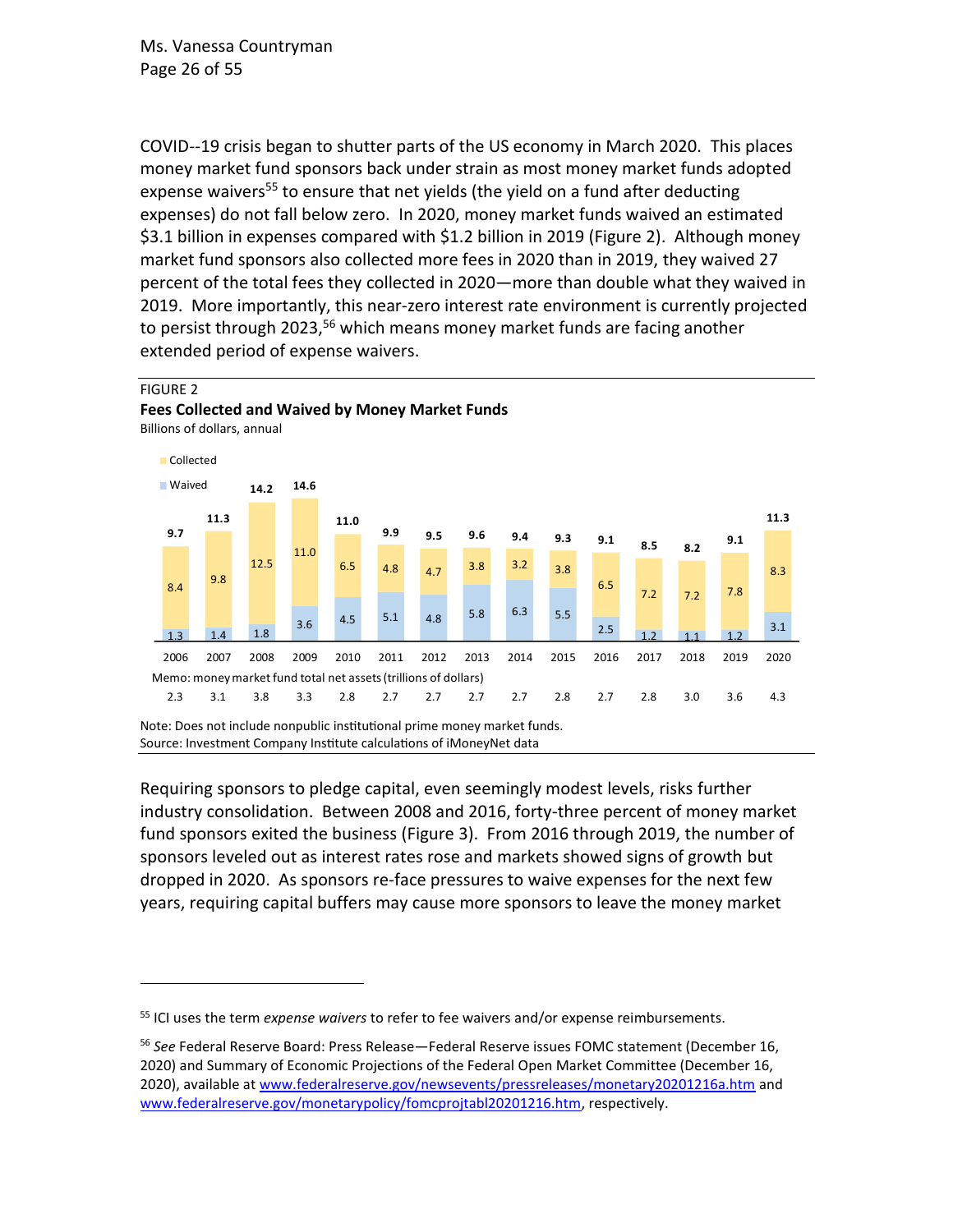fund business or move away from prime and tax-exempt money market fund products, which may lower sources of finances in those underlying markets.

#### FIGURE 3

**The Number of Money Market Fund Sponsors Has Declined By About Half Since 2006** Year-end



Even in a more normal interest rate environment, advisers would have difficulty passing the cost of the required capital on to fund shareholders. Rule 2a-7's risk-limiting provisions effectively place a ceiling on what a prime money market fund may earn. Yields on Treasury funds set a floor on the yields that prime money market funds may return to investors after expenses, which in turn limits the fees that prime funds may charge. No rational investor would invest in a prime money market fund that offered a return below that of a Treasury or government fund.

In addition, any proposed increase in a fund's advisory fees must be put to a shareholder vote. Shareholder votes can be costly to undertake, and outcomes are not guaranteed. Even if shareholders accepted a fee increase, the necessary increase could be so large as to reduce the net yield on a prime fund below that of a Treasury money market fund. All else being equal, an increase in a fund's advisory fee will lower the fund's net yield. Any desire to offset the effect on the fund's yield by holding riskier and, therefore, higher yielding securities would be constrained by the risk-limiting provisions of Rule 2a-7 and would run directly counter to the goals of regulators.

#### *3.2.2.2 Requiring Funds to Raise Capital in the Market*

Market-provided capital also is not a feasible option for the money market fund industry. Adding subordinated debt or equity would turn a rather simple product—the money market fund—into a considerably more complex offering. Small funds and small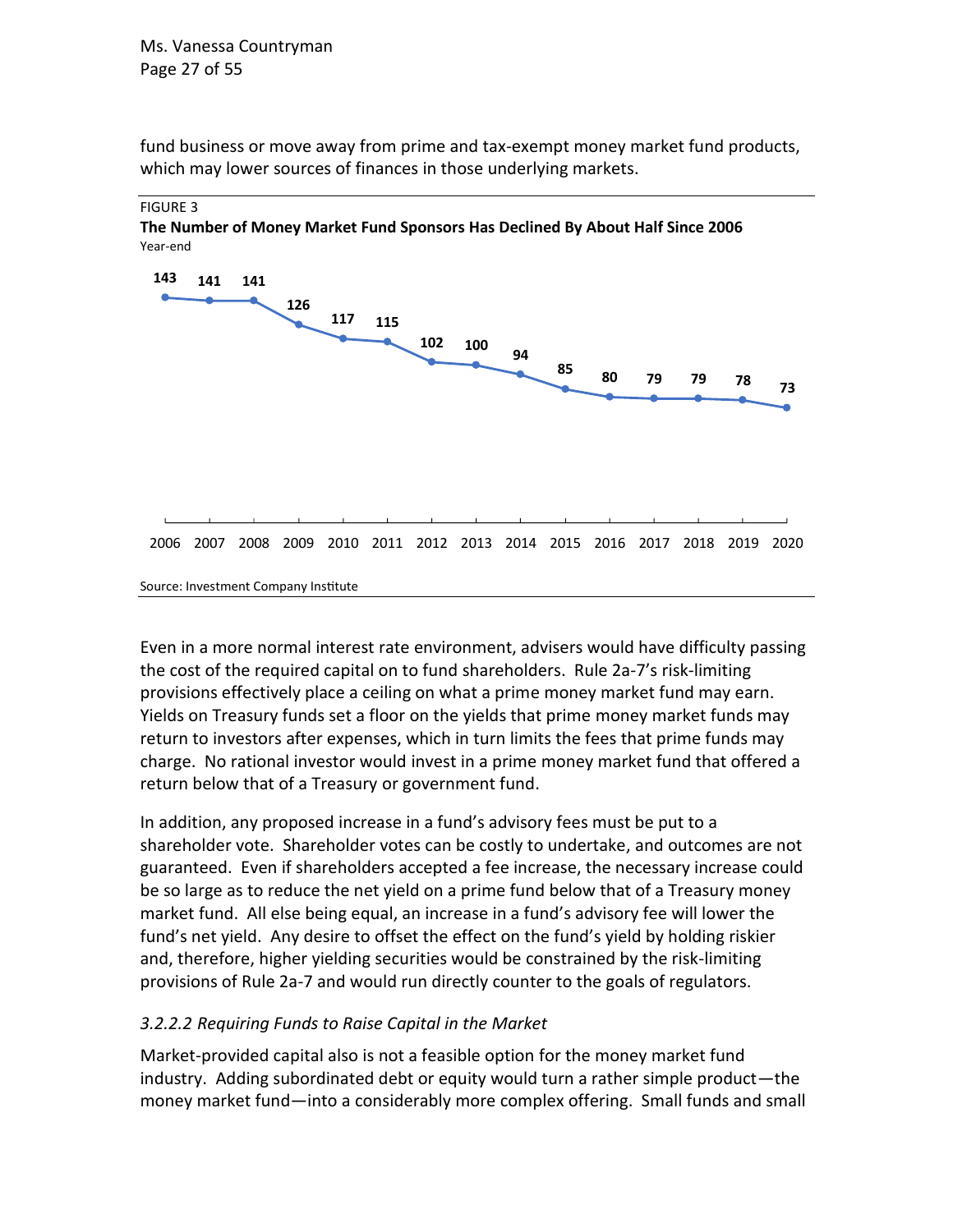Ms. Vanessa Countryman Page 28 of 55

fund complexes likely would find it difficult and costly to issue and roll over subordinated securities, resulting in further industry consolidation and raising a barrier to entrants. Finally, issuing subordinated debt would add "rollover risk" to money markets funds, because investors in this class of money market fund shares may well be reluctant to roll over their investments in times of market stress. Thus, the capital would disappear just when it might actually be needed.

A market-raised capital buffer would reduce the yield available to senior shareholders, and subordinated investors would have a highly levered—and hence potentially volatile—investment.<sup>57</sup> The compensation subordinated investors would demand for assuming such volatility would reduce the yield available to the senior share class. Another aspect of a market-raised capital buffer is that the smaller the capital buffer, the larger the potential losses to the subordinated investors. While the fund would be required to raise less capital, the resulting subordinated securities would be more levered, more volatile, and therefore more expensive and difficult to sell. Finally, it is unclear how well this structure would protect senior share class investors during times of market stress.<sup>58</sup>

#### *3.2.2.3 Shareholder Capital Through Retained Income*

Yet another alternative to raising capital is to allow money market funds to build a buffer internally by retaining part of their income over time. Under this method of building capital, a portion of the income generated by the fund's investments is retained by the fund—rather than distributed to shareholders—causing the fund's mark-tomarket NAV to rise over time. Because of tax and economic considerations, however, a fund likely would need many years to build such a buffer.<sup>59</sup> As the analysis in the ICI

<sup>&</sup>lt;sup>57</sup> As previously discussed, concentrating losses to a smaller investor base and smaller asset base results in the subordinated investors taking on the potential for large percentage losses on their investments. They would demand a compensatory rate of return.

 $58$  Several other issues also could complicate the use of this structure. To be marketable, the subordinated securities would need to obtain a credit rating (and thus be structured as debt), but for various reasons, credit rating agencies would not be likely to treat the securities as debt. The legal structure of the subordinated securities—whether they are issued by the fund or issued by a special purpose bankruptcy remote entity—also would pose challenges.

 $59$  The Internal Revenue Code limits the speed at which a within-fund capital buffer can be built. To qualify as a regulated investment company (RIC) under the tax laws, a mutual fund, including a money market fund, must meet certain asset and diversification tests. A fund that satisfies these qualification tests may deduct from its taxable income an amount equal to the dividends it pays to its shareholders, effectively eliminating tax at the fund level, provided that the fund distributes at least 90 percent of its income (other than capital gains) each fiscal year. Failure to satisfy the distribution requirement would result in double taxation, at both the fund and shareholder levels. A fund may retain up to 10 percent of its income and all its capital gains for the fiscal year but will be subject to tax on those retained amounts at regular corporate rates. In addition, RICs are subject to an excise tax unless they distribute, by continued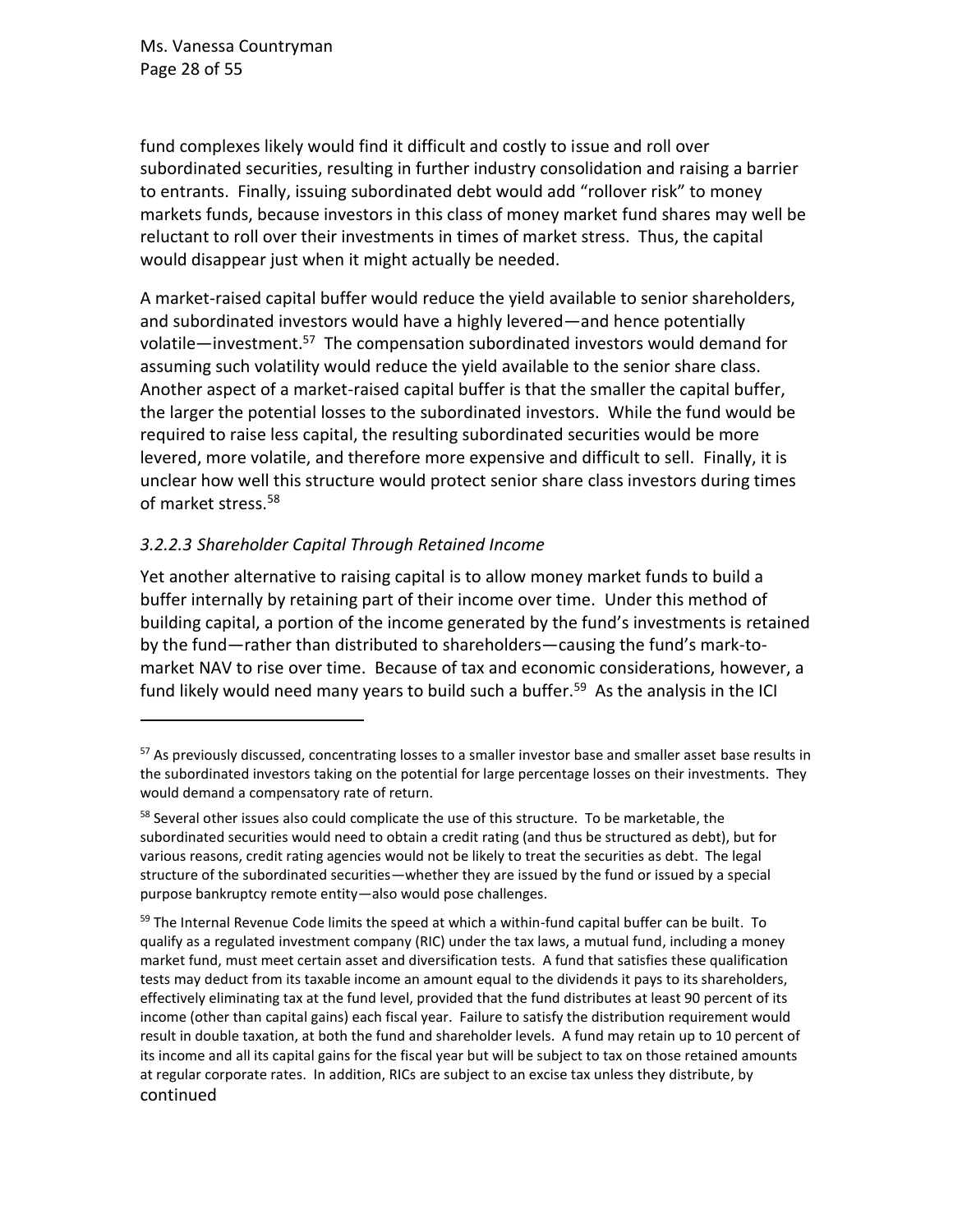Ms. Vanessa Countryman Page 29 of 55

2012 Capital Buffer Paper shows, under plausible assumptions, building such a buffer might take a typical prime money market fund 10 to 15 years.<sup>60</sup> The exact horizon depends on whether short-term interest rates rise somewhat more quickly than is currently expected, how investors respond to a buildup of a within-fund capital buffer, and the willingness of advisers to continue to absorb the cost of maintaining large fee waivers. Indeed, in years with low interest rates, funds would not have the ability to accumulate, or increase substantially, a capital buffer. The burden of funding the buffer would automatically return to the sponsor, which as discussed above, may raise significant competitive and other concerns.

#### <span id="page-28-0"></span>**3.2.3 New Requirements Governing Sponsor Support**

During times of market stress, such as the global financial crisis of 2007-2009 and the COVID-19 crisis, sponsor support has been a tool for stabilizing money market fund share prices and providing liquidity. The Report notes that the discretionary nature of sponsor support, however, contributes to uncertainty about who will bear risks in periods of stress, including when there is a run on a money market fund. Currently, money market fund sponsors may provide support to their funds pursuant to certain conditions under Rule 17a-9 under the Investment Company Act and must make public disclosure of any "financial support"<sup>61</sup> to increase transparency on Forms N-CR and N-MFP. The proposed reform would establish a regulatory framework to govern when a sponsor would be *required* to provide support. This reform option suffers from many of the same drawbacks as imposing capital buffer requirements on fund advisers.

As noted above, money market fund sponsors act as agents for their funds and are not compensated for bearing investment risks of their funds. Rather, fund investors retain, and should expect to retain, all investment risks. Disclosure to investors of that fact, and of the nature of these risks, is clear and unambiguous. On the other hand, requiring fund sponsors to provide financial support to their money market funds creates a

December 31, at least 98 percent of ordinary income earned in the calendar year and 98.2 percent of capital gains earned during the 12-month period ending on October 31, plus 100 percent of any previously distributed amounts. Because of these two distribution requirements, RICs generally distribute substantially all their income and capital gains each year. As a result, a money market fund could at most set aside 10 percent of its annual income (assuming it has income) toward a capital buffer. The fund, however, would be subject to corporate tax (currently 21 percent) on the amount retained plus excise tax (4 percent) on the under-distribution. This would reduce the amount that a money market fund could set aside to at most 7.58 percent or less of its income in any given year. Further, the amount retained would be reduced by an additional 4 percent excise tax for each year in which the amount is not distributed. In other words, the original 7.58 percent retained in year 1 would be reduced to 7.28 percent in the second year, 6.99 percent in the third year, and so on. The excise tax thus would reduce each year any amount of capital buffer held by a money market fund.

<sup>60</sup> *See* 2012 ICI Capital Buffer Paper, *supra* note [53.](#page-24-0)

 $61$  Although the PWG Report does not define the term sponsor support, the terms sponsor support and financial support, as defined in *supra* note [54,](#page-24-1) are generally used interchangeably in the United States.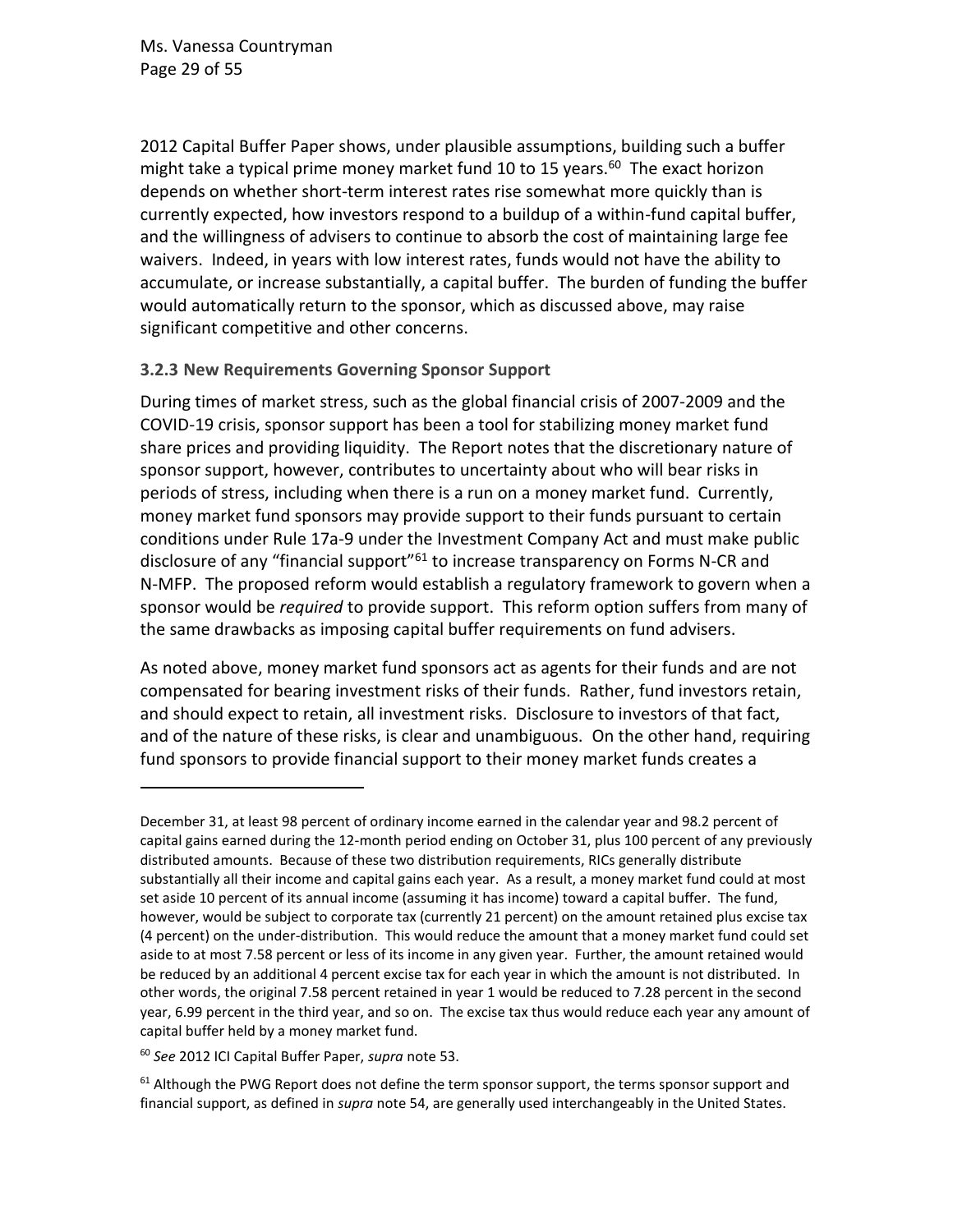Ms. Vanessa Countryman Page 30 of 55

guaranteed fund, which introduces clear moral hazards. Indeed, the prospect of guaranteed sponsor support may make investors less careful in their choice of funds.

#### <span id="page-29-0"></span>**3.2.4 Minimum Balance at Risk**

An MBR is a potential reform that would make a portion of each shareholder's recent balances in a money market fund available for redemption only with a time delay to ensure that redeeming investors still remain partially invested in the fund over a certain time period.<sup>62</sup> Under this proposal, investors who redeem all of their available shares, would still share in any losses incurred by the fund during that timeframe. The size of the MBR would be a specified fraction of the shareholder's maximum recent balance (less an exempted amount). The PWG asserts that a "strong form" of MBR also would "subordinate" a portion of redeeming shareholders' MBRs so they absorb any losses before other non-redeeming shareholders, creating a disincentive to redeem. The PWG notes that the MBR mechanism could be used in a floating NAV money market fund to allocate losses only under certain rare circumstances, such as when the fund suffers a large drop in NAV or is closed.

The hypothesis is that the MBR could prevent or mitigate redemption pressure by removing investors' incentives to be among the first to redeem (the so-called firstmover advantage), while also making explicit the fact that money market funds entail risks to their investors.

In our judgment, the MBR would not advance the goals of reform for three primary reasons: investors would not invest in money market funds with these redemption restrictions; an MBR may actually increase the likelihood of a run; and MBR-type restrictions are costly, operationally complex, and difficult to implement. Indeed, the likeliest impact of an MBR requirement would be to drive investors as well as intermediaries away from these money market funds.

### *3.2.4.1 Investors Will Reject Funds with MBR Restrictions*

An MBR type restriction would impair a core mutual fund investor protection and reverse more than 80 years of SEC practice in fund regulation. Under the Investment Company Act, one hallmark feature of mutual funds, including money market funds, is

[www.treasury.gov/initiatives/fsoc/Documents/Proposed%20Recommendations%20Regarding%20Money](http://www.treasury.gov/initiatives/fsoc/Documents/Proposed%20Recommendations%20Regarding%20Money%20Market%20Mutual%20Fund%20Reform%20-%20November%2013,%202012.pdf) [%20Market%20Mutual%20Fund%20Reform%20-%20November%2013,%202012.pdf.](http://www.treasury.gov/initiatives/fsoc/Documents/Proposed%20Recommendations%20Regarding%20Money%20Market%20Mutual%20Fund%20Reform%20-%20November%2013,%202012.pdf) Like capital buffers,

<sup>&</sup>lt;sup>62</sup> In 2012-2013, policymakers considered (and ultimately rejected) an MBR proposal that would have required fund sponsors and intermediaries to restrict 3 percent of a shareholder's highest account value in excess of \$100,000—a "hold back" to absorb first losses if a fund could not maintain its \$1.00 NAV. *See e.g*., Proposed Recommendations Regarding Money Market Mutual Fund Reform, Financial Stability Oversight Council, FSOC-2012-0003 (November 2012), available at

the MBR concept, as envisioned in 2012-2013, was intended to address defaults on or credit quality concerns with money market fund portfolio assets (as occurred in 2008) and not market liquidity issues (as occurred during March 2020).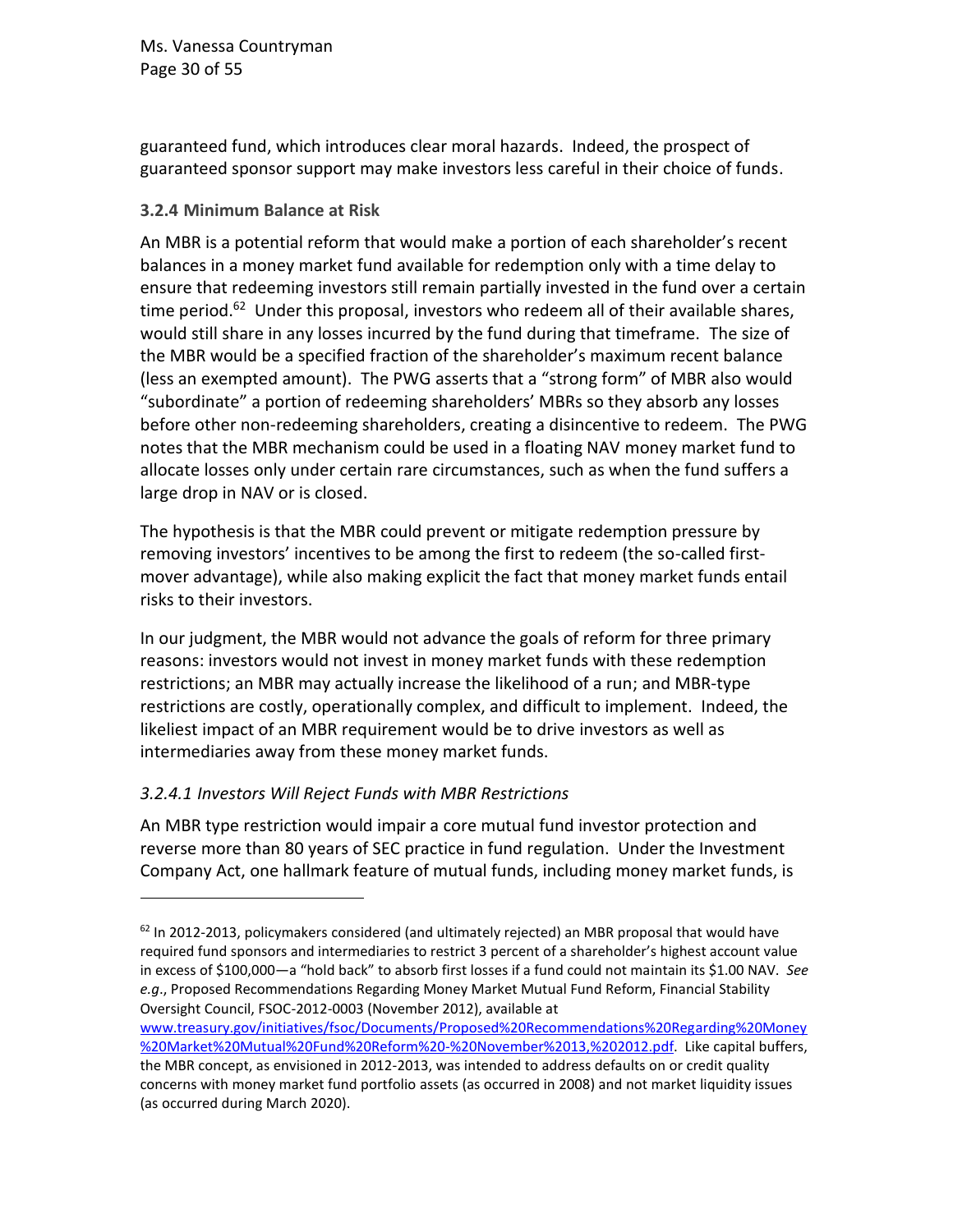Ms. Vanessa Countryman Page 31 of 55

that they issue "redeemable securities," meaning that the fund stands ready to buy back its shares at their current NAV. Section 22(e) of the Investment Company Act generally prohibits funds from suspending the right of redemption and from postponing the payment or satisfaction upon redemption of any redeemable security for more than seven days, except under extraordinary circumstances that are delineated in the statute or determined by SEC rule. Under this authority, in 2010, the SEC adopted Rule 22e-3, which exempts money market funds from Section 22(e) to permit them to suspend redemptions and postpone payment of redemption proceeds—but only in very limited circumstances, *i.e.*, to facilitate an orderly liquidation of the fund.<sup>63</sup> The SEC used this authority again in 2014 to permit a money market fund to gate its fund for up to 10 business days in a 90-day period if the fund's weekly liquid assets fall below 30 percent.<sup>64</sup> By contrast, the MBR would permanently alter the ability of money market fund shareholders to redeem all of their shares on a daily basis.

Throughout the history of money market funds, investors have benefited from the convenience and liquidity of these funds. Retail investors use money market funds as a tool that provides a current money market rate of return on cash that is awaiting investment or other disposition, that is held as savings, or that constitutes the principal component (for stable NAV money market funds) of an investment or retirement portfolio. Institutional investors—which for these purposes include corporations of all sizes, state and local governments, securities lending operations, bank trust departments, securities brokers, and investment managers—use money market funds as a cost-effective way to manage and diversify credit risk, while providing same-day liquidity with market-based yields.

ICI strongly opposes any sort of redemption restriction that would impair this investor liquidity when liquidity is readily available within the money market fund. Investor reaction to continuous redemption restrictions, such as the MBR, also suggests that imposition of an MBR would greatly reduce investor use of these money market funds. We surveyed corporate treasurers and other institutional investors when the MBR was

<sup>63</sup> *See* 2010 SEC Reform Release, *supra* not[e 9.](#page-6-1) When it adopted Rule 22e-3, the SEC noted that the rule "is intended to reduce the vulnerability of investors to the harmful effects of a run on the fund, and minimize the potential for disruption to the securities markets." *Id*. at 98. The SEC recognized, however, that permitting suspension of this statutory protection should be limited to extraordinary circumstances, stating: "Because the suspension of redemptions may impose hardships on investors who rely on their ability to redeem shares, the conditions of the rule limit the fund's ability to suspend redemptions to circumstances that present a significant risk of a run on the fund and potential harm to shareholders. The rule is designed only to facilitate the permanent termination of a fund in an orderly manner." *Id*.

<sup>64</sup> *See* 2014 SEC Reform Release, *supra* note [10.](#page-6-0) According to the SEC, the purpose of these amendments is to allow the board of a money market fund to "impose gates to benefit the fund and its shareholders by making the fund better able to protect against redemption activity that would harm remaining shareholders, and to allow time for any market distress to subside and liquidity to build organically." *Id*. at 113.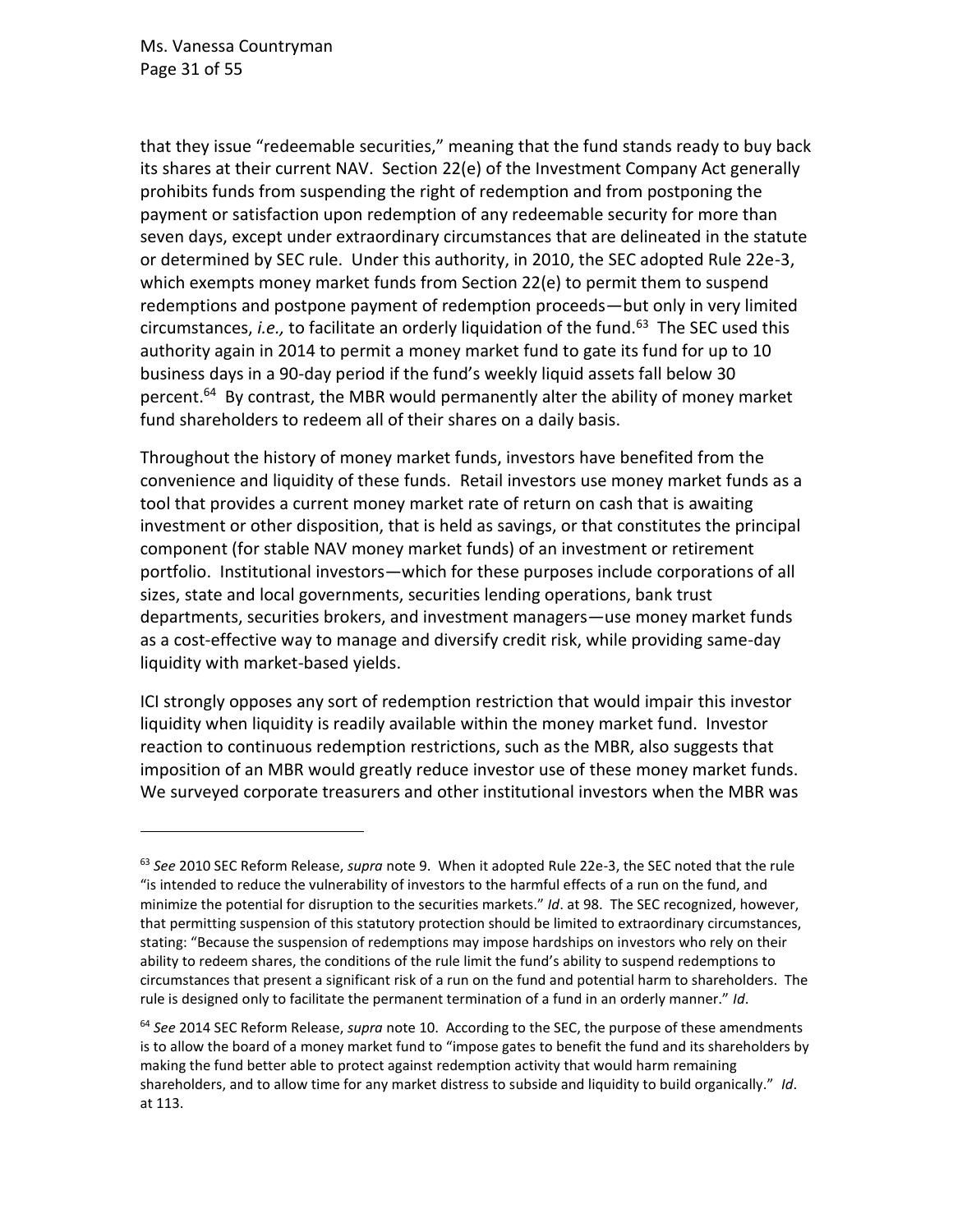Ms. Vanessa Countryman Page 32 of 55

first proposed in 2012.<sup>65</sup> At that time, 90 percent of these investors indicated that they would reduce their usage of money market funds, or stop using them altogether, if MBR restrictions were put in place. Preliminary discussions with members today suggest that investor reaction would be similar.

The MBR requirement, in itself, also would remove these money market funds as a viable option in many instances. Fiduciaries, such as retirement plans, trustees, and investment advisers, may be legally prohibited from using money market funds with constant redemption restrictions for their clients because such restrictions would impair clients' liquidity and be punitive in nature.

#### *3.2.4.2 MBR Restrictions May Increase Investor Redemptions*

Although the PWG suggests that an MBR would provide a disincentive for shareholders to redeem in times of stress, we believe that such a restriction would actually *increase* a shareholder's likelihood of redeeming during a financial crisis. Indeed, members have suggested that, with a portion of their balances held back and subordinated, shareholders would be more likely to redeem at the slightest sign of stress in the markets, given the punitive and complex nature of the MBR.

### *3.2.4.3 MBR Restrictions Pose Significant Operational Challenges*

An MBR also would create serious operational issues that would reduce or eliminate the usefulness of many services that money market funds and financial providers extend to investors. In 2012, ICI issued a paper that focused on the operational implications of an MBR concept.<sup>66</sup>

Investors can purchase and redeem money market fund shares directly from fund sponsors or through a wide array of platforms, portals, and financial intermediaries such as broker-dealers and retirement plans.

Implementing a proposed freeze on shareholders' assets would require changes to myriad complex systems that extend well beyond those under the control of the funds themselves. Fund complexes, intermediaries, and service providers have developed these systems to communicate and process significant volumes of money market fund transactions on a daily basis through a variety of mechanisms on behalf of investors. To apply continuous redemption restrictions accurately and consistently across all investors in certain money market funds, each of these entities, including intermediaries, would need to undertake intricate and expensive programming and other significant and costly system changes. The costs of these changes would likely be prohibitive, particularly if

<sup>65</sup> *See* Investment Company Institute, "Operational Impacts of Proposed Redemption Restrictions on Money Market Funds" (2012), available a[t www.ici.org/pdf/ppr\\_12\\_operational\\_mmf.pdf,](http://www.ici.org/pdf/ppr_12_operational_mmf.pdf) at 3.

<sup>66</sup> *See id.*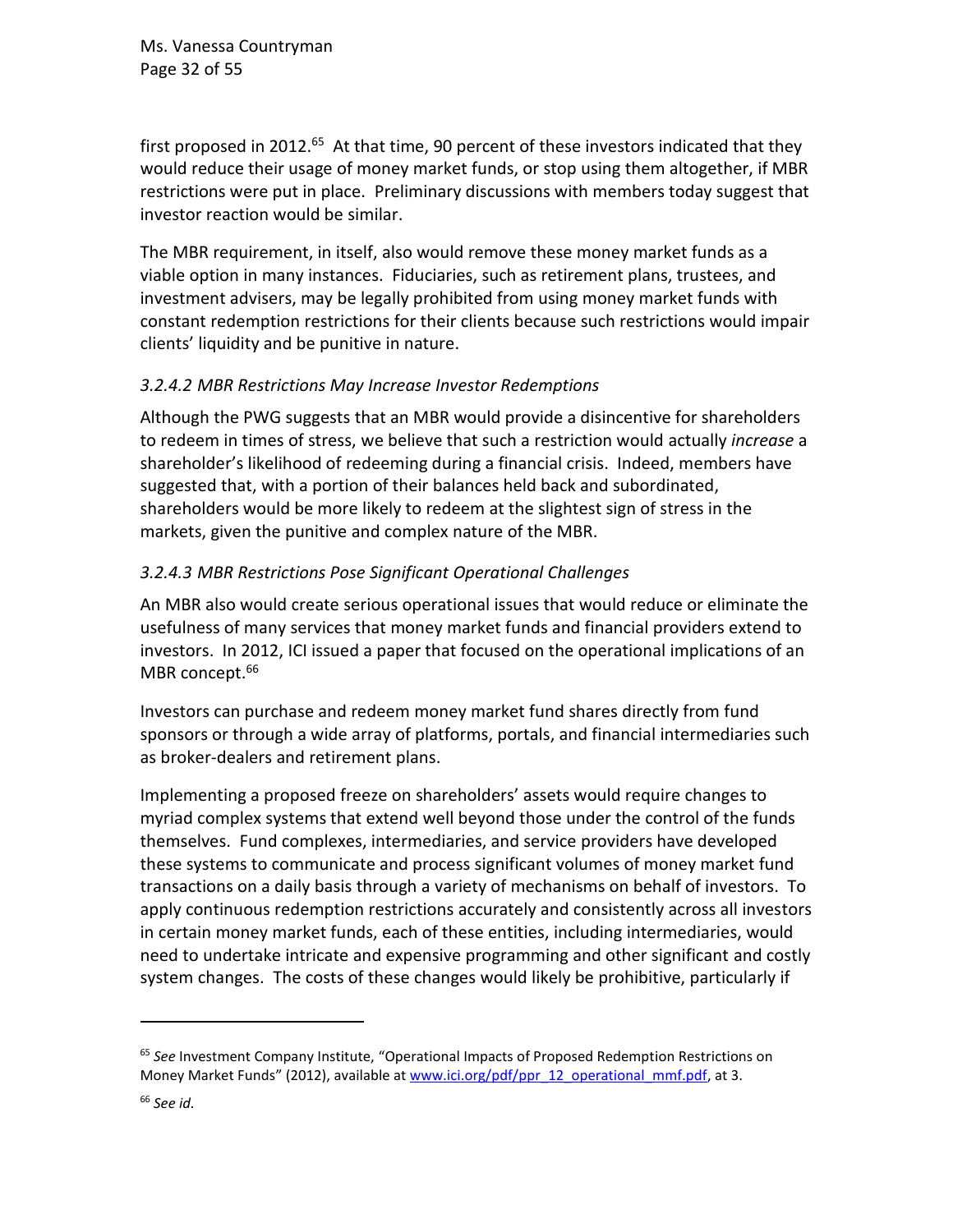such changes greatly curb investor interest in these money market funds, as members and surveys clearly indicate would happen. It would be difficult for intermediaries, in particular, to justify such expense given the size of the money market fund assets under consideration for reform.

The likely consequences of an MBR requirement thus are mutually reinforcing. Fund complexes, intermediaries, and service providers would be hard-pressed to justify undertaking the significant costs of compliance with the restrictions in the face of the rapid shrinkage of these money market fund assets. The total effect would be to drive users away from these money market funds and disrupt short-term financing for the economy.

#### <span id="page-32-0"></span>**3.2.5 Require Liquidity Exchange Bank Membership**

This reform would require prime and tax-exempt money market funds to be members of a private liquidity exchange bank that would provide a liquidity backstop during periods of market stress. Over ten years ago and in response to the June 2009 Treasury Department paper on financial regulatory reform,<sup>67</sup> which called for exploring measures to require money market funds "to obtain access to reliable emergency liquidity facilities from private sources,"<sup>68</sup> ICI developed a preliminary framework for a private liquidity facility, including how it could be structured, capitalized, governed, and operated. 69

At that time, we believed a liquidity facility could address many of the risks and challenges of the 2007-2009 global financial crisis to stable NAV prime money market funds provided that: prime money market funds participating in the liquidity facility would be permitted to use amortized cost and continue to seek to maintain a stable NAV; the cost of participation was reasonable given the yield environment at that time; and the liquidity facility was a factor when regulators considered bank liquidity and capital requirements for banks that sponsor money market funds.

Our framework also described many drawbacks, limitations, and challenges to creating a private liquidity facility that are now listed in the PWG Report. In 2014, the SEC adopted different money market fund reforms, including a floating NAV requirement for all prime and tax-exempt money market funds sold to institutional investors and new fee and gate tools for all prime and tax-exempt money market funds, including retail funds. As a result of those reforms, the prime money market fund industry, including the

<sup>67</sup> *See Financial Regulatory Reform, A New Foundation: Rebuilding Financial Supervision and Regulation* (June 17, 2009), available a[t www.treasury.gov/initiatives/Documents/FinalReport\\_web.pdf.](http://www.treasury.gov/initiatives/Documents/FinalReport_web.pdf)

<sup>68</sup> *Id.* at 38.

<sup>69</sup> For details regarding the proposed liquidity facility, including its estimated costs and challenges, *see* 2011 ICI Letter to PWG, *supra* note [6,](#page-2-0) at 23-31.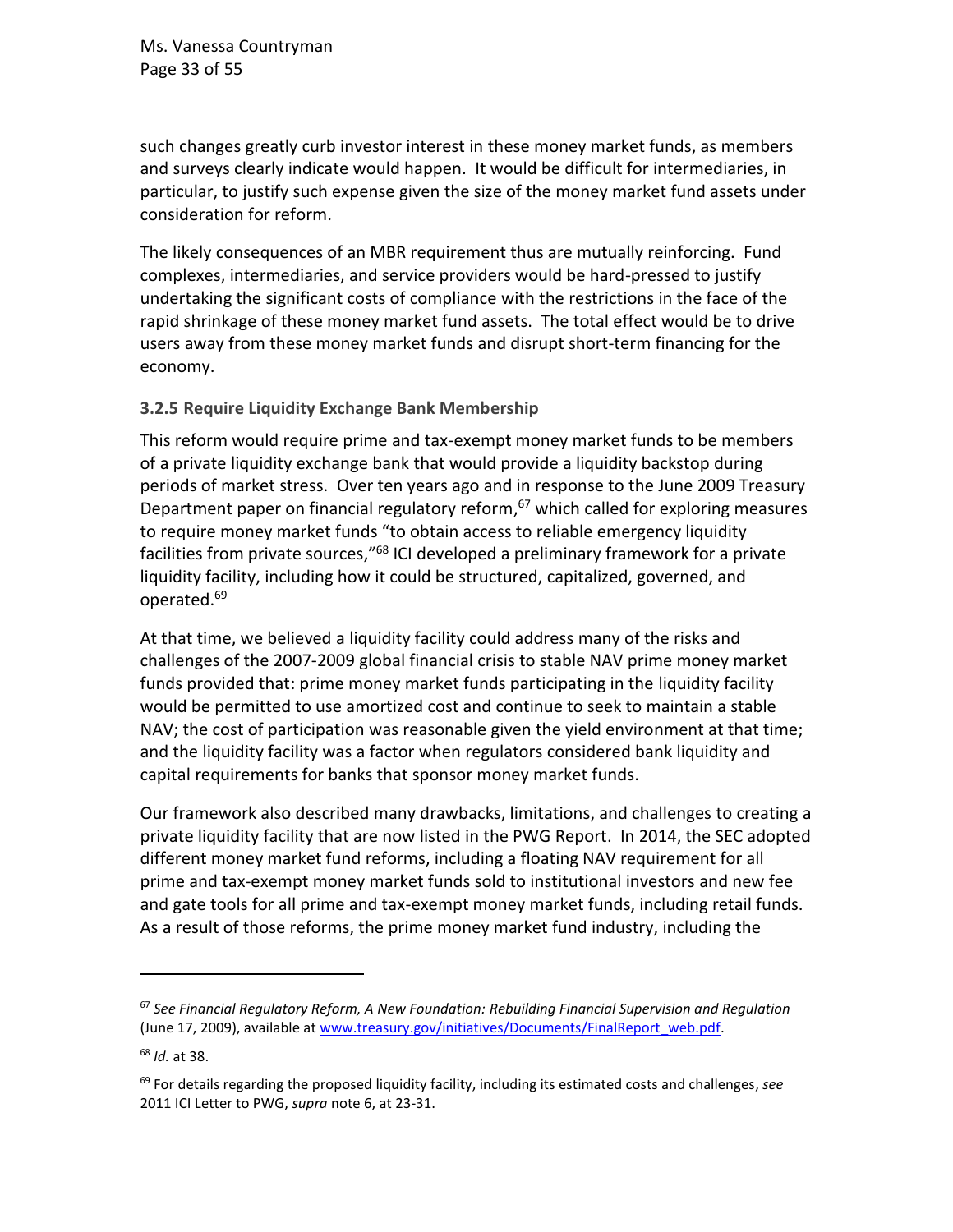number of prime fund sponsors, substantially shrunk. When we originally considered a liquidity facility in January 2011, prime money market funds' assets totaled \$1.6 trillion and there were 105 prime fund sponsors. Today, the prime money market fund industry is vastly more concentrated—with total net assets of \$541 billion among just 27 sponsors as of January 31, 2021. Given the significant costs and other challenges of establishing a viable liquidity facility that could provide meaningful liquidity for money market funds in stress events, members have indicated that they would simply stop sponsoring money market funds if membership to a liquidity facility was required.

## *3.3 Reforms That Are Unlikely to Advance the Goals of Reform*

We believe three reform options are unlikely to address the liquidity-related stresses that were evident in March 2020.

## <span id="page-33-0"></span>**3.3.1 Floating NAVs for All Prime and Tax-Exempt Money Market Funds**

Retail prime money market funds and retail tax-exempt money market funds currently can sell and redeem shares at a stable share price (*e.g*., \$1.00). This reform would require that these money market funds sell and redeem their shares at a price that reflects the market value of a fund's portfolio consistent with the current floating NAV requirements for institutional prime and institutional tax-exempt money market funds that the SEC adopted in 2014. The Report suggests that a floating NAV may address the incentive of money market fund shareholders to redeem shares in times of fund and market stress based on the fund's valuation and pricing methods, and to improve the transparency of pricing associated with money market funds.<sup>70</sup> We are highly skeptical that such a requirement would reduce risks in any meaningful way. Floating NAVs also could eliminate key benefits to retail investors and introduce tax reporting issues.

<sup>&</sup>lt;sup>70</sup> The SEC adopted the floating NAV requirement for certain money market funds in 2014 because it believed the floating NAV would "reduce the first-mover advantage inherent in a stable NAV fund, by disincentivizing redemption activity that can result from investors attempting to exploit the possibility of redeeming shares at the stable share price even if the portfolio has suffered a loss." Securities and Exchange Commission, "SEC Adopts Money Market Fund Reform Rules," press release (July 23, 2014) (2014 SEC Press Release), available at [www.sec.gov/news/press-release/2014-143](http://www.sec.gov/news/press-release/2014-143). They noted that "the size of institutional investors' holdings and their resources for monitoring funds provide the motivation and means to act on this incentive" and "that institutional investors redeemed shares at a much higher rate than retail investors from prime money market funds in...September 2008." 2014 SEC Reform Release, *supra* note [10](#page-6-0), at 144. The floating NAV amendments also "are intended to reduce the chance of unfair investor dilution and make it more transparent to certain of the impacted investors that they, and not the fund sponsors or the federal government, bear the risk of loss." *See* 2014 SEC Press Release. Accordingly, the SEC explained that the floating NAV is designed "for those funds that are more vulnerable to credit events (compared to government funds) and that have an investor base more likely to engage in heavy redemptions (compared to retail investors)." 2014 SEC Reform Release, *supra* note [10,](#page-6-0) at 147.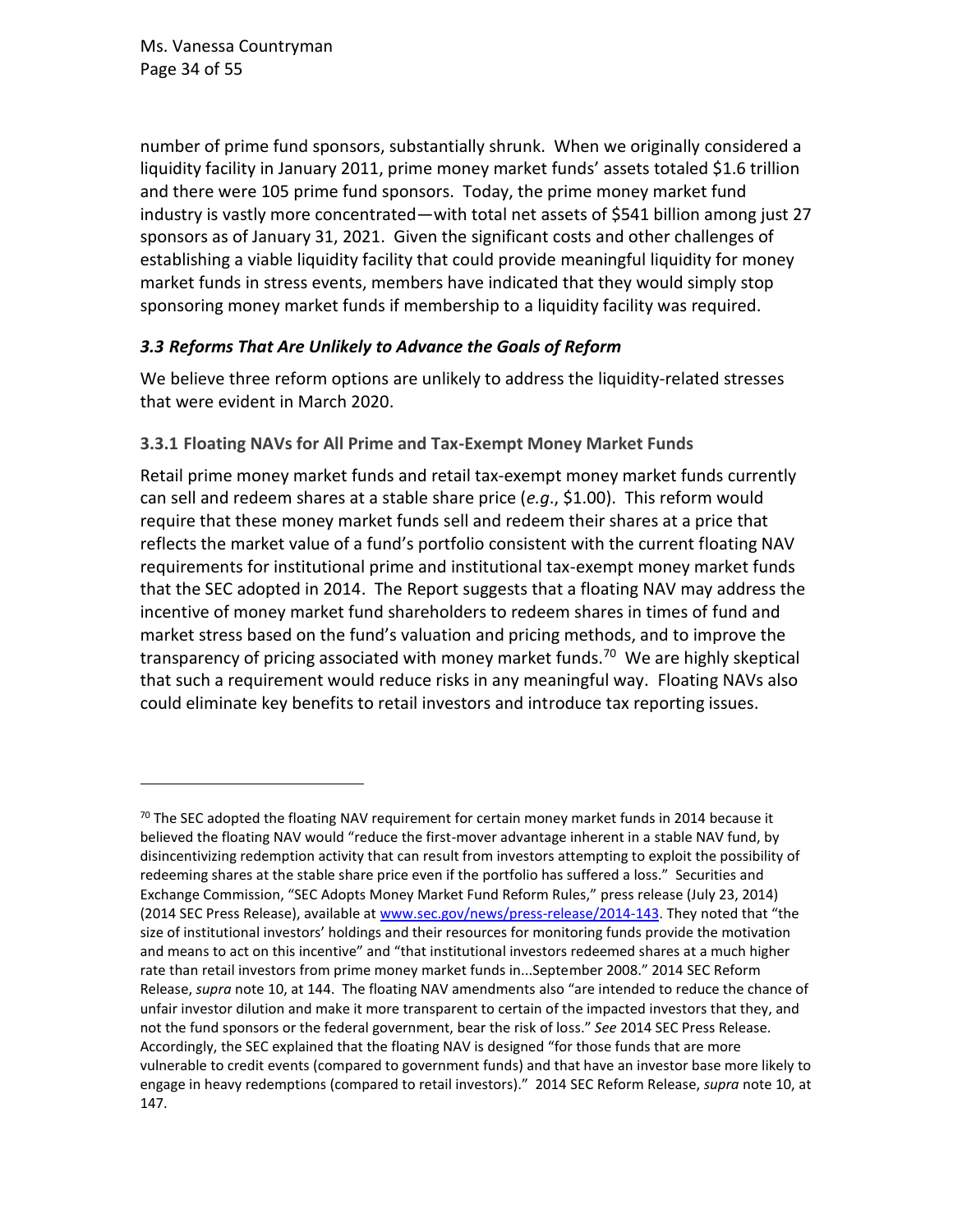## *3.3.1.1 Floating NAVs are Unlikely to Significantly Reduce Redemption Activity*

As the Report acknowledges, a floating NAV did not stop heavy redemptions in March 2020 for institutional prime money market funds. Indeed, the other features of these funds and the nature of the money market itself still make certain money market funds susceptible to sudden, high redemption requests.<sup>71</sup>

First, a floating NAV does not alter investors' views about whether money market funds are low risk-investments. Under normal conditions, the shadow prices of stable NAV money market funds and the market prices of floating NAV money market funds' portfolios generally deviate very little from \$1.00. This is simply a reflection of the fact that all money market funds invest in very short-term, high-quality, fixed-income securities and the price of these securities deviates little from their amortized cost value absent a large interest rate movement or credit event. Regardless of their valuation method, money market funds continue to be exposed to interest rate and credit risk. When risk intolerant investors seek to move away from certain funds or broad sectors of the markets during future crises, the transition would continue to be potentially disruptive.

Moreover, the short-term funding market itself historically is susceptible to liquidity pressures. Lenders in this market typically need ready access to their cash and have a low tolerance for financial risk. Borrowers depend on these markets to meet their immediate funding needs. Rollover issuances are a very high percentage of the outstanding short-term securities. During periods of financial stress, risk intolerant investors can and do move quickly out of the markets, leaving large supply and demand imbalances, which can cause volatility in short-term interest rates.

The combination of these factors results in the short-term funding market and money market funds operating for long periods of time in relative tranquility punctuated by stress events. Investors' desire to have exposure to the short-term funding market, either directly or through money market funds, declines during these periods of stress. The Report suggests that floating the NAV could reduce the likelihood of investors wanting to move away from the short-term funding market during these events. We disagree. Indeed, experiences in March 2020 suggest otherwise. Institutional prime money market funds had floating NAVs but still experienced large redemptions. On the

<sup>71</sup> A floating NAV does not avert redemptions during periods of market stress*. See e.g*., 2013 ICI Letter to SEC, supra note [6;](#page-2-0) 2013 ICI Letter to FSOC, *supra* note [6;](#page-2-0) *Perspectives on Money Market Mutual Fund Reforms*, written testimony of Paul Schott Stevens, President and CEO, Investment Company Institute, before the US Senate Committee on Banking, Housing and Urban Affairs (June 21, 2012), available at [www.ici.org/pdf/12\\_senate\\_pss\\_mmf\\_written.pdf;](http://www.ici.org/pdf/12_senate_pss_mmf_written.pdf) 2011 ICI Letter to PWG, *supra* [6;](#page-2-0) 2009 MMWG Report, *supra* note [3,](#page-1-0) at 105-107.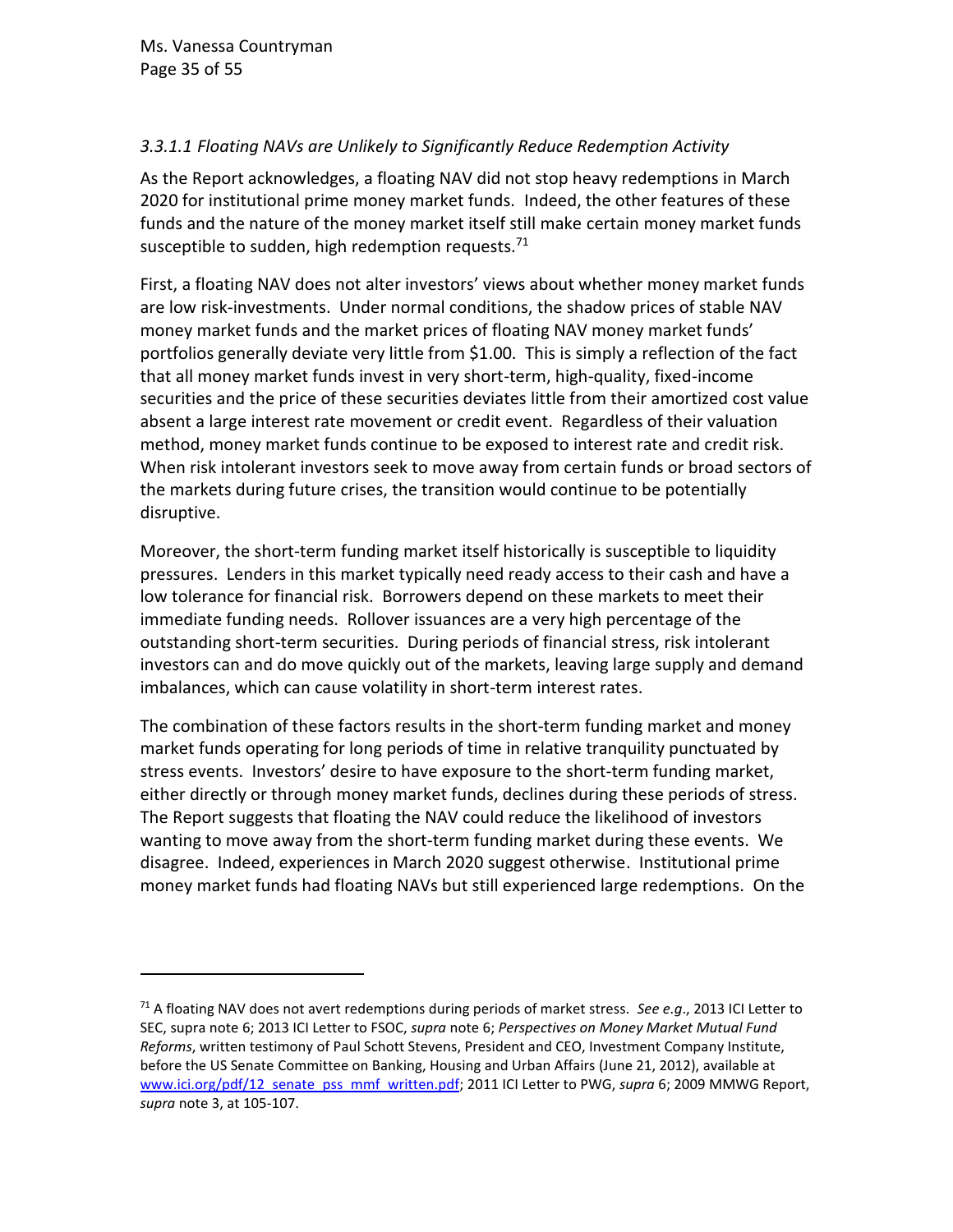Ms. Vanessa Countryman Page 36 of 55

other hand, retail prime money market funds with stable NAVs experienced much more modest redemptions.<sup>72</sup>

The experience in Europe of certain money market funds likewise demonstrates that floating NAV funds also can face strong investor outflows during periods of market turmoil. For example, in March 2020, French floating NAV money market funds, lost about 16 percent of their February month-end assets.<sup>73</sup>

For these reasons, we remain doubtful that floating the NAV for retail money market funds is necessary and more generally, that it reduces risks in any meaningful way.

#### *3.3.1.2 Floating NAVs Could Eliminate Key Benefits to Retail Shareholders*

The Report acknowledges that elimination of a stable NAV for retail prime and taxexempt money market funds would be a dramatic change for these funds. One very significant concern, as the Report notes, is whether investors would continue to use such a product. We believe the answer is no. A floating NAV would reduce the value and convenience of money market funds to individual retail investors. For example, brokers and fund sponsors typically offer investors a range of features tied to their money market funds, including ATM access, check writing, and ACH and Fedwire transfers. These features are generally only provided for stable NAV products. The stable NAV also enables the processing of cash balances through cash sweep programs, in which all customer cash balances are "swept" into investments in shares of money market funds that are owned by the customers but transacted through fund accounts registered to a broker-dealer or a bank. Sweep programs cannot typically accommodate floating NAVs.

### *3.3.1.3 Floating NAVs Would Introduce Tax Reporting Issues*

Floating NAVs would introduce new tax reporting issues for retail investors. As noted above in **Section 3.2.1.4**., both stable and floating NAV money market funds are exempt from certain tax reporting requirements under the tax laws. Because stable NAV money market funds transact at \$1.00, their shareholders do not have capital gains or losses. Floating NAVs would cause these shareholders to realize capital gains and losses in connection with each redemption transaction and require them to track their cost basis and report capital gains and losses on their tax returns. When the money market fund reforms were adopted in 2014 to require floating NAVs for institutional prime and institutional tax-exempt money market funds, the Treasury regulations also were

<sup>72</sup> For a description of money market fund flows during March 2020, *see* 2020 ICI Money Market Fund Report, *supra* note [5,](#page-1-1) beginning at 12.

 $^{73}$  For a more detailed discussion of the experience of European money market funds during the COVID-19 crisis, *see* Investment Company Institute, "Experiences of European Markets, UCITS, and European ETFs During the COVID-19 Crisis*," Report of the COVID-19 Market Impact Working Group* (December 2020), available a[t www.ici.org/pdf/20\\_rpt\\_covid4.pdf,](http://www.ici.org/pdf/20_rpt_covid4.pdf) at 13-16.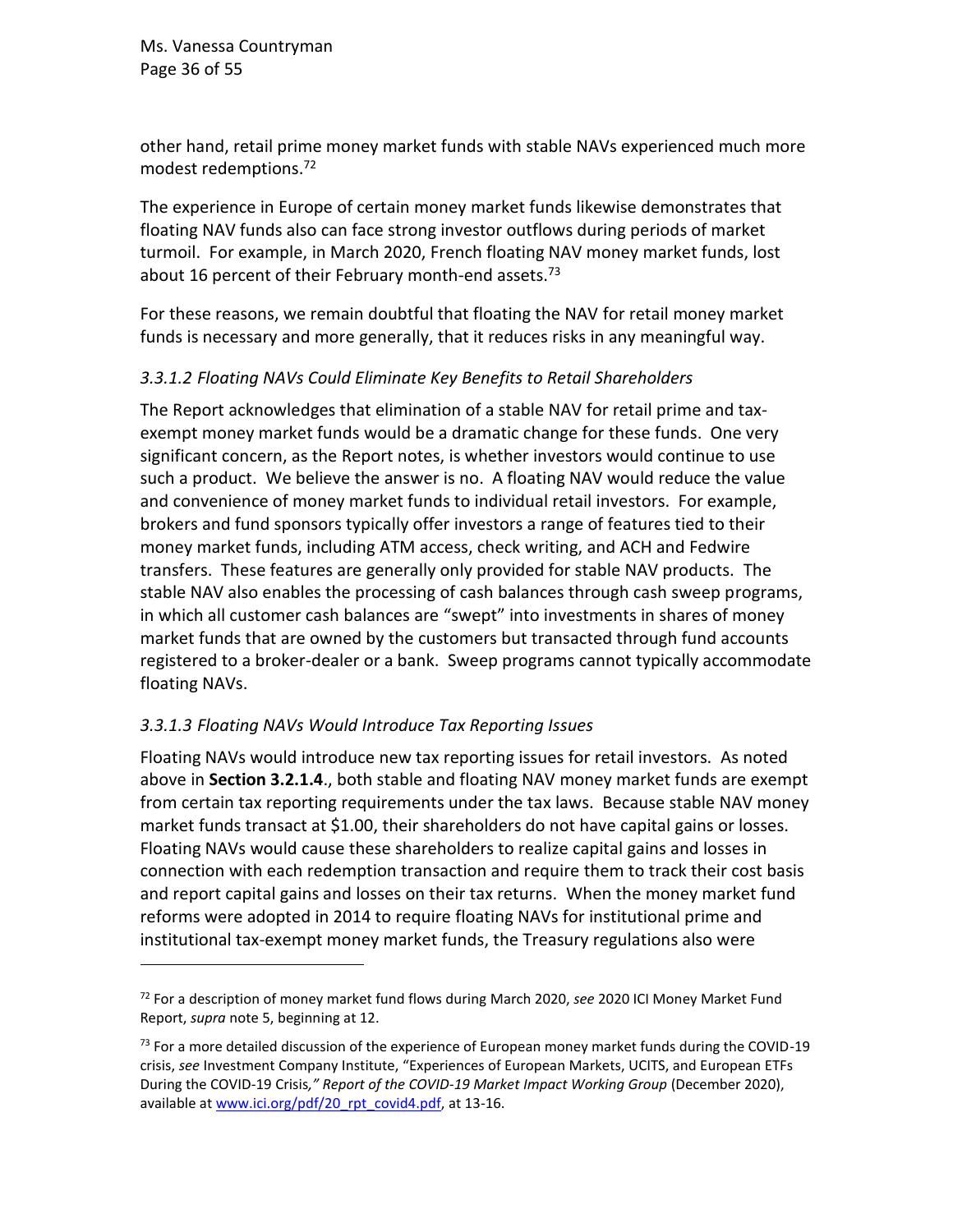Ms. Vanessa Countryman Page 37 of 55

amended to address and streamline certain tax reporting requirements for floating NAV money market funds. Specifically, the Treasury regulations permit shareholders to use the "NAV method" to report gains and losses from floating NAV money market funds. Importantly, the NAV method is a shareholder-level tax accounting method that requires the shareholder to track purchases, redemptions, and dividend reinvestments. This means that for the first time, retail money market fund shareholders would be required to track and aggregate their transactions to calculate and report their capital gains and losses. This would likely lead to tax compliance problems and significant shareholder confusion that would diminish the utility of the product for these investors.

#### <span id="page-36-0"></span>**3.3.2 Countercyclical Weekly Liquid Asset Requirements**

The Report expresses concerns that prime and tax-exempt money market funds that were close to the 30 percent weekly liquid asset threshold may have determined not to use their liquid assets to meet redemptions to avoid prohibitions on purchasing assets that are not weekly liquid assets; raising investor concerns about the potential imposition of fees or gates; and potential scrutiny resulting from public disclosure of low weekly liquid amounts. To address these concerns, the Report proposes a countercyclical weekly liquid asset requirement that could automatically reduce minimum weekly liquid asset requirements in certain circumstances, such as when net redemptions are large or when the SEC provides temporary relief from weekly liquid asset requirements. Any thresholds linked to a fund's minimum weekly liquid asset requirements (*e.g*., fees or gate thresholds) also would move with the minimum.

As the Report acknowledges, current rules do not preclude funds from using weekly liquid assets to meet redemptions or prohibit funds from falling below the 30 percent threshold. Indeed, as discussed above, before the 2014 reforms that tied a fund's ability to impose a fee or gate to the weekly liquid asset thresholds, money market funds regularly dipped below 30 percent without raising questions about the resiliency of the funds. Thus, at that time, money market funds in effect could already avail themselves of a countercyclical liquidity buffer. In March 2020, money market funds were not able to use their weekly liquid assets to meet redemptions because investors feared the mere possibility of fees or gates if a fund dipped below 30 percent. We therefore do not believe this reform will improve the usability of weekly liquid asset requirements.

### <span id="page-36-1"></span>**3.3.3 Reform Conditions for Imposing Redemption Gates**

To provide tools intended to slow an investor run should it occur, the 2014 SEC reforms gave fund boards new fee and gate tools for all prime and tax-exempt money market funds. Under the fee and gate provisions, boards are permitted to impose liquidity (redemption) fees of up to 2 percent or to temporarily suspend redemptions (gates) if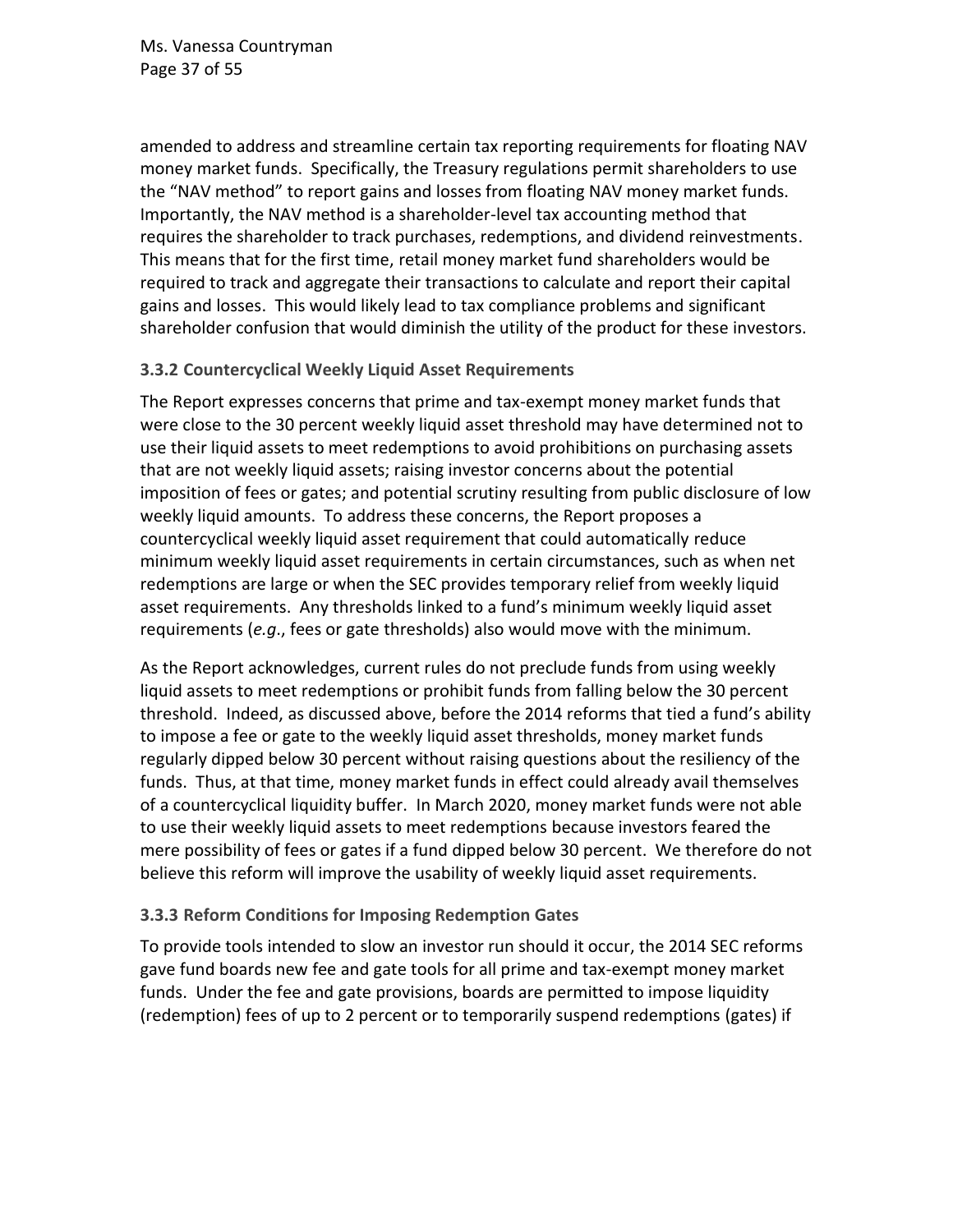the fund's weekly liquid assets falls below 30 percent.<sup>74</sup> Although liquidity fees provide investors continued access to cash redemptions, gates stop redemptions altogether for up to ten business days. Based on the experience of certain money market funds last March (primarily, institutional publicly offered prime money market funds), the Report expresses concern that rather than making money market funds more resilient, the mere prospect of gates may have caused investors to engage in preemptive runs. To this end, members report that investors view access to their money as paramount during a period of market stress and are less concerned with "losing a few pennies" through, for example, a fee.

In response to this concern, the Report includes a potential reform that would reduce the likelihood that redemption gates may be imposed by, for example, requiring funds to obtain SEC permission, requiring fund boards to consider liquidity fees before gates, or lowering the weekly liquid asset threshold at which gates could be imposed (*e.g*., 10 percent). Another option would be to reform gate rules to make gates "soft" or "partial" if redemptions on a particular day exceed a certain amount. For example, with "soft" gates a fund could reduce each investor's redemption pro rata to bring total redemptions below that amount, with remaining redemption amounts deferred to the next business day (and continuing daily deferrals until all redemption requests are satisfied).

Rather than reforming conditions for imposing redemption gates, we believe gates should be limited to extraordinary circumstances that present a significant risk of a run on a fund and potential harm to shareholders, such as those contemplated under Rule 22e-3 under the Investment Company Act, which permits a money market fund to suspend redemptions *only* to facilitate an orderly liquidation of the fund. Indeed, we believe that if thresholds for gates remain (even if substantially lower), they could still be focal points for preemptive runs.

# <span id="page-37-0"></span>**ICI Research: March 2020 Events and the Role of Money Market Funds**

The short-term funding markets provide financing to a range of borrowers, including governments (federal, state, and local), businesses, and financial institutions, which in turn often use the funding to lend to households through auto loans, consumer finance loans, home equity lines of credit, and credit card lending. Prime money market funds purchase commercial paper and CDs, which are an important source of financing in the short-term funding markets. The March 2020 liquidity crisis placed severe strains on and impaired the functioning of the short-term funding markets.

<sup>&</sup>lt;sup>74</sup> In addition, funds must impose a 1 percent liquidity fee if weekly liquid assets fall below 10 percent of total assets, unless the fund's board determines that imposing the fee is not in the best interests of the fund.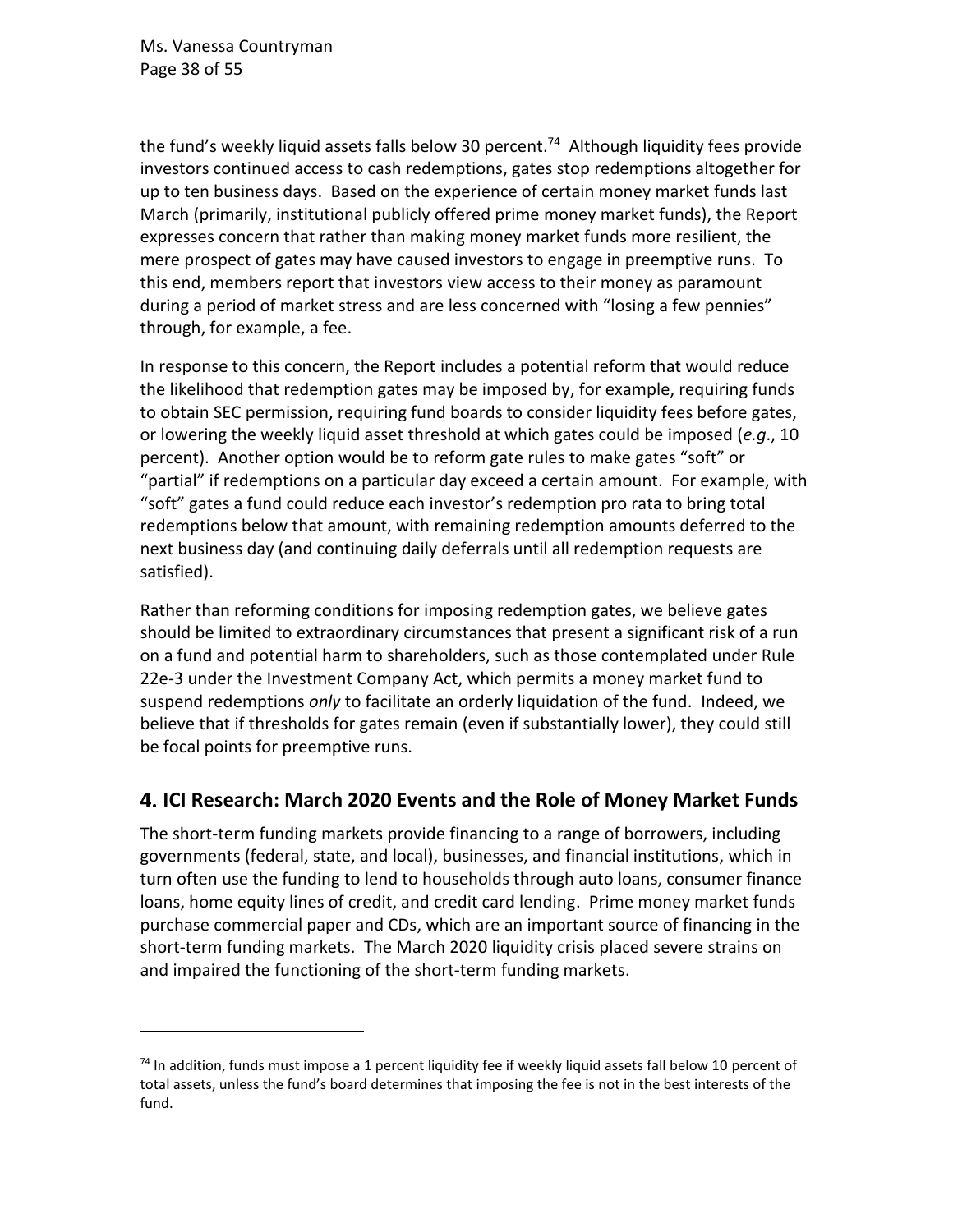Ms. Vanessa Countryman Page 39 of 55

As discussed below, prime money market funds did not significantly reduce their funding in these markets in the days leading up to the Federal Reserve's announcement of the MMLF on March 18. This evidence raises questions about the priority policymakers—especially those focused on financial stability—have given to deciding on new regulatory reforms of money market funds when they have not yet done an analysis of *all* market participant activities in the short-term funding markets.

As of the end of February 2020 (prior to the onset of the turmoil in financial markets from the COVID-19 healthcare crisis), prime money market funds held \$324 billion in commercial paper and \$352 billion in CDs (Figure 4). These holdings represented 29 percent and 14 percent of the total outstanding amount of commercial paper and CDs, respectively. This means that other market participants held the bulk of outstanding commercial paper (71 percent) and outstanding CDs (86 percent) at the end of February 2020.

Prime money market fund holdings of commercial paper and CDs are further divvyed up across the three types of prime money market funds–retail,<sup>75</sup> public institutional,<sup>76</sup> and nonpublic institutional.<sup>77</sup> Of these three categories, retail prime money market funds held the largest shares of outstanding commercial paper (13 percent) and CDs (7 percent) at the end of February 2020.<sup>78</sup> Public institutional prime money market funds, which have been a focus of regulators and policymakers in the past year, held relatively small shares of outstanding commercial paper (8 percent) and CDs (5 percent).<sup>79</sup> Nonpublic institutional prime money market funds held 8 percent of outstanding commercial paper and only 2 percent of outstanding CDs at the end of February 2020.<sup>80</sup>

 $75$  Retail prime money market funds are publicly available for sale only to "natural persons"—in other words, individual investors. *See* Rule 2a-7(a)(21).

<sup>76</sup> For a description of public institutional prime money market funds, *see supra* not[e 15.](#page-9-0)

<sup>77</sup> For a description of nonpublic institutional prime money market funds, *see supra* note [3.](#page-1-0)

<sup>78</sup> As of the end of February 2020, retail prime money market funds had \$479 billion in total net assets.

 $^{79}$  As of the end of February 2020, public institutional prime money market funds had \$313 billion in total net assets.

 $80$  As of the end of February 2020, nonpublic institutional prime money market funds had \$276 billion in total net assets.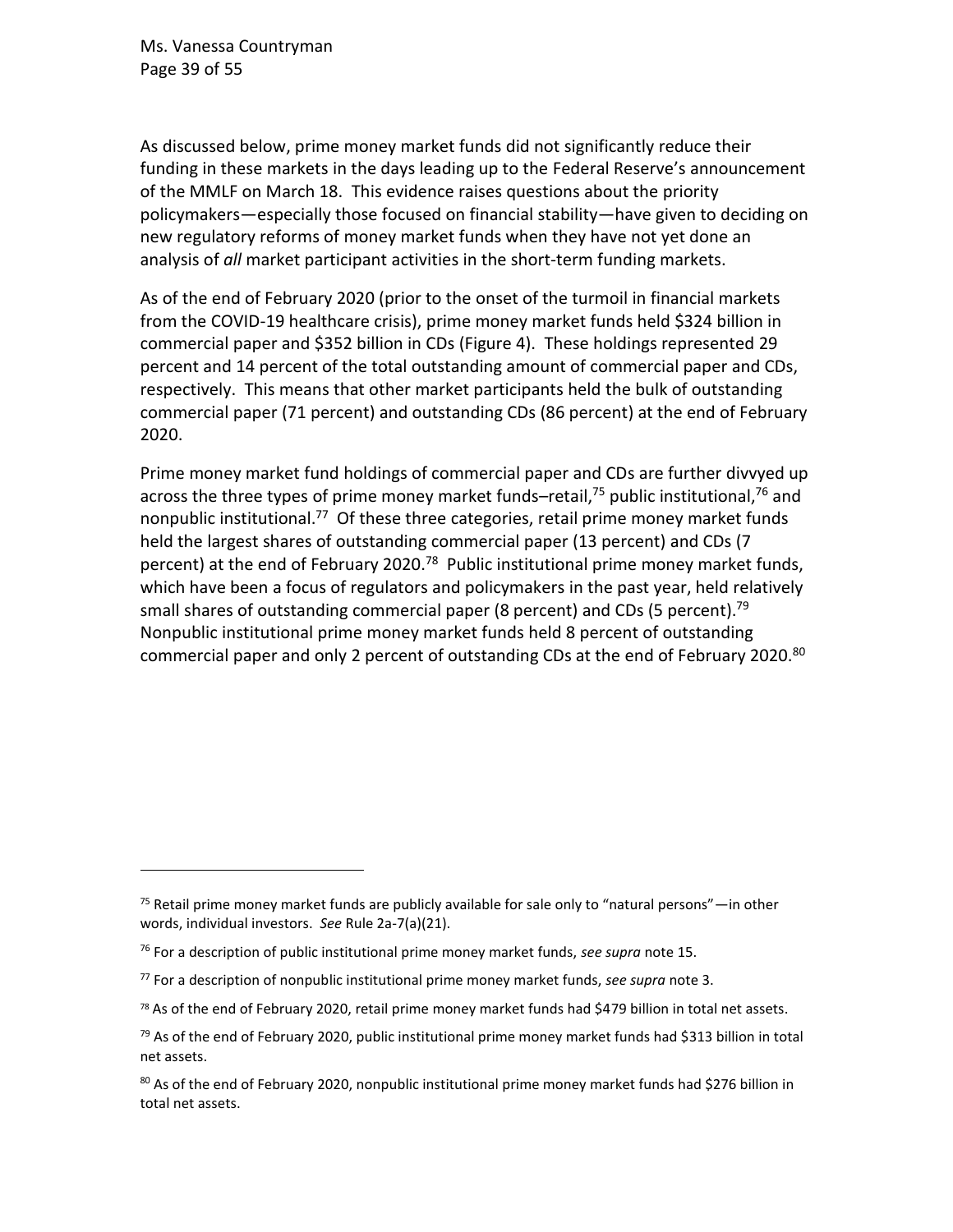#### FIGURE 4

#### **Although an Important Source of Financing, Prime Money Market Funds Are Not the Only Participants in the Short-Term Funding Markets**

February 2020

|                                      | Total amount<br>outstanding   | Prime money market fund<br>holdings |                                              | Memo: Percentage of total amount<br>outstanding, by prime fund type |                                |                                   |
|--------------------------------------|-------------------------------|-------------------------------------|----------------------------------------------|---------------------------------------------------------------------|--------------------------------|-----------------------------------|
|                                      | <b>Billions of</b><br>dollars | <b>Billions of</b><br>dollars       | Percentage of total<br>amount<br>outstanding | Retail                                                              | <b>Public</b><br>institutional | <b>Nonpublic</b><br>institutional |
| Taxable short-term                   | \$11,880                      | \$1,041                             | 9%                                           | 4%                                                                  | 3%                             | 2%                                |
| Short-term Treasuries <sup>1</sup>   | 4,563                         | 101                                 |                                              |                                                                     | 0                              |                                   |
| Repurchase agreements <sup>2</sup>   | 2,586                         | 219                                 | 8                                            | 4                                                                   | 3                              |                                   |
| Short-term agency debt <sup>3</sup>  | 1,016                         | 45                                  | 4                                            | 0                                                                   | 0                              | 4                                 |
| Commercial paper                     | 1,136                         | 324                                 | 29                                           | 13                                                                  | 8                              | 8                                 |
| Certificates of deposit <sup>4</sup> | 2.579                         | 352                                 | 14                                           |                                                                     |                                |                                   |

<sup>1</sup>This category includes marketable Treasury securities that are held by the public and are due to mature by the end of February 2021.

<sup>2</sup>This category includes repurchase agreements with primary dealers, including gross overnight, continuing, and term repurchase agreements on Treasury, agency, mortgage backed, and corporate securities.

<sup>3</sup>This category includes debt issued by Fannie Mae, Freddie Mac, and the Federal Home Loan Bank System that is due to mature by the end of February 2021; it excludes agency-backed mortgage pools.

<sup>4</sup>This category reflects large (or jumbo) certificates of deposit, which are issued in amounts greater than \$100,000. This category also includes claims on foreigners for negotiable certificates of deposit and nonnegotiable deposits payable in US dollars, as reported by banks in the United States for those banks or those banks' customers' accounts. Sources: Investment Company Institute, SEC form N-MFP, Federal Reserve Board, US Treasury Department, Fannie Mae, Freddie Mac, Federal Home Loan Banks, Federal Reserve Bank of New York, and Bloomberg

As the PWG Report recognizes, during the March 2020 dash for cash, *all* investors—not just prime money market funds—were scrambling for liquidity and were forced to navigate the resulting stress in the short-term funding markets, including the commercial paper market. $81$  The analysis presented in this section is intended to shed light on how the three types of prime money market funds (public institutional, nonpublic institutional, and retail) navigated the unprecedented market strains during March 2020. We focus on prime money market funds' participation in the markets for commercial paper and CDs in the first half of March 2020, as well as their participation in the MMLF. 82

<sup>81</sup> PWG Report at 11 ("Amid escalating concerns about the economic impact of the COVID-19 pandemic in March 2020, market participants sought to rapidly shift their holdings toward cash and short-term government securities. This rapid shift in asset allocation preferences placed stress on various components of short-term funding markets").

<sup>82</sup> Recognizing that further measures were necessary to provide liquidity to the short-term funding markets, the Federal Reserve announced the creation of the MMLF the evening of March 18, 2020. This facility, which began operations on March 23, allows banks to borrow from the Federal Reserve by pledging as collateral eligible securities that they purchase from prime money market funds beginning on March 18 2020. For a detailed description of the MMLF, s*ee* 2020 ICI COVID-19 Report, *supra* not[e 8,](#page-6-2) at 50.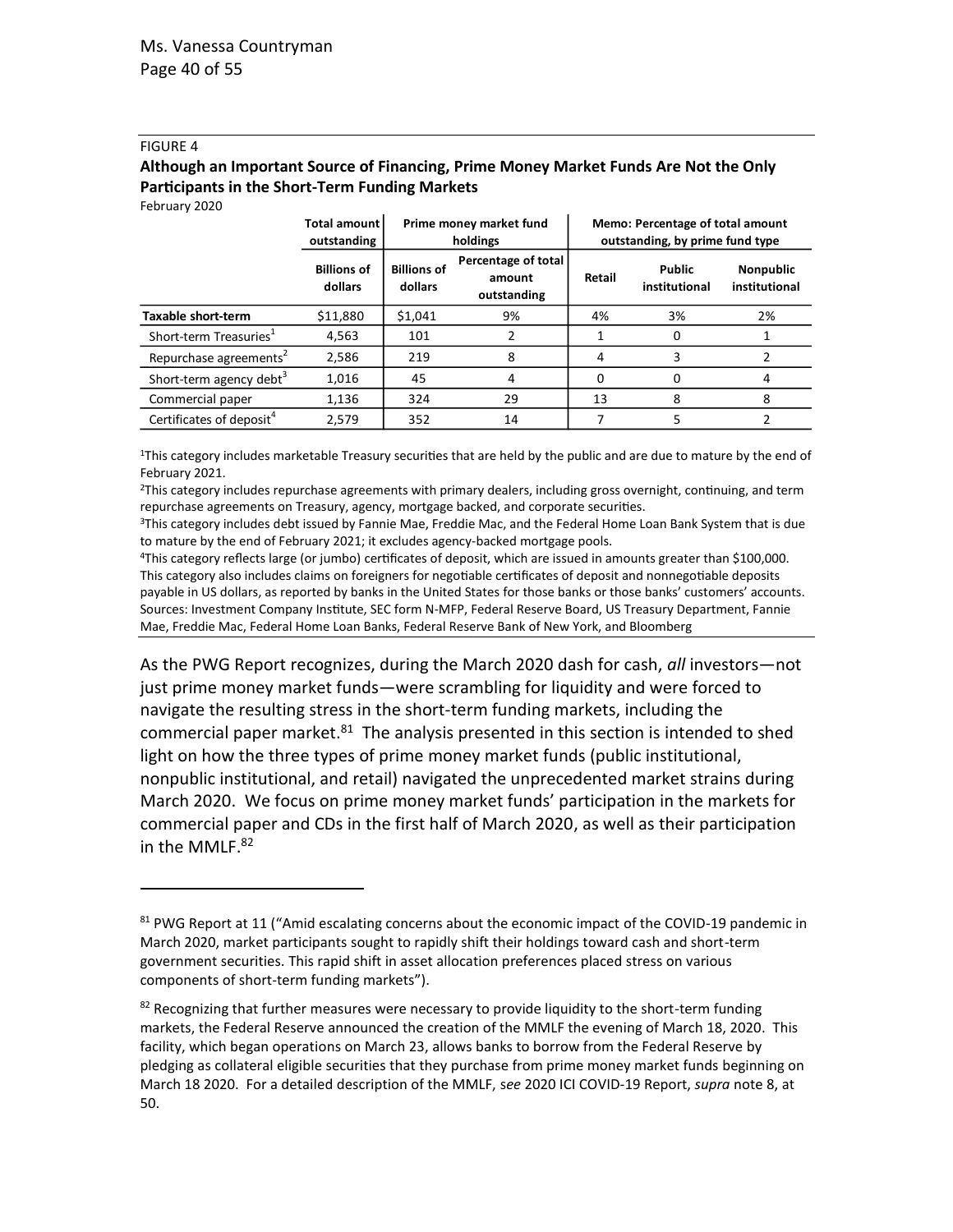Ms. Vanessa Countryman Page 41 of 55

Specifically, we conducted a survey of our members to gather data on public institutional, nonpublic institutional, and retail prime money market funds' daily gross purchases and gross sales of commercial paper and CDs from March 2 to March 18, 2020—the period before the announcement of the MMLF—and detailed information on any assets that were ultimately pledged to the MMLF starting on March 19.<sup>83</sup>

Our main findings from our analysis include:

- Contrary to popular impressions, prime money market funds, in aggregate, sold only small amounts of commercial paper and CDs in the secondary market before the MMLF was announced on March 18, 2020. This underscores our earlier findings that prime money market funds did not trigger the distress in the short-term funding markets.<sup>84</sup>
- Public institutional and retail prime money market funds accounted for just 19 percent of the reduction in financial and nonfinancial commercial paper outstanding during the week-ended March 18. Other market participants accounted for 81 percent of the decline. To the extent policymakers are looking to mitigate the possibility of future distress in the short-term funding markets, they should prioritize examining the role of other market participants.
- Consistent with the PWG Report, we found that experiences differed across the three categories of prime money market funds. Public institutional prime money market funds' sales of commercial paper and CDs were remarkably limited, given their outflows. Retail prime money market funds sold only small amounts of commercial paper and CDs, and nonpublic institutional money market funds in aggregate sold *no* commercial paper or CDs before the Federal Reserve announced the MMLF on March 18.
- Public institutional prime and retail prime money market funds sold commercial paper and CDs that were ultimately pledged to the MMLF after it was announced on March 18, 2020, but did so primarily to raise weekly liquidity asset levels and keep well them well above 30 percent. Retail prime money market funds, though accounting for 60 percent of the assets of public prime money market funds, accounted for only one-fourth of the MMLF activity, and those funds reported selling MMLF eligible collateral exclusively to keep their weekly liquid assets well above 30 percent.

 $83$  Eighteen prime money market fund sponsors responded to the survey. These respondents represented 70 percent of the number of prime money market funds and 95 percent of prime money market fund assets as of February 2020.

<sup>84</sup> *See* 2020 ICI Money Market Fund Report, *supra* not[e 5.](#page-1-1)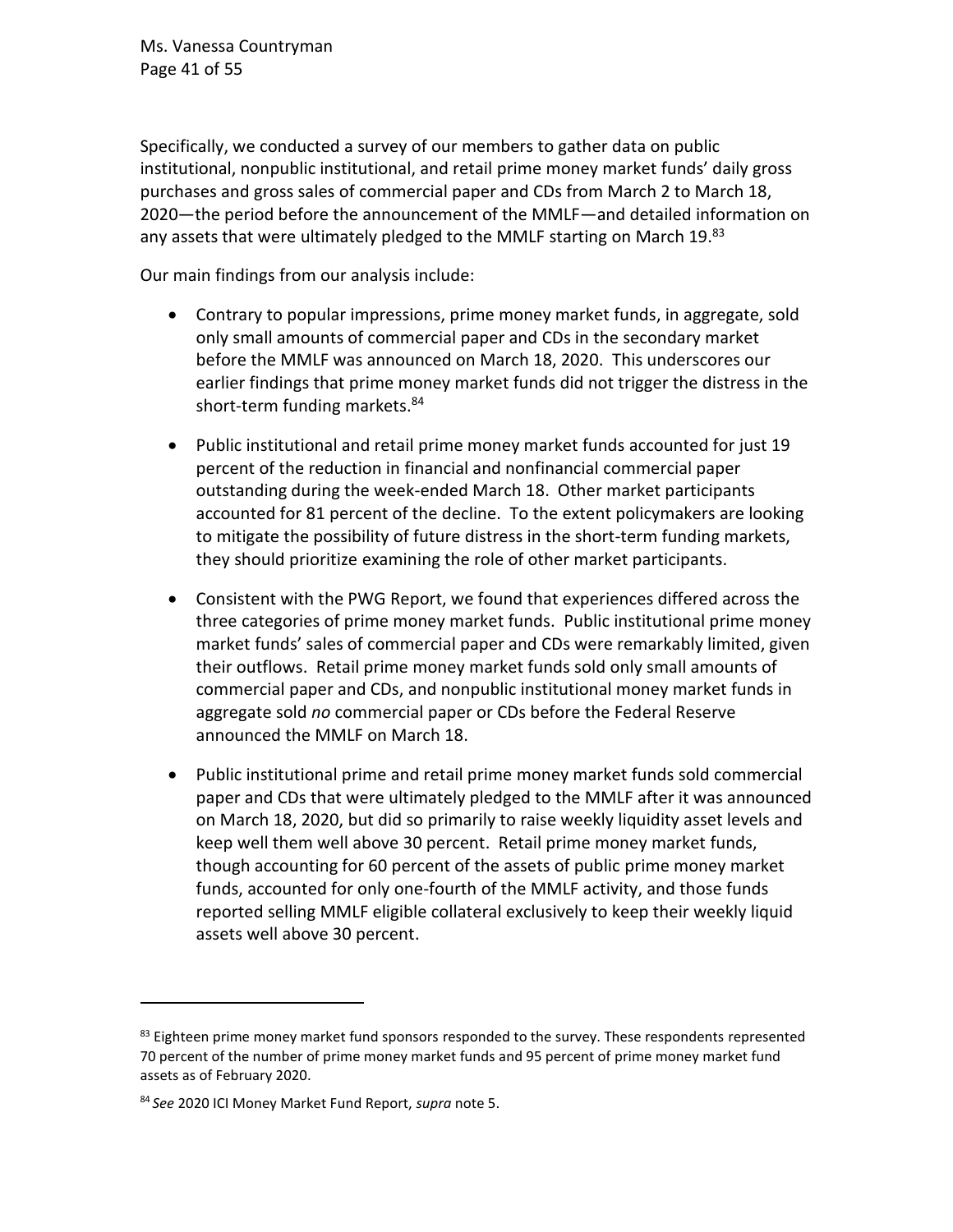**4.1.1 Prime Money Market Funds Did Not Pull Back Significantly from the Commercial Paper Market**

Some policymakers and regulators have stated that outflows from prime money market funds were a significant driver of stress in the commercial paper market in March 2020.<sup>85</sup> They theorize that because prime money market funds had sizeable outflows, these funds were forced to pullback from the commercial paper market (*i.e.,* shrink their holdings of commercial paper) by selling large amounts of commercial paper on the secondary market and/or significantly reducing their purchases of newly-issued commercial paper to raise cash to fund redemptions. They further theorize that these actions of money market funds put undue stress on the commercial paper market. Before considering any money market fund reform options, however, it is important to examine how last year's events, and the actions of all market participants, not just money market funds, led to significant strains in the short-term funding markets last March.

The PWG Report states that structural vulnerabilities of money market funds can amplify market stress and purports to show that prime money market funds' actions in March were particularly outsized relative to other holders of commercial paper. According to the PWG Report, public institutional prime and retail prime money market funds reduced their commercial paper holdings by \$35 billion from March 10 to March 24, and "this reduction accounted for 74 percent of the \$48 billion overall decline in outstanding commercial paper over those two weeks."<sup>86</sup>

This statement invites readers to assume *inaccurately* that public institutional and retail prime money market funds were responsible for the bulk of the decline in the commercial paper market before the Federal Reserve's announcement of the MMLF on March 18. However, two-thirds of the \$35 billion decline in public institutional and retail prime money market funds' holdings of commercial paper during that two-week

<sup>85</sup> *See, e.g.,* Federal Reserve Board Governor Lael Brainard, "Some Preliminary Financial Stability Lessons from the COVID-19 Shock," (Speech at the Institute of International Bankers) (March 1, 2021), available at [www.federalreserve.gov/newsevents/speech/brainard20210301a.htm,](http://www.federalreserve.gov/newsevents/speech/brainard20210301a.htm) ("The run in March forced MMFs to rapidly reduce their commercial paper holdings, which worsened stress in short-term funding markets. Funding costs for borrowers shot up, and the availability of short-term credit at maturities beyond overnight plunged."); International Monetary Fund, *Global Financial Stability Report: Markets in the Time of COVID-19* (April 2020), available at [www.imf.org/en/Publications/GFSR/Issues/2020/04/14/global](https://www.imf.org/en/Publications/GFSR/Issues/2020/04/14/global-financial-stability-report-april-2020)[financial-stability-report-april-2020,](https://www.imf.org/en/Publications/GFSR/Issues/2020/04/14/global-financial-stability-report-april-2020) (stating that prime money market funds seeking to "reduce their commercial paper holdings to raise cash and build liquidity buffers in response to actual and expected investor outflows" contributed to the US commercial paper market freezing).

<sup>&</sup>lt;sup>86</sup> PWG Report at 11-12. Typically, prime money market funds hold commercial paper to maturity and then repurchase newly-issued commercial paper in the primary market with the proceeds from the matured paper (*i.e.*, rollover). In stressed markets, prime money market funds may reduce their purchases of newly-issued commercial paper and/or seek to sell commercial paper that has not yet matured in the secondary market.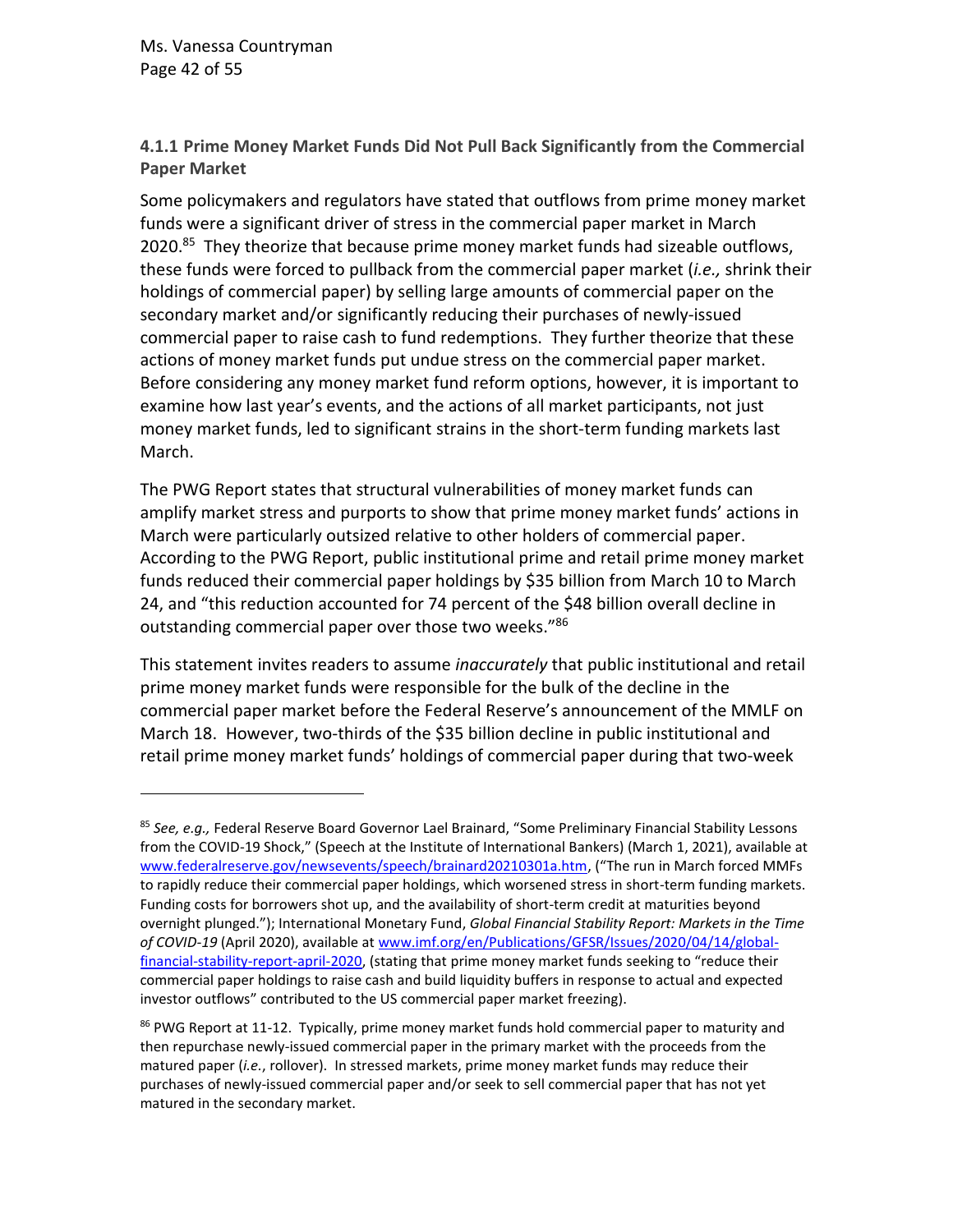Ms. Vanessa Countryman Page 43 of 55

period were attributable to sales that occurred *after* March 18 and were primarily for the purposes of accessing the liquidity offered through the MMLF to keep the level of their weekly liquid assets well above 30 percent. According to ICI's survey, public institutional and retail prime money market funds sold \$23 billion in commercial paper from March 19 through March 24 to banks that ultimately pledged the commercial paper as collateral to the MMLF. $87$  The PWG's analysis should have ignored these sales because they did not add to market stresses (in fact, the Federal Reserve explicitly noted that sales to the MMLF helped relieve stresses). <sup>88</sup>

If the PWG's analysis had focused on changes in the commercial paper market before the Federal Reserve announced the MMLF, the picture changes dramatically: despite substantial outflows, public institutional and retail prime money market funds did not pullback significantly from the commercial paper market in the week preceding the MMLF announcement. From March 10 through March 17, public institutional and retail prime money market funds together had outflows of \$64.3 billion,<sup>89</sup> yet they reduced their holdings of commercial paper issued by nonfinancial companies and financial institutions by only \$5.6 billion (Figure 5).<sup>90</sup> Furthermore, this reduction accounted for only 19 percent of the \$28.8 billion change in outstanding nonfinancial and financial commercial paper in the week-ended March 18.<sup>91</sup> Public institutional and retail prime money market funds also had very little change in their holdings of asset-backed commercial paper in the week-ended March  $17$ —a mere \$0.6 billion decline.<sup>92</sup> In short,

<sup>87</sup> In addition, as prime money market funds were actively seeking to keep their weekly liquid asset ratios well above 30 percent, it is highly likely that this commercial paper had a remaining maturity of greater than one week. As a result, because this commercial paper likely had not matured, it could not have contributed to the decline in the market-wide outstanding commercial paper cited in the PWG Report.

<sup>88</sup> *See* M. Cipriani, G. La Spada, R. Orchinik, and A. Plesset, "The Money Market Mutual Fund Liquidity Facility," *Liberty Street Economics* (Federal Reserve Bank of New York blog) (May 8, 2020), available at [libertystreeteconomics.newyorkfed.org/2020/05/the-money-market-mutual-fund-liquidity-facility.html.](https://libertystreeteconomics.newyorkfed.org/2020/05/the-money-market-mutual-fund-liquidity-facility.html)

<sup>&</sup>lt;sup>89</sup> Public institutional prime money market funds saw outflows of \$52.6 billion and retail prime had outflows of \$11.7 billion.

 $90$  Public institutional prime money market funds reduced their holdings of nonfinancial and financial commercial paper by \$6.6 billion and retail prime funds increased their holdings by \$1.0 billion in the week ended March 17.

 $91$  There is a one-day mismatch between the change in prime money market funds' commercial paper holdings for the week-ended March 17 and the change in market-wide commercial paper outstanding for the week-ended March 18. iMoneyNet collects weekly holdings of money market funds as of Tuesdays and the Federal Reserve publishes weekly outstanding commercial paper as of Wednesdays. We assume the statistics cited in the PWG Report for the two-week period ended March 24 had a similar timing mismatch between the iMoneyNet and the Federal Reserve commercial paper data.

 $92$  Public institutional prime money market funds reduced their holdings of asset-backed commercial paper by \$2.5 billion and retail prime funds increased their holdings by \$1.9 billion in the week-ended March 17.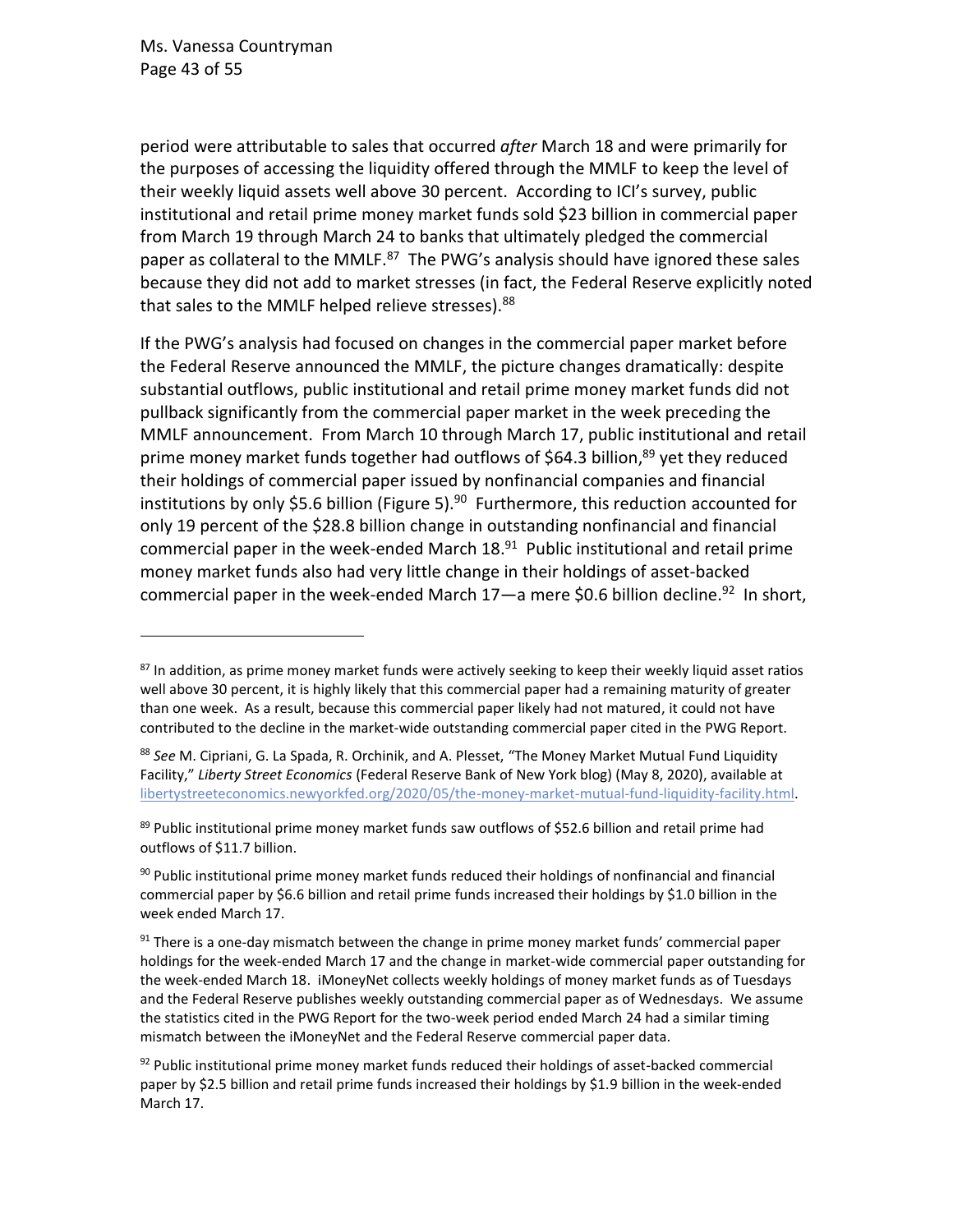Ms. Vanessa Countryman Page 44 of 55

over this period, other holders, not public institutional and retail prime money market funds, accounted for the bulk of the changes in outstanding nonfinancial and financial commercial paper and outstanding asset-backed commercial paper.

Taken all together, public institutional and retail prime money market funds reduced their holdings of commercial paper by only \$6.2 billion (\$5.6 billion + \$0.6 billion) in the week-ended March 17—hardly a wholesale pullback in commercial paper funding. Moreover, this \$6.2 billion reduction represented only 10 percent of the \$64.3 billion in outflows these funds experienced over this period, challenging the narrative that outflows forced public institutional and retail prime money market funds to shed commercial paper heavily during this critical week. <sup>93</sup> Instead, public institutional prime funds largely met redemption requests by rolling off repurchase agreements,<sup>94</sup> and retail prime money market funds met their more modest redemptions by reducing their holdings of CDs issued by foreign banks.<sup>95</sup>

<sup>93</sup> Public institutional prime money market funds reduced their holdings of commercial paper by a total of \$9.1 billion (\$6.6 billion in financial and nonfinancial commercial paper and \$2.5 billion in asset-backed commercial paper) in the week-ended March 17, representing 17 percent of the \$52.6 billion in outflows these funds experienced over this period. Retail prime money market funds *increased* their holdings of commercial paper by a total of \$2.9 billion (\$1.0 billion in nonfinancial and financial commercial paper and \$1.9 billion in asset-backed commercial paper) in the week-ended March 17 even as they experienced \$11.7 billion in outflows over the period.

<sup>&</sup>lt;sup>94</sup> According to iMoneyNet, public institutional prime money market funds reduced their holdings of repurchase agreements by \$31.8 billion in the week-ended March 17. This reduction represented 60 percent of the \$52.6 billion in outflows these funds experienced over this period.

<sup>&</sup>lt;sup>95</sup> As reported by iMoneyNet, retail prime money market funds reduced their holdings of "foreign bank obligations," which include eurodollar and yankee dollar CDs by \$11.1 billion in the week-ended March 17. This reduction represented 95 percent of the \$11.7 billion in outflows these funds experienced over this period.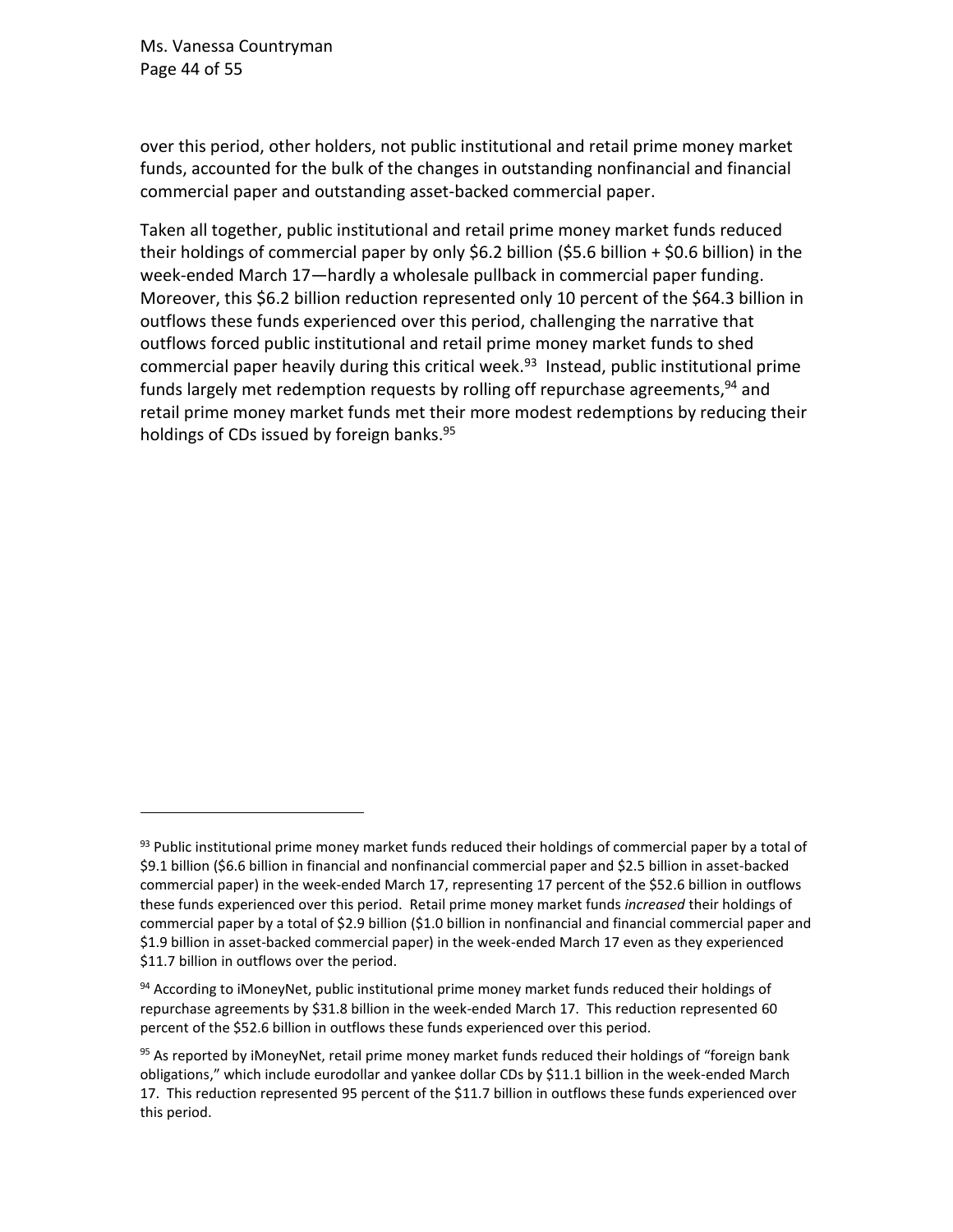#### FIGURE 5

#### **Other Holders Accounted for the Bulk of the Decline in Nonfinancial and Financial Outstanding Commercial Paper in the Week Preceding the MMLF Announcement**

Billions of dollars, change in prime money market funds' holdings for the week-ended March 17, 2020 and change in not seasonally adjusted market-wide commercial paper outstanding for the week-ended March 18, 2020

#### Others

**Public institutional and retail prime money market funds** 



Results from ICI's survey also provide evidence that prime money market funds were not dumping commercial paper in the secondary market in the days leading up to the announcement of the MMLF on March 18. As shown in Figure 6, nonpublic institutional prime funds (middle panel) did not sell any commercial paper from March 2 through March 18 and retail prime money market funds (bottom panel) sold only \$500 million in the week before March 18.

Although public institutional prime money market funds (top panel) did sell increasingly more commercial paper into the secondary market as outflows rose leading up to March 18, the magnitude of these gross sales was fairly modest relative to trading in the commercial paper market (as measured by commercial paper transactions of primary dealers). In the week-ended March 18, primary dealers conducted \$82.6 billion in purchases and sales of commercial paper. <sup>96</sup> In that same week, public institutional prime money market funds' gross sales totaled \$9.0 billion in commercial paper, representing only 11 percent of primary dealers' gross transactions.<sup>97</sup>

<sup>96</sup> Source: Federal Reserve Bank of New York, "Primary Dealer Statistics."

 $97$  In addition, the \$9.0 billion in gross sales of commercial paper in the week-ended March 18 represented only 14 percent of the \$65.6 billion in outflows from public institutional prime funds.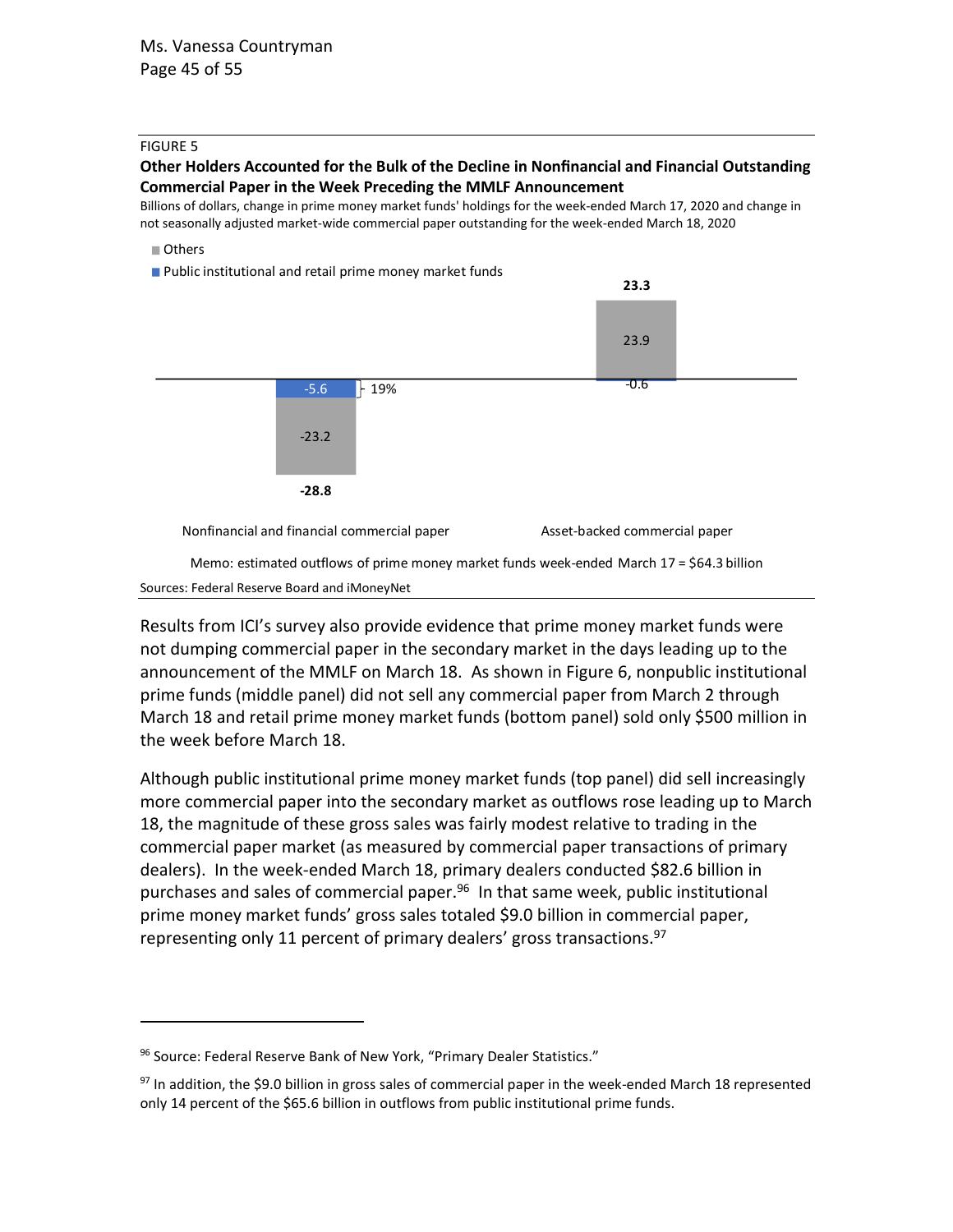Ms. Vanessa Countryman Page 46 of 55

Moreover, there is reason to believe that money market funds' limited sales of commercial paper were more a reflection than a cause of strains in the short-term funding markets. Notably, primary dealers may not have needed to allocate their scarce capital toward intermediating these sales. According to data from the Federal Reserve Bank of New York, primary dealers' inventories of commercial paper actually fell by \$588 million in the week-ended March 18.<sup>98</sup> This means that if they had intermediated these trades, they acted on an agency basis (*i.e*., they transacted the trades on behalf of clients and did not hold the securities as part of their inventories on their balance sheets) and not on a principal basis.

Prime money market funds, like other investors in the short-term funding markets, sought to maintain an unusually high degree of liquidity given the pandemic-related events of March 2020. To accomplish this objective, prime money market funds shifted their gross purchases significantly towards overnight commercial paper in the weekended March 18 (Figure 6). From March 2 to March 11, public institutional prime money market funds' gross purchases of overnight commercial paper (top panel, blue bars) accounted for 57 percent, on average, of their daily gross purchases of commercial paper. This average rose to 71 percent in the week-ended March 18. Retail prime money market funds similarly moved their daily purchases to overnight commercial paper (bottom panel, blue bars)–from an average of 55 percent over the March 2 to March 11 period to 76 percent in the week-ended March 18.

Nonpublic prime institutional funds (middle panel, blue bars) also tilted their purchases towards overnight commercial paper, but the increase was relatively small. Over the March 12 to March 18 period, overnight paper accounted for an average of 82 percent of nonpublic institutional prime funds' daily gross purchases of commercial paper, up modestly from a daily average of 78 percent from March 2 to March 11. These funds tend to keep the bulk of their assets at very short maturities even in "normal" times because they operate as internal cash funds for families of long-term mutual funds.

<sup>98</sup> Source: Federal Reserve Bank of New York, "Primary Dealer Statistics."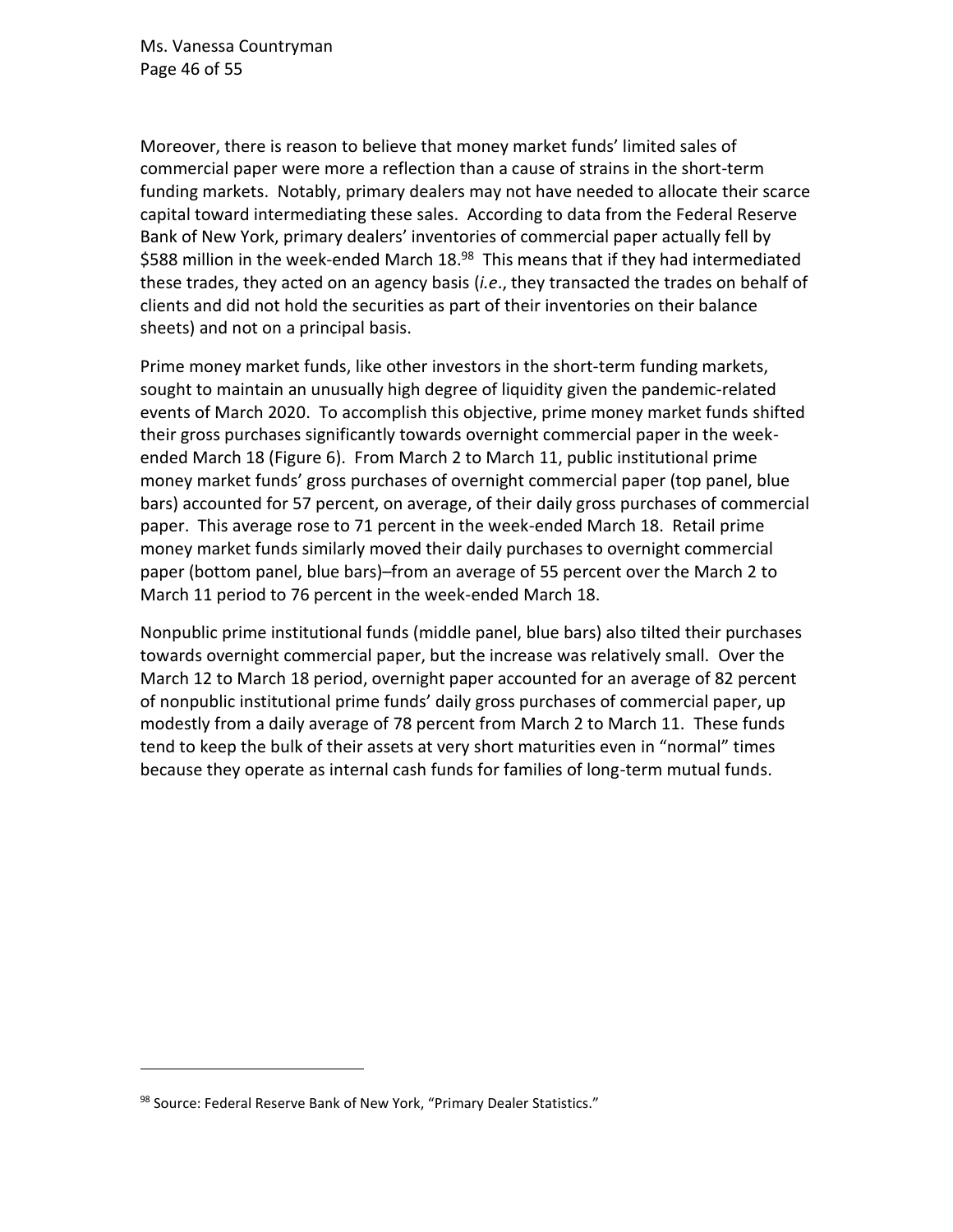#### FIGURE 6

#### **Public Institutional Prime Money Market Funds Had Modest Sales of Commercial Paper and Other Prime Funds Had Little to None**

Billions of dollars, March 2–March 18, 2020

Gross purchases of term commercial paper

- Gross purchases of overnight commercial paper
- Gross sales of commercial paper

**Public institutional prime money market funds** (total net assets Feb. 28, 2020 = \$313 billion)



1.3 0.3 5.0 6.4 -1.5 -1.9 0.5 -1.7 -6.5 -12.2 -13.6 -18.6 -14.7

**11.9 Nonpublic institutional prime money market funds\*** (total net assets Feb. 28, 2020 = \$276 billion)



**Retail prime money market funds** (total net assets Feb. 28, 2020 = \$479 billion)



\*Daily estimated net flows nonpublic institutional prime money market funds are unavailable. Note: Nonpublic institutional prime money market funds are registered under the Investment Company Act and comply with Rule 2a-7.

Source: ICI survey of prime money market funds and iMoneyNet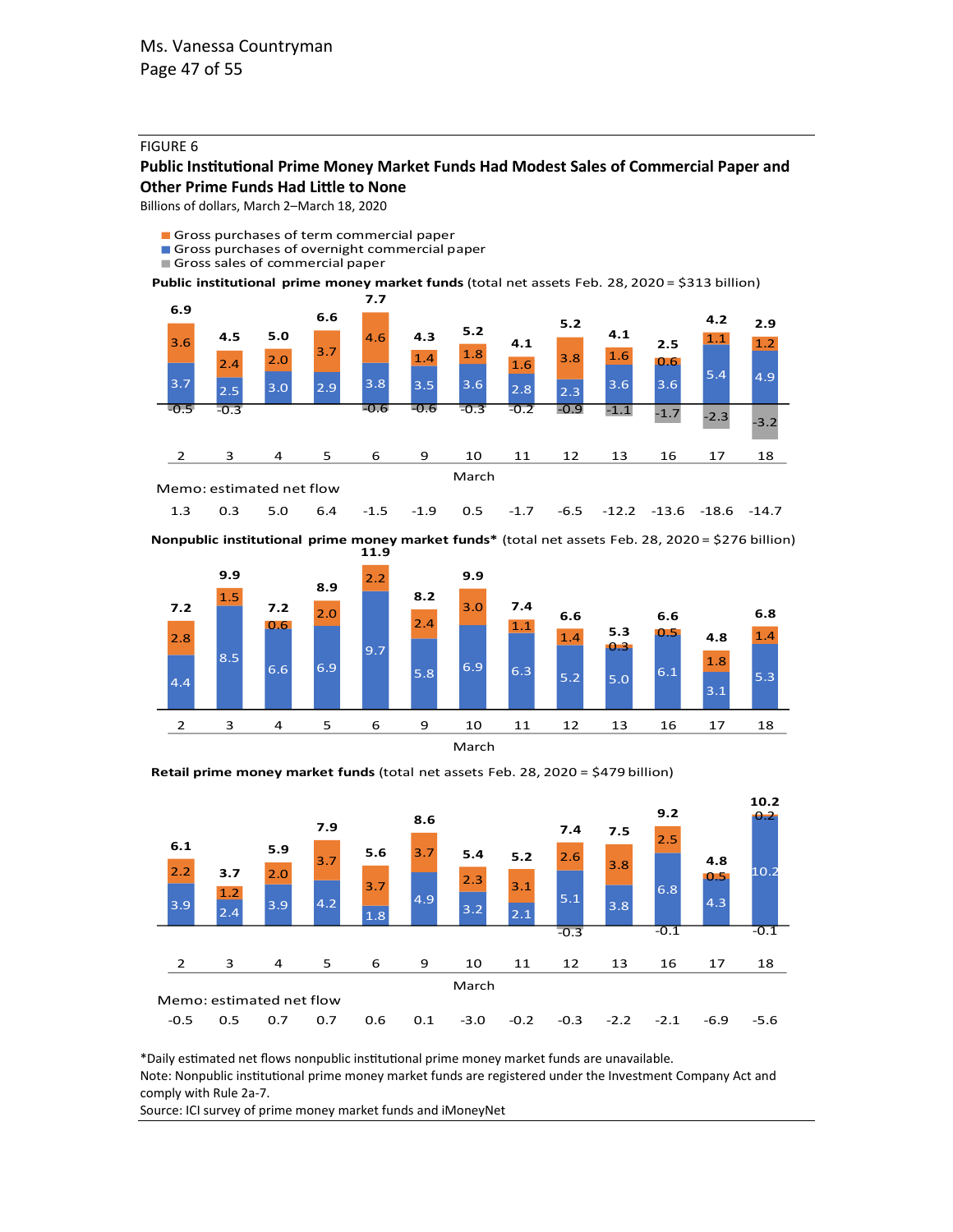Ms. Vanessa Countryman Page 48 of 55

Our survey results highlight yet another way in which prime money market funds did not pull back from the commercial paper market in the run-up to the announcement of the MMLF. In particular, they continued to *purchase* commercial paper in the critical week ending March 18 (Figure 7). Moreover, they continued to make purchases at about the same rate as before they began seeing substantial outflows on March 12.

Figure 7 highlights another key fact policymakers need to acknowledge as they consider potential reforms for prime money market funds: what role did other holders of commercial paper play during this critical period in March 2020? Prime money market funds are neither the only players in the commercial paper market, nor do they account for the bulk of the financing supplied in this market. As the figure shows, other entities (*i.e*., investors other than prime money market funds) accounted for the majority of commercial paper purchases from March 2 to March 18. By the same token, at critical points, other entities accounted for most of the decline in purchases of commercial paper. For example, total newly-issued commercial paper fell by \$12 billion from \$82 billion on March 12 to \$70 billion on March 13. Other market participants accounted for \$10 billion, or 80 percent, of this decline.

FIGURE 7

**Prime Money Market Funds Remained Fairly Steady Purchasers of Commercial Paper**

Total new daily purchases of commercial paper (CP), by selected sector, billions of dollars

- Other purchasers of commercial paper
- Retail prime money market funds
- Nonpublic institutional prime money market funds





**27% 24% 25% 29% 29% 27% 27% 24% 25% 26% 27% 21% 26%** Memo: share of total CP issuance that was purchased by money market funds

Note: Nonpublic institutional prime money market funds are registered under the Investment Company Act and comply with Rule 2a-7.

Sources: Investment Company Institute survey of prime money market funds and Federal Reserve Board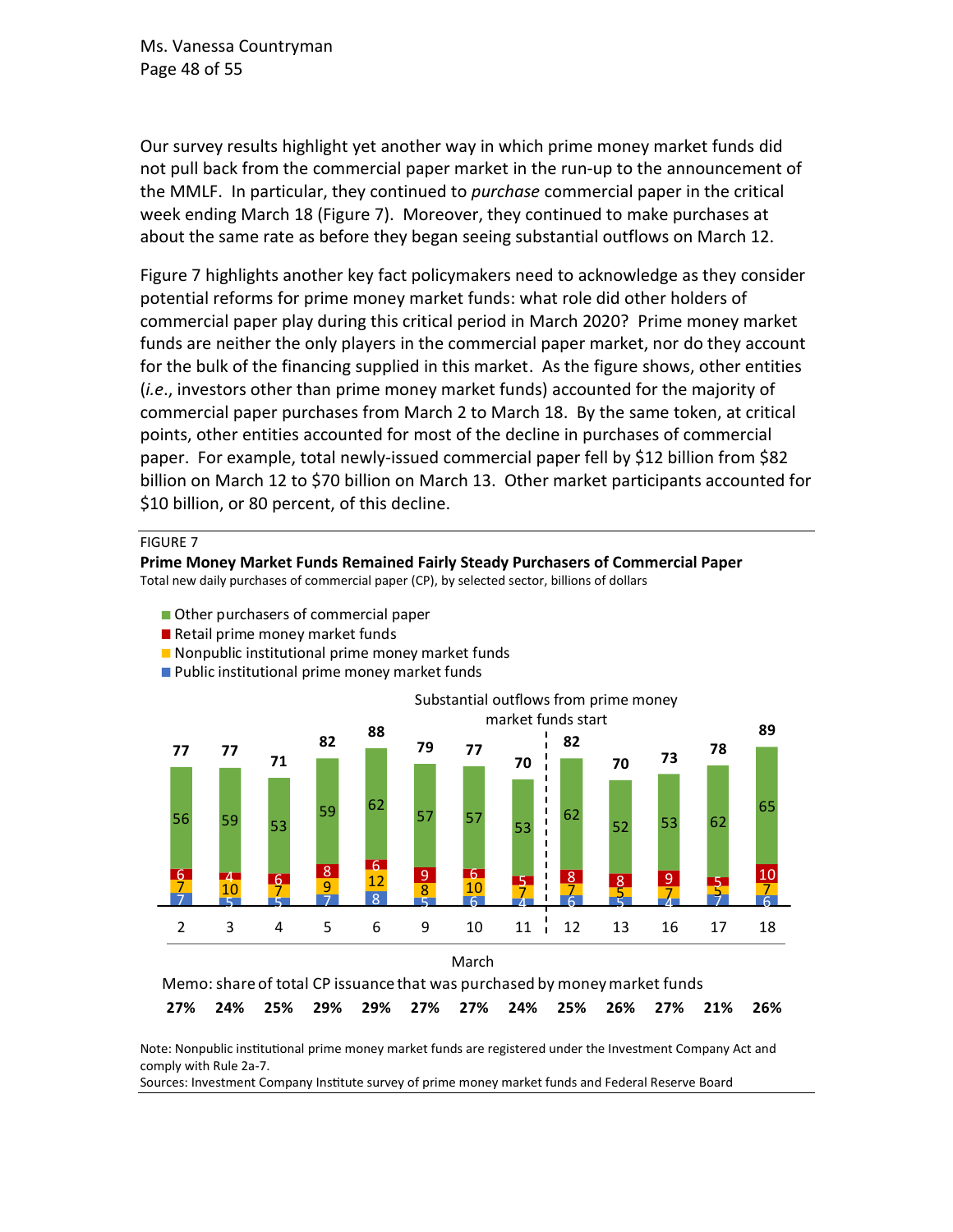## **4.1.2 Prime Money Market Funds Moderately Reduced Their Purchases of CDs**

Based on results from ICI's survey, prime money market funds in the aggregate reduced their gross purchases of CDs by a moderate \$20.3 billion in the week-ended March 18, 2020 compared with the previous week. These actions likely reflected efforts by prime money market funds to boost their daily liquidity to meet current redemptions and keep their weekly liquid asset ratios well above the 30 percent threshold (CDs typically have fixed, longer maturities, such as one, three or six months that do not qualify as daily or weekly liquid assets until closer to maturity).

Retail prime money market funds, which tend to have a more stable investor base, generally invest in CDs more than public and nonpublic institutional prime funds.<sup>99</sup> As retail prime money market funds faced increasing outflows in the week-ended March 18, they began to limit their purchases of CDs (Figure 8, bottom panel). For the weekended March 18, retail prime money market funds purchased a total of \$7.6 billion in CDs, down from a total of \$20.7 billion in the prior week-ended March 11. Also, despite outflows in the week-ended March 18, retail prime money market funds sold only a small amount (\$1.8 billion) of CDs on the secondary market.

Nonpublic institutional prime money market funds' purchases of CDs generally tend to be sporadic as these funds usually purchase short-term securities that help maintain their high levels of daily and weekly liquidity. In the week-ended March 18, nonpublic institutional prime money market funds made \$2.6 billion in gross purchases of CDs, down modestly from \$6.6 billion in purchases the week-ended March 11 (Figure 8, middle panel). In addition, nonpublic institutional prime money market funds did not have any sales of CDs on the secondary market in the week-ended March 18.

Public institutional prime money market funds' purchases of CDs tend to be relatively small on a daily basis as these funds also seek to maintain high levels of daily and weekly liquid assets. In the week-ended March 18, public institutional prime money market funds made \$0.8 billion in gross purchases of CDs, down from \$4.2 billion in purchases the week-ended March 11 (Figure 8, top panel). Public institutional prime money market funds sold a modest \$8.0 billion in CDs on the secondary market in the weekended March 18.

<sup>99</sup> *See* Figure 4.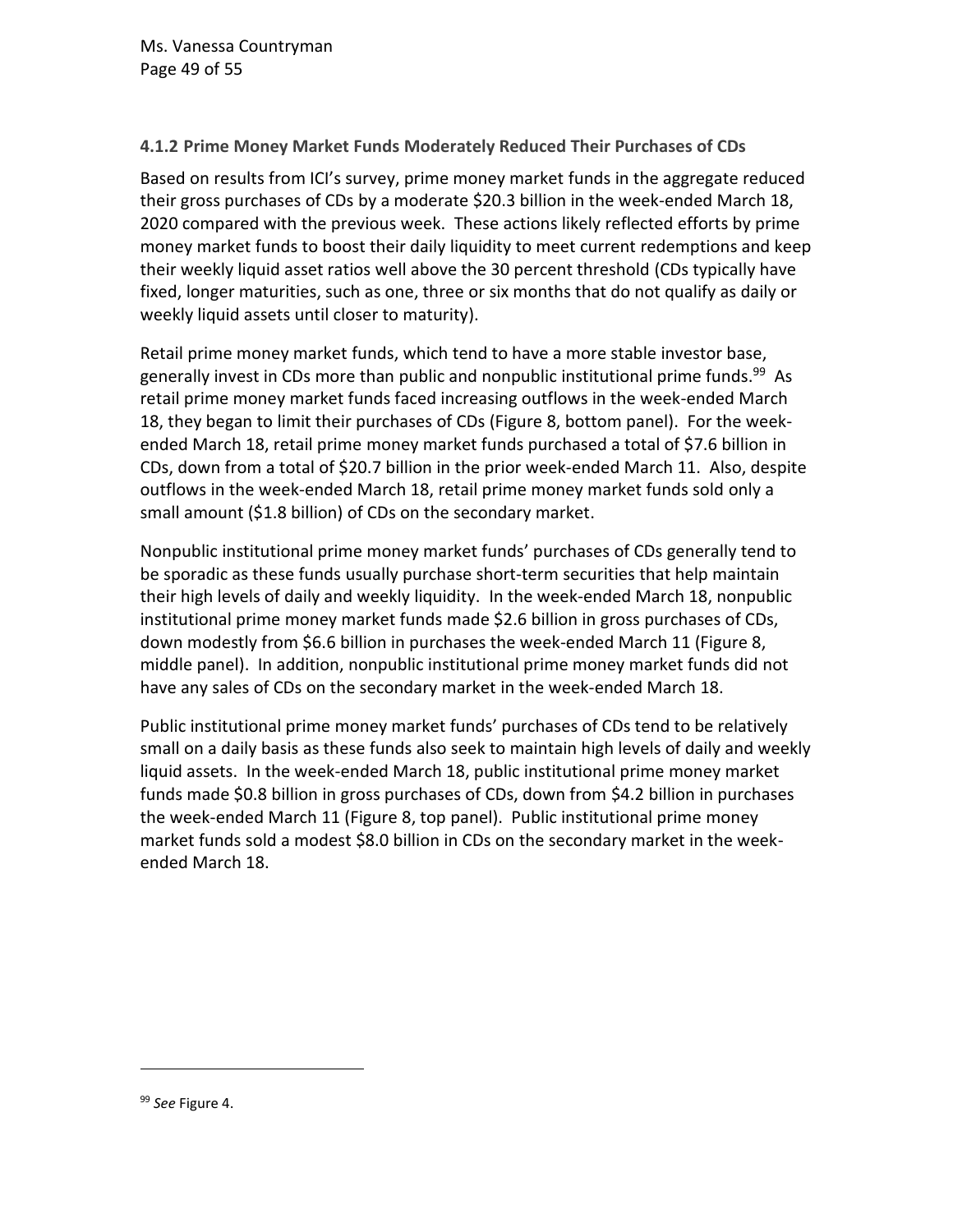#### FIGURE 8

#### **Public Institutional Prime Money Market Funds Had Modest Sales of CDs**

Billions of dollars, March 2–March 18, 2020

- Gross purchases of certificates of deposit
- Gross sales of certificates of deposit

**Public institutional prime money market funds** (total net assets Feb. 28, 2020 = \$313 billion)





**Nonpublic institutional prime money market funds\*** (total net assets Feb. 28, 2020 = \$276 billion)



**Retail prime money market funds** (total net assets Feb. 28, 2020 = \$479 billion)



\*Daily estimated net flows nonpublic institutional prime money market funds are unavailable. Note: Nonpublic institutional prime money market funds are registered under the Investment Company Act and comply with Rule 2a-7.

Source: Investment Company Institute survey of prime money market funds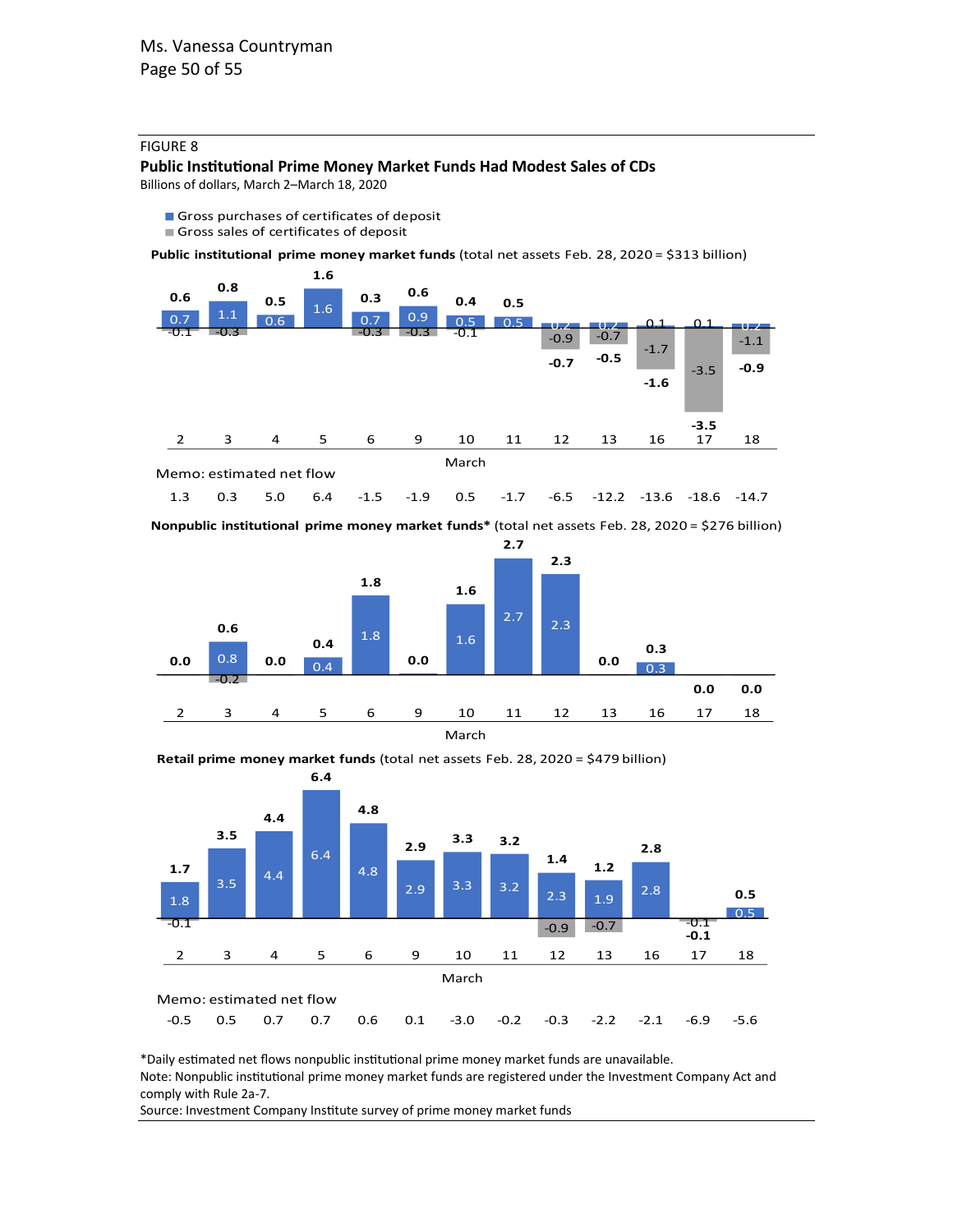Ms. Vanessa Countryman Page 51 of 55

**4.1.3 Public Institutional and Retail Prime Money Market Funds Utilized the MMLF to Keep Weekly Liquid Assets Well Above 30 Percent**

Although prime money market funds sold only modest amounts of commercial paper and CDs in the critical week-ended March 18, this likely was, in part, a function of the logjam already present in these markets. Against this setting, as investors "dashed for cash" in the face of great uncertainty, prime money market funds began to see outflows. This situation created three extremely challenging circumstances for prime money market funds: (1) the need to accommodate investors' desire to redeem to build cash; (2) an inability to sell term commercial paper and CDs in markets that were already deeply impaired; and (3) a regulatory constraint (linking their weekly liquid assets to fees and gates) that effectively precluded funds from using 30 percent of their weekly liquid assets to meet redemptions. This regulatory constraint necessitated prime money market funds need to divest longer-dated securities in favor of securities that qualified as weekly liquid assets.

The Federal Reserve, highly cognizant of these circumstances, cut this Gordian knot on March 18 by announcing the MMLF.<sup>100</sup> According to ICI's survey, public institutional and retail prime money market funds began selling eligible securities on March 19 to banks which then ultimately pledged those securities as collateral to the MMLF. Although the MMLF did not begin operations until March 23, dealers were given immediate regulatory capital relief on eligible securities they accepted from prime money market funds for the purposes of pledging to the MMLF. This regulatory relief enabled prime money market funds to begin selling eligible securities on March 19 that banks could hold and then pledge to the MMLF beginning on March 23.

By March 25, public institutional and retail prime money market funds had sold nearly \$40 billion in eligible securities that were ultimately pledged to the MMLF (Figure 9). As of April 21, the last date survey respondents reported selling eligible securities for the purpose of accessing the MMLF, 36 public institutional and retail prime money market funds had sold a cumulative total of \$51.6 billion in eligible securities that were earmarked for the MMLF. Public institutional prime money market funds sold \$38.7 billion (\$23.0 billion in commercial paper and \$15.7 billion in CDs) and retail prime money market funds sold \$12.9 billion (\$8.9 billion in commercial paper and \$4.0 billion

<sup>100</sup> *See, e.g*., Federal Reserve, "Money Market Mutual Fund Liquidity Facility FAQs," available at [www.federalreserve.gov/monetarypolicy/files/mmlf-faqs.pdf](http://www.federalreserve.gov/monetarypolicy/files/mmlf-faqs.pdf) (stating that "In the days prior to the initiation of the program, some [money market funds] experienced significant demands for redemptions by investors. Under ordinary circumstances, they would have been able to meet those demands by selling assets. Recently, however, many money markets have become extremely illiquid due to uncertainty related to the coronavirus outbreak … The MMLF will assist [money market funds] in meeting demands for redemptions by households and other investors, enhancing overall market functioning and the provision of credit to households, businesses and municipalities.")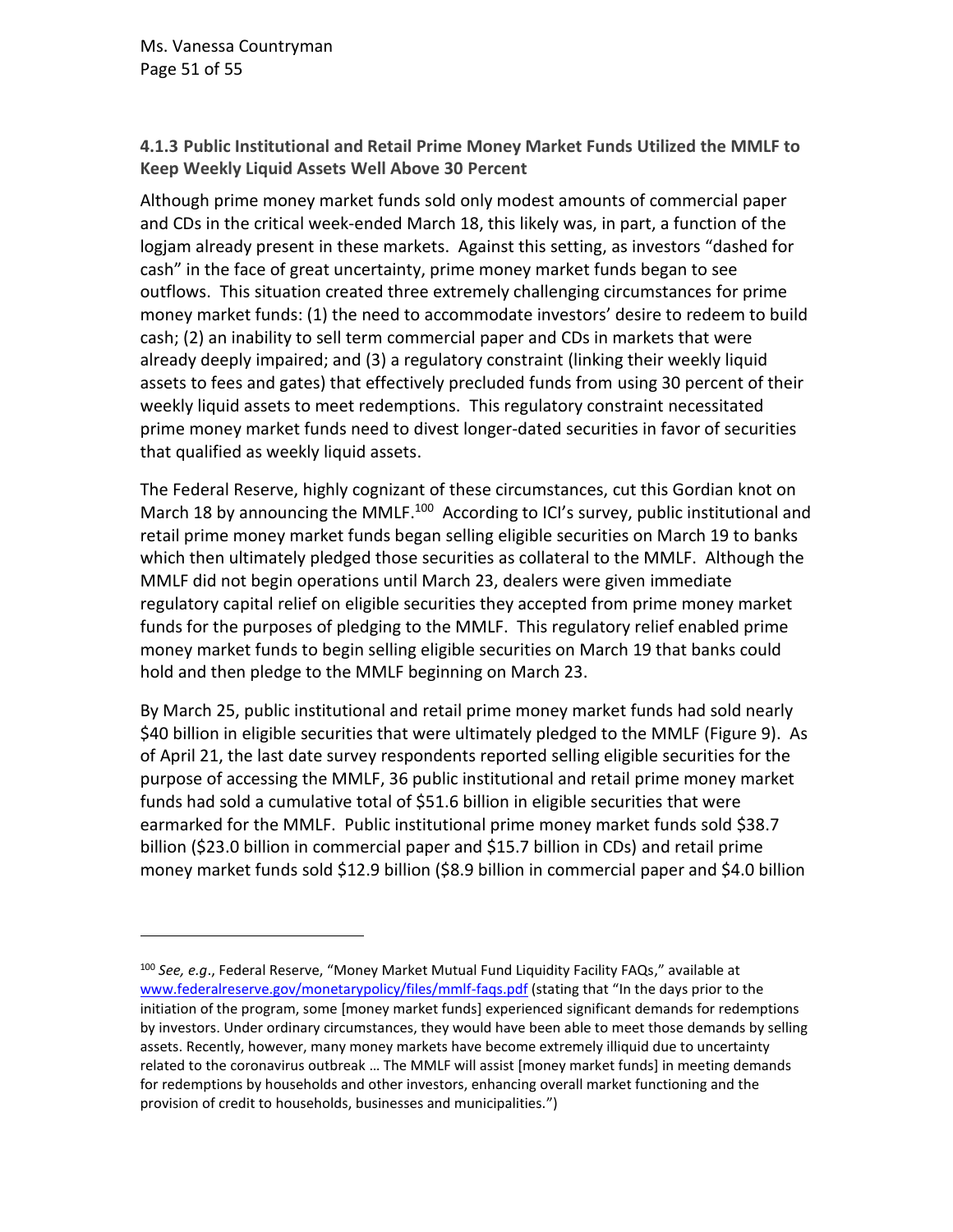in CDs).<sup>101</sup> Nonpublic institutional prime money market funds did not sell any eligible securities for the purposes of accessing the MMLF.



**Public Institutional and Retail Prime Money Market Funds Drew Nearly \$52 Billion from MMLF** Billions of dollars



Source: Investment Company Institute survey of prime money market funds

Providing perspective, the total amounts drawn on the MMLF by public institutional and retail prime money market funds represented a small share of their assets (Figure 10). Public institutional prime money market funds' total draw of \$38.7 billion represented a little over 12 percent of their assets as of February 2020. Retail prime money market funds' total draw of \$12.9 billion represented just under 3 percent of their February assets.

<sup>&</sup>lt;sup>101</sup> According to ICI's survey, 17 tax-exempt money market funds sold \$1.3 billion in municipal securities for the purposes of accessing the MMLF.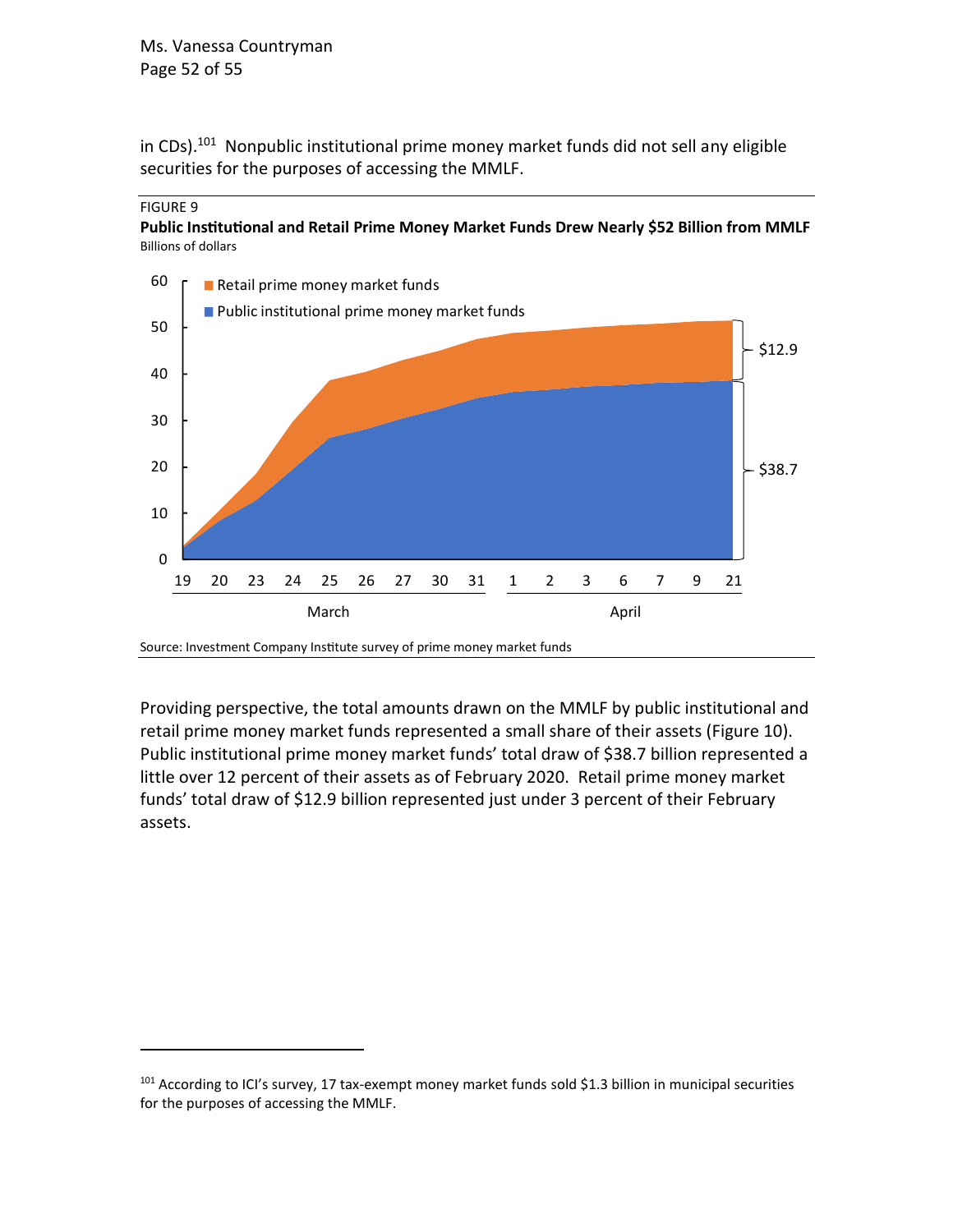

**Public Institutional Prime Money Market Funds Drew Larger Share of Their Assets from MMLF Than Retail Prime Funds**

Total drawn from MMLF as a percentage of February 2020 month-end total net assets



Source: Investment Company Institute

Survey respondents reported that a major factor for drawing on the MMLF was the need to shore up their weekly liquid asset ratios to well above 30 percent, supporting the observation that investors were more focused on the 30 percent threshold set by the 2014 reforms rather than the actual condition of the individual fund. As redemption requests progressively increased, public institutional and retail prime money market funds began to deplete their weekly liquid assets. For the public institutional prime money market funds that utilized the MMLF, their asset-weighted weekly liquid asset ratio dropped from a peak of 43.4 percent on March 12 to 39.3 percent on March 19 (Figure 11). Although the retail prime money market funds that utilized the MMLF experienced smaller outflows in both dollar terms and as a percent of their assets than public institutional prime money market funds that utilized the MMLF, they too saw a decline in their weekly liquid assets from a peak of 40.6 percent on March 16 to 39.0 percent on March 19 (Figure 12).

The public institutional and retail prime money market funds that sold eligible securities for the purposes of the MMLF still had ample liquid assets, but 30 percent of their assets were untouchable because the weekly liquid asset threshold was tied to the potential imposition of fees or gates. In addition, investors, particularly those in public institutional prime money market funds, were focused intently on their funds' weekly liquid asset ratios and redeemed more heavily from funds whose weekly liquid asset ratios dropped below 35 percent. Essentially, public institutional and retail prime money market funds' floor on weekly liquid assets was more like 35 percent.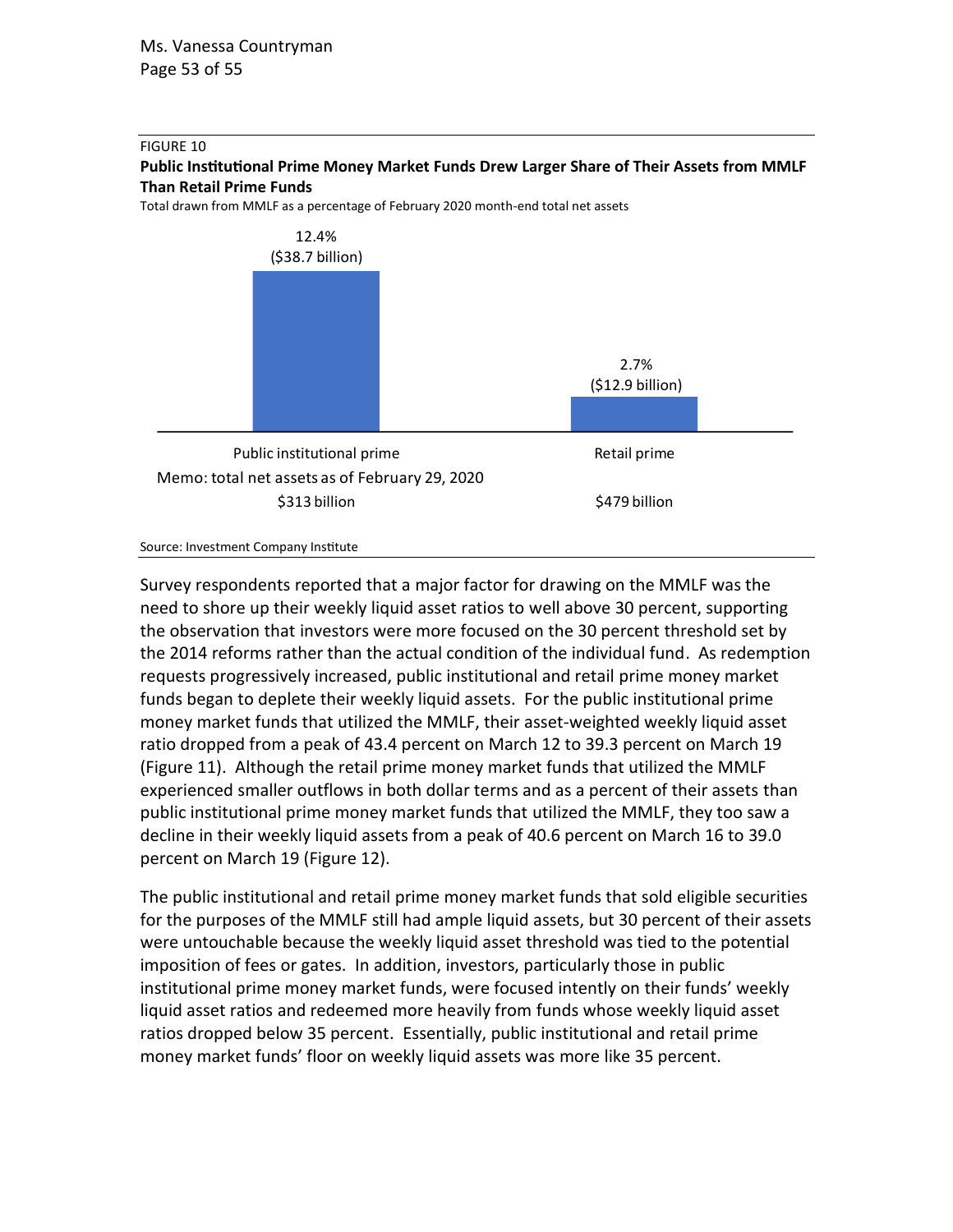Ms. Vanessa Countryman Page 54 of 55

After prime money market funds utilized the MMLF, their weekly liquid asset ratios jumped quickly, even while continuing to experience outflows. Public institutional prime money market funds' asset-weighted weekly liquid asset ratio rose from 39.3 percent on March 19 to 44.4 percent on March 25 (Figure 11). For retail prime funds, their asset-weighted liquid asset ratio rose from 39.0 percent on March 20 to 44.2 percent on March 25 (Figure 12).

#### FIGURE 11

#### **Public Institutional Prime Money Market Funds Utilized MMLF to Raise and Keep Weekly Liquid Assets Well Above 30 Percent**

Public institutional prime money market funds that drew on MMLF, daily, March 2020